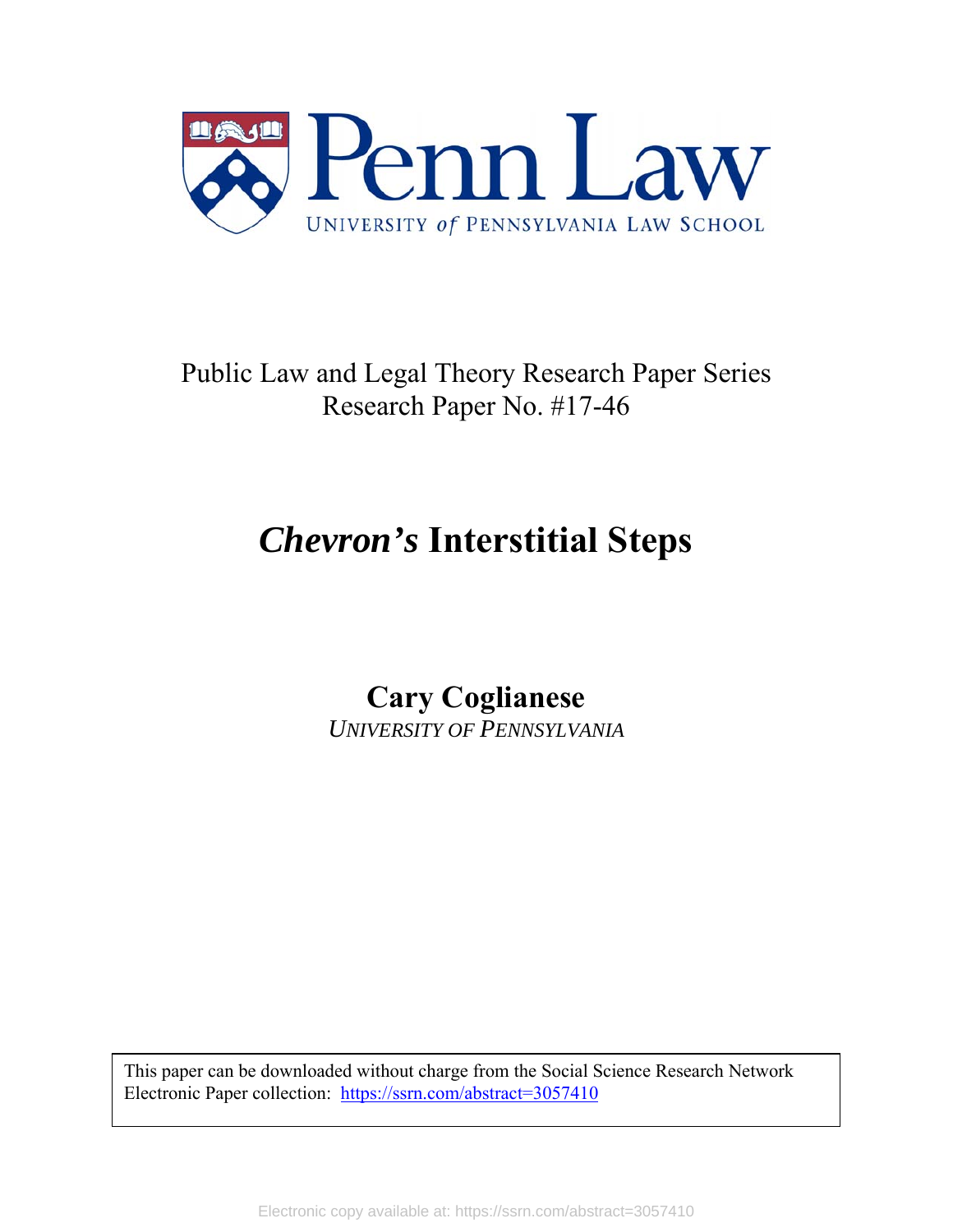### FOREWORD

## *Chevron*'s Interstitial Steps

#### *Cary Coglianese*\*

#### **ABSTRACT**

*The* Chevron *doctrine's apparent simplicity has long captivated judges,* lawyers, and scholars. According to the standard formulation, Chevron in*volves just two straightforward steps: (1) Is a statute clear? (2) If not, is the agency's interpretation of the statute reasonable? Despite the influence of this two-step framework,* Chevron *has come under fire in recent years. Some critics bemoan what they perceive as the Supreme Court's incoherent application of the* Chevron *framework over time. Others argue that* Chevron*'s second step, which calls for courts to defer to reasonable agency interpretations of ambiguous statutory provisions, amounts to an abdication of judicial responsibility. Yet as this Foreword shows, both criticisms draw on a mistaken understanding of* Chevron*. Despite the conventional view that* Chevron *analysis has only two steps, the reality is that it has always comprised a series of steps constituting a veritable* Chevron *staircase. If a statute is unclear at Step 1, a court must confront a number of important legal questions—*Chevron*'s "Interstitial Steps"—before considering deference at Step 2. After all, the legal justification for* Chevron *deference—legislative delegation of authority to the*

**September 2017 Vol. 85 No. 5**

<sup>\*</sup> Edward B. Shils Professor of Law and Professor of Political Science, and Director, Penn Program on Regulation, University of Pennsylvania Law School. The author is grateful to the editors at *The George Washington Law Review* for their invitation to contribute this Foreword, and he is grateful as well for insightful comments from participants in the *Law Review*'s symposium panel at the American Bar Association Administrative Law and Regulatory Practice's annual research meeting. He benefited from additional helpful comments from Nicholas Bellos, Ryan Doerfler, Gabriel Scheffler, Daniel Walters, and David Zaring. In addition, Nicholas Bellos, Kelly Funderburk, Chelsey Hanson, and Adeline Rolnick provided research assistance and Mitchell McDonald, Michelle Ramus, Richard Rothman, and Stephen Shapiro of *The George Washington Law Review* provided much-appreciated editorial assistance.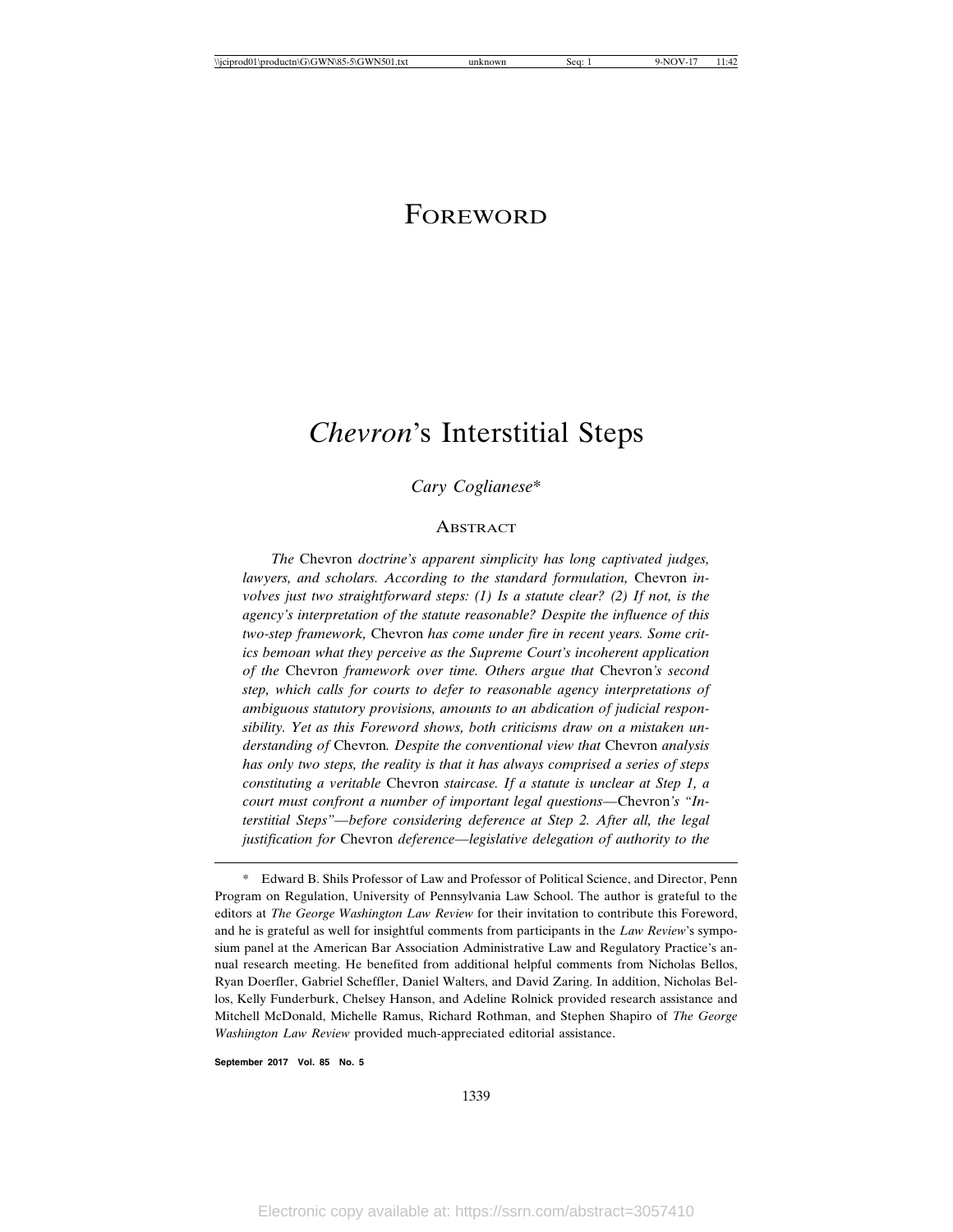*agency to resolve statutory ambiguity—requires judicial analysis of whether the statute can properly be construed as having made such a delegation. Recognizing the Interstitial Steps embedded in* Chevron *analysis not only reveals that the Supreme Court has been more consistent in its application of the framework than is generally acknowledged, but such recognition also rebuts the mistaken notion that* Chevron *automatically requires judicial deference on the mere showing of statutory ambiguity. The full* Chevron *staircase—Step 1, Interstitial Steps, and Step 2—reveals how much work* Chevron *demands of judges and it makes clear that, far from abdicating their responsibility, judges actually fulfill their duty to uphold the law when they defer to agency interpretations at Step 2. The staircase also affords a basis for seeing why a popular alternative* Chevron *"Step 0" framework is misplaced and why, contrary to yet another scholarly account, the* Chevron *doctrine cannot be meaningfully collapsed into a single step. Properly understood, the* Chevron *doctrine, with its Interstitial Steps, ensures that courts act responsibly by answering crucial legal questions at every step of the way.*

#### TABLE OF CONTENTS

| II. MAPPING CHEVRON'S INTERSTITIAL STEPS 1359    |  |
|--------------------------------------------------|--|
|                                                  |  |
| IV. ON THE VALUE OF DISTINCT STEPS 1 AND 2  1374 |  |
| V. IMPLICATIONS FOR CHEVRON'S FUTURE  1386       |  |
|                                                  |  |
|                                                  |  |

#### **INTRODUCTION**

*Chevron U.S.A. Inc. v. Natural Resources Defense Council, Inc.*<sup>1</sup> holds a position of unmistakable centrality in administrative law. Having inspired a vast number of judicial opinions and scholarly writings,2 today the decision finds itself at the center of an intensive debate over its legitimacy and even its continued existence.3 The *Chevron* decision

<sup>1</sup> 467 U.S. 837 (1984).

<sup>2</sup> Scholars characterize *Chevron* as "foundational" or "landmark." *See, e.g.*, Thomas W. Merrill, *The Story of* Chevron*: The Making of an Accidental Landmark*, *in* ADMINISTRATIVE LAW STORIES 398, 398 (Peter L. Strauss ed., 2006); Cass R. Sunstein, Chevron *Step Zero*, 92 VA. L. REV. 187, 188 (2006).

<sup>3</sup> Some scholars have even pronounced the "death" or "demise" of *Chevron*. *See, e.g.*, Michael Herz, Chevron *is Dead; Long Live* Chevron, 115 COLUM. L. REV. 1867, 1868 (2015); Linda Jellum, Chevron*'s Demise: A Survey of* Chevron *from Infancy to Senescence*, 59 ADMIN. L. REV. 725, 729–30 (2007). In Congress, legislation purporting to extinguish the *Chevron* doctrine has been passed by the House and could very well become law. *See* Regulatory Accountability Act of 2017, H.R. 5, 115th Cong. (2017); *see also* Orrin G. Hatch, *The Proposed Separation of Powers Restoration Act: Making Agencies Accountable*, ADMIN. & REG. L. NEWS, Summer 2016,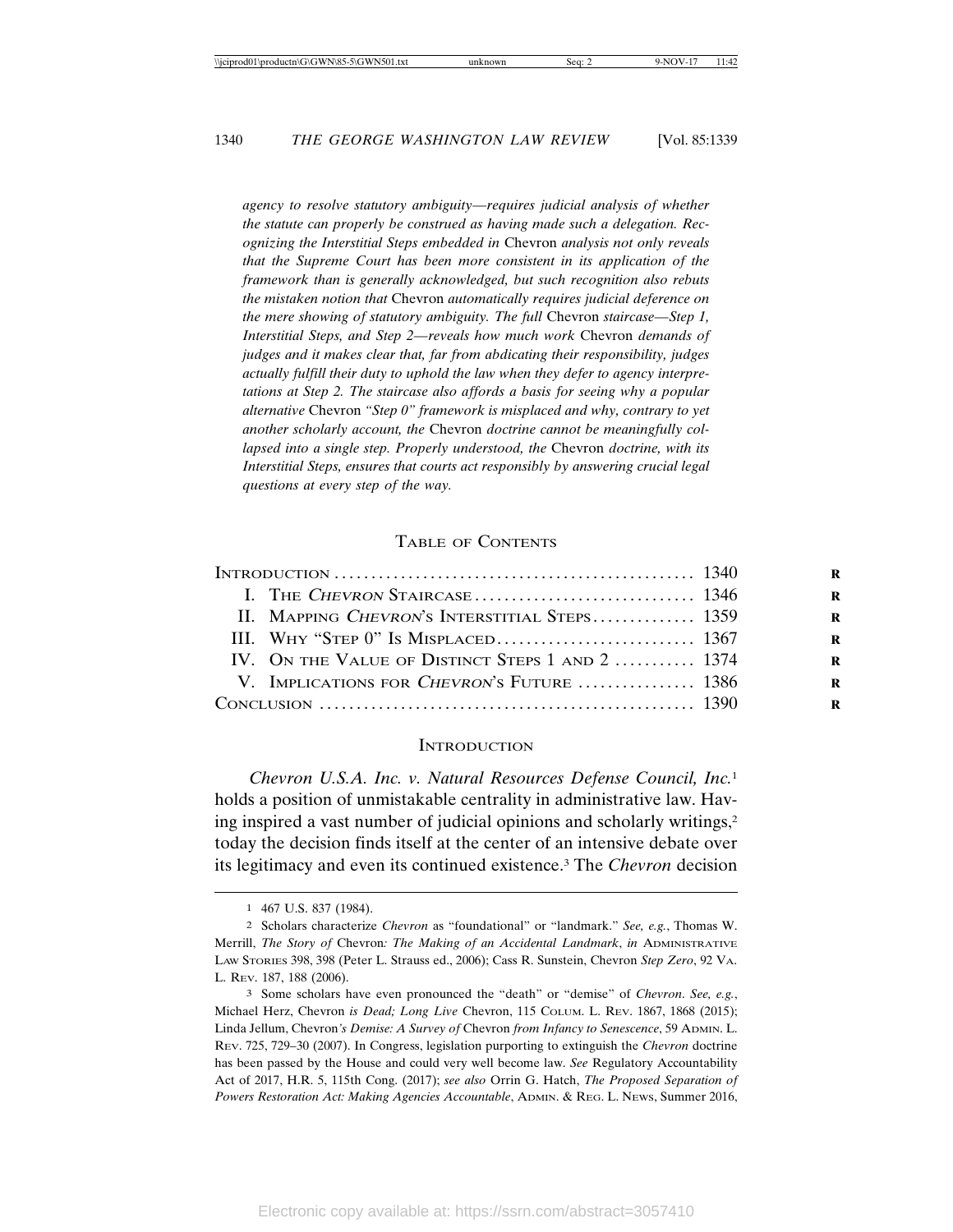has assumed its salient position in contemporary policy and legal deliberations because it touches the rawest of administrative law's nerves. Its underlying aspiration is essentially administrative law's aspiration: to constrain agency discretion within the bounds of the law.

By focusing on the interpretation of statutory language governing and authorizing administrative action, *Chevron* seeks to strike a balance or demarcation of roles between the judiciary, with its responsibility for determining the meaning of legislation, and the agency, with its authority and responsibility to implement legislation.4 To *Chevron*'s critics, the decision—or at least its application by the courts—strikes very much the wrong balance by purportedly abdicating the judiciary's responsibility to define the boundaries within which agency decisions must remain in order to respect the principle of government under law.<sup>5</sup> Such charges are serious, even if they ultimately prove unpersuasive, but their intensity serves if nothing else to reinforce what it is that has made *Chevron* so fascinating for so long: its centrality to administrative law's core concern about constraining agency discretion.

*Chevron* has no doubt also captivated scholars, judges, and lawyers in part due to its beguiling simplicity. In an altogether complex, dynamic, and varied field of law (which administrative law clearly is), *Chevron* came along and held out hope for clarity and elegance, promising to fulfill administrative law's core purpose in two seemingly straightforward steps. Step 1 asks merely if a statute's meaning is clear; if it is not, Step 2 asks if the agency's interpretation of the statute is reasonable.6 What could be more alluring than two steps that

at 4, 4 (describing the Separation of Powers Restoration Act, sponsored by Senator Hatch, which has been folded into the Regulatory Accountability Act introduced in the 115th Congress).

<sup>4</sup> Herz, *supra* note 3, at 1909 (viewing *Chevron* as centrally concerned with the proper **R** "allocation" of power between the branches of government). Moreover, even though courts and scholars alike routinely refer to "agency interpretations" of statutes—as do I in this Foreword such references do not imply that agencies are acting in a judicial capacity when they are construing ambiguous statutory provisions. What agencies do when construing statutes they have been charged with implementing can be properly characterized as executive.

<sup>5</sup> *See, e.g.*, Michigan v. EPA, 135 S. Ct. 2699, 2712 (2015) (Thomas, J., concurring) (arguing that "*Chevron* deference raises serious separation-of-powers questions" and suggesting that it is "potentially unconstitutional"); Gutierrez-Brizuela v. Lynch, 834 F.3d 1142, 1153 (10th Cir. 2016) (Gorsuch, J., concurring) (arguing that under *Chevron*, "*courts* are not fulfilling their duty to interpret the law and declare invalid agency actions inconsistent with those interpretations"); RANDY E. BARNETT, OUR REPUBLICAN CONSTITUTION: SECURING THE LIBERTY AND SOVER-EIGNTY OF WE THE PEOPLE 217–18 (2016); PHILIP HAMBURGER, IS ADMINISTRATIVE LAW UN-LAWFUL? 12–13 (2014); Jack M. Beermann, *End the Failed* Chevron *Experiment Now: How* Chevron *Has Failed and Why It Can and Should Be Overruled*, 42 CONN. L. REV. 779, 788 (2010).

<sup>6</sup> *Chevron*, 467 U.S. at 842–43.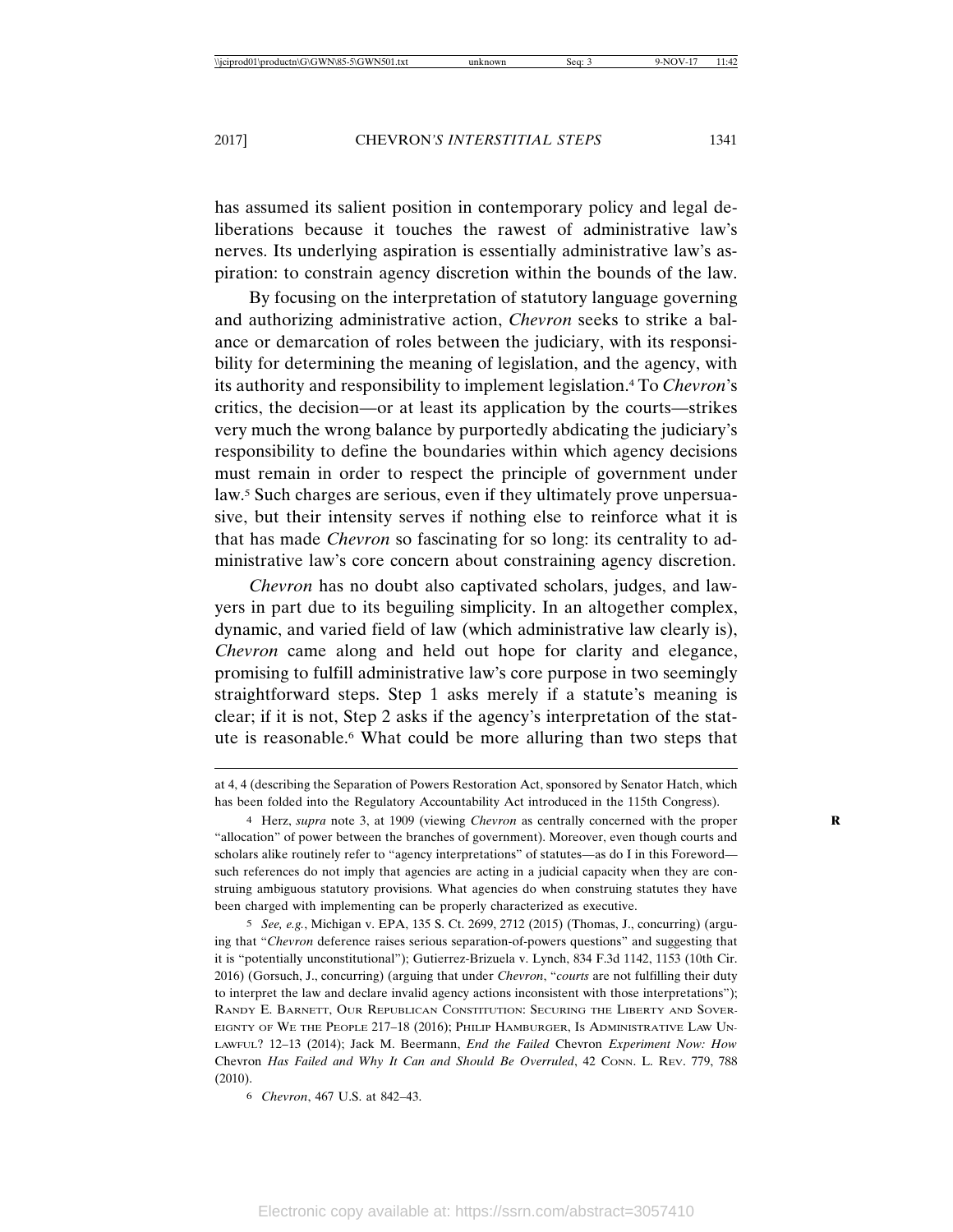can be articulated so succinctly?7 In a fanciful world, if Supreme Court opinions were advertised to lawyers on late-night infomercials along with the likes of kitchen gadgets and house-cleaning miracles, *Chevron* would be ready made for a high-pressured sales pitch: "It resolves important administrative law questions in just two easy steps! That's right, just two steps!"

Despite their allure, *Chevron*'s two steps have never been easy ones.8 Under Step 1, determining whether a statute speaks clearly to the issue at hand calls for, according to *Chevron* itself, the use of the "traditional tools of statutory construction."9 What constitutes an appropriate tool of construction can be open to debate.10 The application of these tools in specific instances will often be contested<sup>11</sup> and metrics for assessing statutory clarity are not widely shared.12 When judges do find a statute sufficiently ambiguous at Step 1, they then move along a path to Step 2, where the test of "reasonableness," while deferential, is still far from precise or self-evident.

The application of *Chevron*'s two steps to particular cases has thus proven anything but simple. This Foreword emphasizes another consideration that makes legal analysis under *Chevron* less simple than it might have once seemed: the *Chevron* framework involves more than just two steps. Supreme Court decisions have variously applied and extended *Chevron*—and at times even appeared to ignore it—with the effect that what constitutes *Chevron* analysis demands more than Step 1 and Step 2. Some commentators have already

10 *See generally, e.g.*, ANTONIN SCALIA & BRYAN A. GARNER, READING LAW: THE INTER-PRETATION OF LEGAL TEXTS (2012); Stephen Breyer, *On the Uses of Legislative History in Interpreting Statutes*, 65 S. CAL. L. REV. 845 (1992); Antonin Scalia, *Common-Law Courts in a Civil-Law System: The Role of United States Federal Courts in Interpreting the Constitution and Laws*, *in* A MATTER OF INTERPRETATION: FEDERAL COURTS AND THE LAW 3 (Amy Gutmann ed., 1997).

11 *See* Karl N. Llewellyn, *Remarks on the Theory of Appellate Decisions and the Rules or Canons About How Statutes Are to Be Construed*, 3 VAND. L. REV. 395, 401–06 (1950) (arraying pairs of canons in which one canon operates in a manner completely opposite of the other canon).

12 *See* Brett M. Kavanaugh, *Fixing Statutory Interpretation*, 129 HARV. L. REV. 2118, 2118–19, 2121, 2134–44 (2016) (book review).

<sup>7</sup> *See* Ronald M. Levin, *The Anatomy of* Chevron*: Step Two Reconsidered*, 72 CHI.-KENT L. REV. 1253, 1253, 1258 (1997) (noting the "allure of *Chevron*" and its "single unifying framework for review of agencies' statutory interpretations").

<sup>8</sup> Just a few years after the Court decided *Chevron*, Clark Byse recognized that "the *Chevron* model may not be as simple to administer as its literal terms suggest." Clark Byse, *Judicial Review of Administrative Interpretation of Statutes: An Analysis of* Chevron*'s Step Two*, 2 ADMIN. L.J. 255, 266 (1988).

<sup>9</sup> *Chevron*, 467 U.S. at 843 n.9.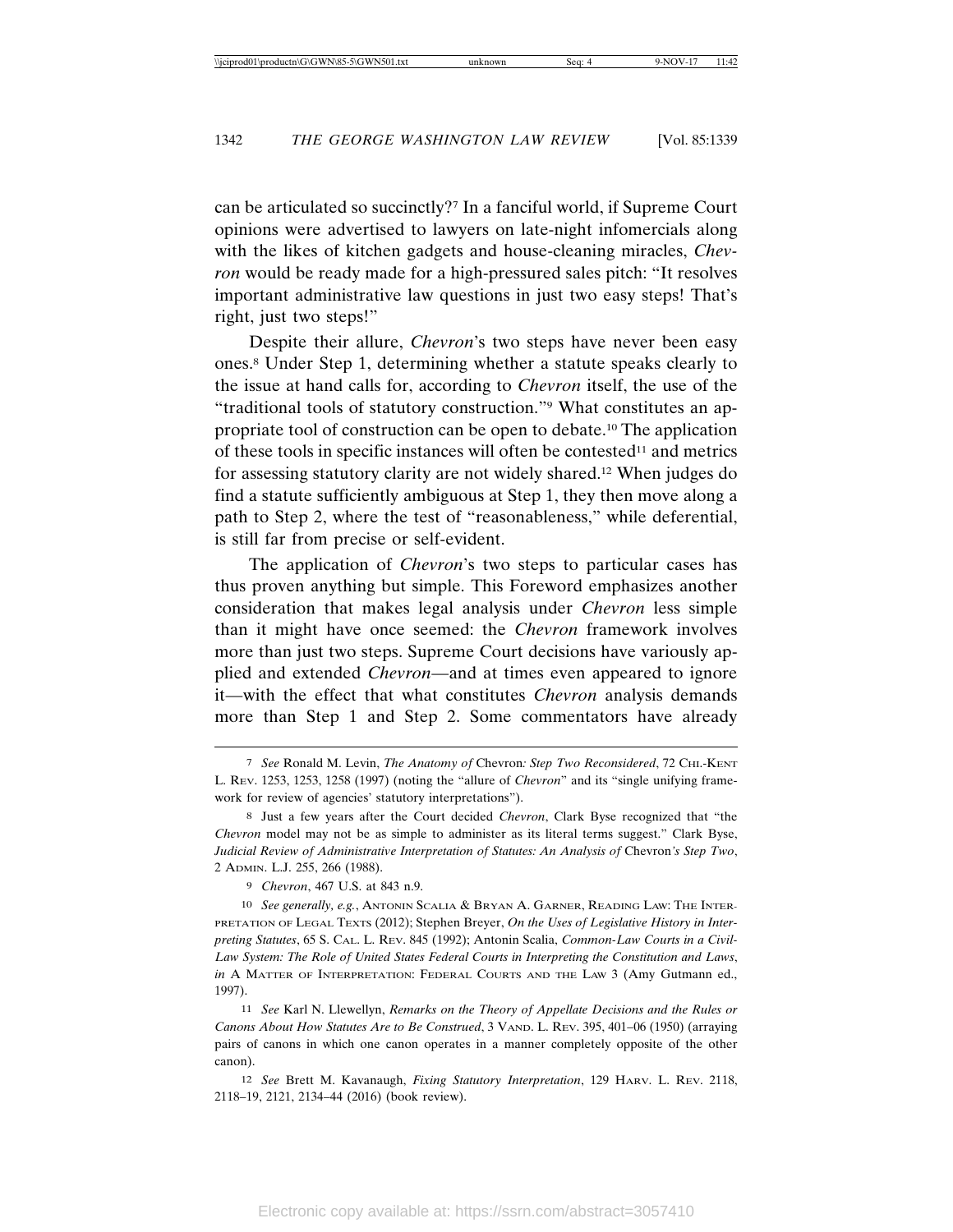claimed that *Chevron* and its progeny actually call for three steps, with a Step 0 preceding the standard two.13 Moving in the opposite direction, though, other scholars have urged that, despite the Supreme Court's invocation of two main steps, in actuality, *Chevron* only contains one step: a test of reasonableness.14 The lack of clarity or agreement today even over the number of steps required by *Chevron* may explain why still other scholars have forecasted—if not already declared—*Chevron*'s "death."15

What seems most clearly to have died, of course, is any illusion of doctrinal simplicity that *Chevron*'s two basic steps might have promised.16 That illusion, though, should never have come to life in the first place. Statutory interpretation, especially in cases involving administrative discretion in construing legislation, has never been straightforward, and nothing in *Chevron* could ever have made it so.<sup>17</sup> We should only be shocked at the supposed demise of *Chevron* in the way that Captain Renault was shocked to hear of gambling in Casablanca.18

Despite the evident loss of *Chevron*'s once-promising allure of simplicity, the opinion's basic framework remains, for now, doctrinally intact as a way of defining the strategy courts use when reviewing agency decisions about statutory meaning. At a broad level of generality, something like the two-step framework may always exist, even if relabeled or disavowed.19 This is because, for as long as Congress continues to give agencies discretion in how they administer statutes, and as long as courts continue to review agency actions for compliance with law, judges will continue to confront the same questions presented by *Chevron*'s two steps: To what extent does a statute constrain agency discretion? To what extent has the statute delegated implementing authority, including a kind of interpretive authority, to the agency? These questions are by no means exhaustive, and judges'

<sup>13</sup> *See, e.g.*, Thomas W. Merrill & Kristin E. Hickman, Chevron*'s Domain*, 89 GEO. L.J. 833, 873–89 (2001); Sunstein, *supra* note 2, at 207–31. **R**

<sup>14</sup> *See, e.g.*, Matthew C. Stephenson & Adrian Vermeule, Chevron *Has Only One Step*, 95 VA. L. REV. 597, 597–98 (2009); David Zaring, *Reasonable Agencies*, 96 VA. L. REV. 135, 138 (2010).

<sup>15</sup> *See supra* note 3. **R**

<sup>16</sup> *See* Sunstein, *supra* note 2, at 190. **R**

<sup>17</sup> *Cf.* Todd D. Rakoff, *Statutory Interpretation as a Multifarious Enterprise*, 104 NW. U. L. REV. 1559, 1567 (2010) (noting that "neither in theory nor in fact do alternative methods of statutory interpretation, by themselves, decide most cases of any difficulty").

<sup>18</sup> *See* CASABLANCA (Warner Bros. 1942).

<sup>19</sup> *See* Kristin E. Hickman & Nicholas R. Bednar, Chevron*'s Inevitability*, 85 GEO. WASH. L. REV. 1392, 1398 (2017) ("*Chevron* deference, or something much like it, is a necessary consequence of and corollary to Congress's longstanding habit of relying on agencies . . . .").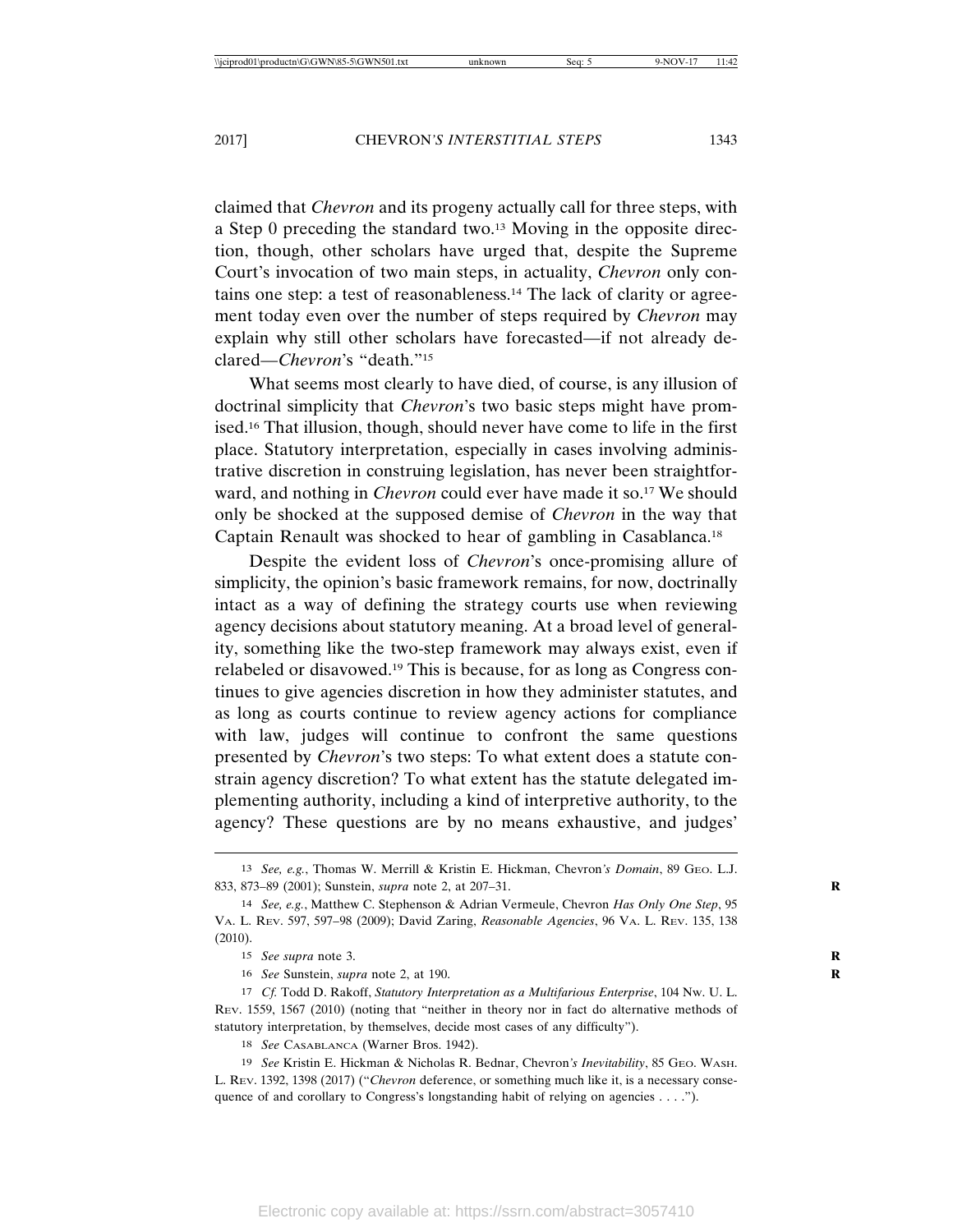tasks in reviewing agency implementation of statutes have never been confined to any tidy set of steps; but *Chevron*'s two fundamental steps do serve as bookends demarcating administrative law's core subject matter: law and discretion. Step 1 cannot disappear under the rule of law, for clear legislative meaning will always make unlawful any agency action that conflicts with that meaning. Step 2 will also remain, in some form or another, because the law's meaning is not always clear. As long as statutes contain broad and ambiguous language, agency discretion will necessarily continue to exist and courts will continue to grapple with when and how to respect agencies' delegated authority by allowing them to exercise reasonable statutory discretion.20

*Chevron*'s centrality to administrative law presumably helps explain the emerging criticism of its deference principle. What is needed to assess this criticism, though, is greater clarity about the *Chevron* framework. What merits highlighting most are the doctrinal interstices between *Chevron*'s two famous steps: the lesser-known steps that must be traveled before courts conclude, at Step 2, that they must defer to agencies' reasonable exercise of their authorized interpretive discretion.21 Recognition of these intervening steps runs contrary to a prevailing view among scholars that inserts a Step 0 prior to *Chevron*'s two-step analysis.22 But as I explain in this Foreword, Step 1 always begins the analysis, demarcating the ground floor in the doctrinal edifice the Court has constructed. Before judges can reach the second floor, where *Chevron* deference takes hold, they must ascend a stair-

22 See *infra* Part III for discussion of the so-called Step 0 analysis and why it is misplaced.

<sup>20</sup> For this reason, some observers have suggested that critics of *Chevron* have really hidden in their objections to *Chevron* still larger concerns about delegation to administrative agencies. *See* Emily Bazelon & Eric Posner, *The Government Gorsuch Wants to Undo*, N.Y. TIMES (Apr. 1, 2017), https://www.nytimes.com/2017/04/01/sunday-review/the-government-gorsuchwants-to-undo.html.

<sup>21</sup> This Foreword is certainly not the first to suggest multiple steps, nor even necessarily intervening ones. *See, e.g.*, Michael P. Healy, *Reconciling* Chevron*,* Mead*, and the Review of Agency Discretion: Source of Law and the Standards of Judicial Review*, 19 GEO. MASON L. REV. 1, 33–50 (2011) (renumbering *Chevron* analysis into three main steps with substeps); Daniel J. Hemel & Aaron L. Nielson, Chevron Step One-and-a-Half, 84 U. CHI. L. REV. 757, 760-61 (2017) (discussing D.C. Circuit decisions that reveal an expectation that agencies assert statutory ambiguity in order to receive *Chevron* deference); Kristin E. Hickman, *The Three Phases of* Mead, 83 FORDHAM L. REV. 527, 537–39 (2014) (stating that "the *Mead* steps can arise either as a Step Zero or as a Step One-and-a-Half," and then presenting a model with four steps: two *Mead* steps, followed by the traditional two *Chevron* steps). However, this Foreword presents a structure to *Chevron* analysis that departs in significant ways from these other formulations and it offers an extended account of the doctrinal virtues—indeed the necessity—of *Chevron*'s Interstitial Steps.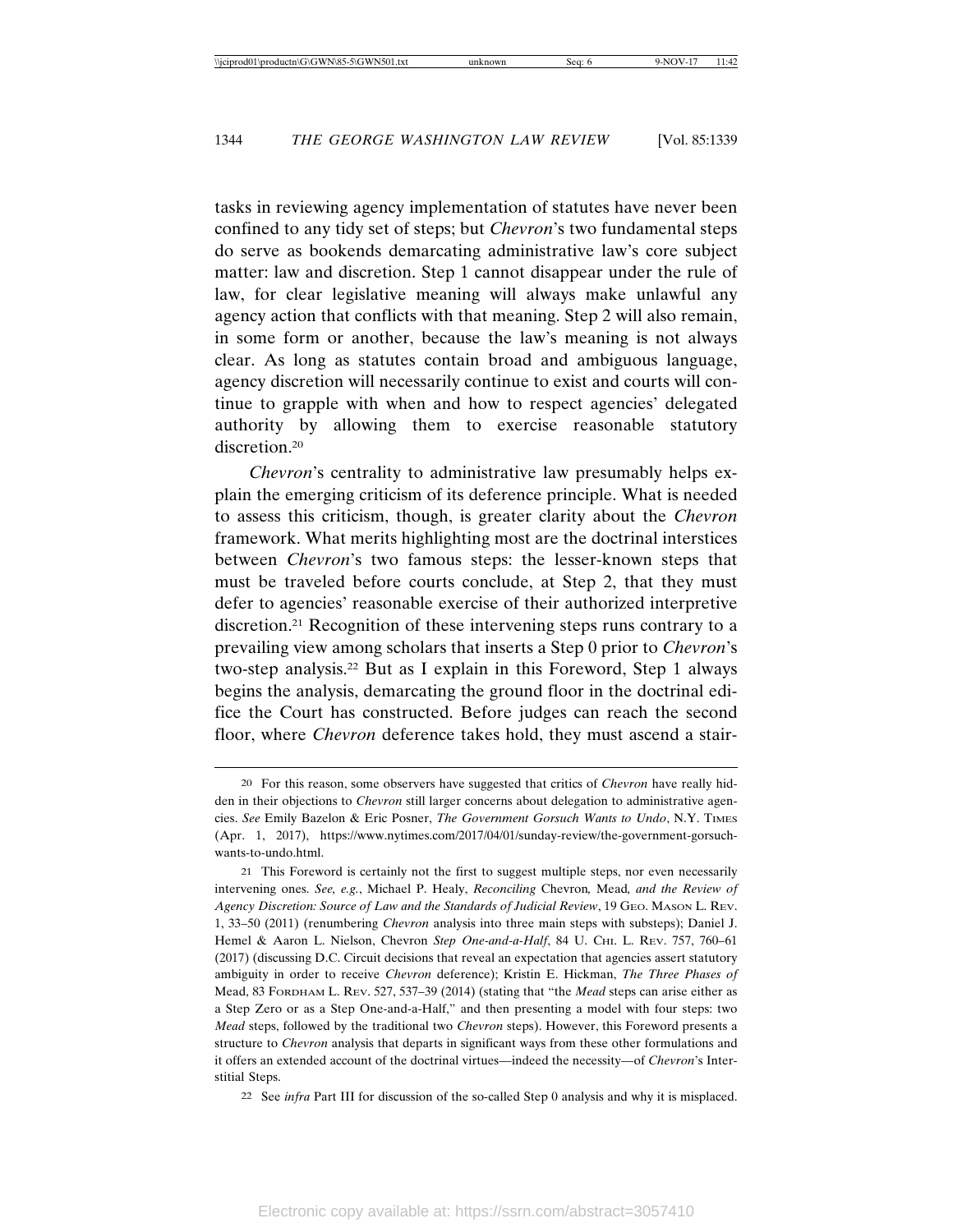case comprising several further steps of structured inquiry. The accretion of steps between Step 1 and Step 2 has, without a doubt, made the *Chevron* doctrine appear less simple than it might have once seemed, but acknowledging what I will refer to as *Chevron*'s Interstitial Steps makes the deference called for at Step 2 more understandable and even more defensible.

The remainder of this Foreword proceeds by first presenting the *Chevron* framework, focusing on principal aspects of Supreme Court doctrine that make *Chevron* Steps 1 and 2 the first and last steps on a staircase, with necessary Interstitial Steps in between. My purpose in Part I is to show that the prevailing legal justification for *Chevron* deference at Step 2 depends on courts ascending several additional steps after Step 1.23 These Interstitial Steps that follow Step 1 speak to whether a court should make a legal determination that Congress has explicitly or implicitly granted the agency the authority to define ambiguous statutory terms. Part II then maps out more concretely what these Interstitial Steps entail and how they interact with each other, presenting the conceptual order that follows from *Chevron* and its progeny.

Judges and scholars have characterized the last several decades' worth of *Chevron* developments as "muddled" and as having caused "protracted confusion,"24 but I show that the Court's prevailing *Chevron* analysis, when it is understood to include the Interstitial Steps, does have a clear structure to it, one that is designed to justify the ascent to deference. I also explain the advantages the Interstitial Steps model holds over alternative doctrinal frameworks that scholars have offered. Part III shows why Step 0 is misplaced. In Part IV, I explain why efforts to collapse *Chevron*'s two main steps into a single one are misguided. Unlike these alternatives, not only does a framework with Interstitial Steps bookended by distinct Steps 1 and 2 fit the legal rationale the Supreme Court has articulated for *Chevron* deference, but

<sup>23</sup> I certainly do not claim in this Foreword to offer a fully comprehensive treatment of all the academic commentary or judicial developments that have surrounded *Chevron* over the last several decades. Furthermore, I make no claims to articulate an empirical framework for how judges actually go about deciding cases involving issues of agencies' statutory interpretations, nor to evaluate consequentialist claims about the institutional virtues of *Chevron*, vis-à-vis alternative institutional norms. Rather, my aim is to offer conceptual clarity, from an internal perspective, to prevailing *Chevron* doctrine and its legal justification.

<sup>24</sup> *See, e.g.*, United States v. Mead Corp., 533 U.S. 218, 245 (2001) (Scalia, J., dissenting); Lisa Schultz Bressman, *How* Mead *Has Muddled Judicial Review of Agency Action*, 58 VAND. L. REV. 1443, 1475 (2005).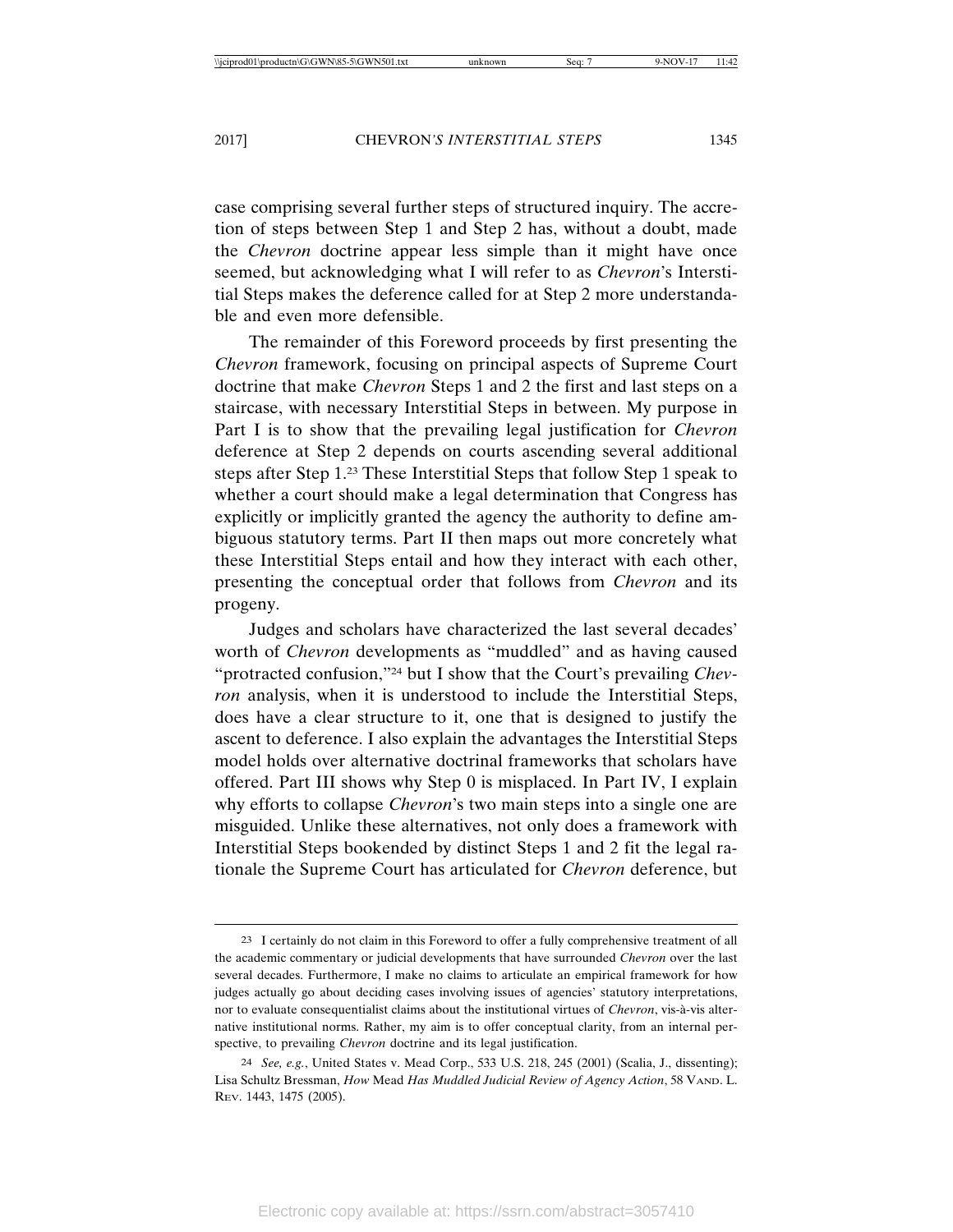this framework also blunts the normative criticism that scholars and judges have leveled at *Chevron*.

#### I. THE CHEVRON STAIRCASE

*Chevron*'s conceptual framework begins with a first step that should be neither controversial nor very confusing. If the law is clear, then that truly is "the end of the matter," and courts as well as agencies must conform to the law.25 Determining whether the law clearly addresses the matter at hand is the responsibility of a court, using traditional methods of statutory interpretation.26 Only if a court finds that the statute does not squarely resolve the question at hand should it proceed up the staircase toward Step 2.27 To appreciate why the Supreme Court has insisted on additional steps between Step 1 and Step 2—the Interstitial Steps outlined below—it is important to keep in mind what Step 2 entails. It may seem obvious but it bears noting that Step 2 is what distinguishes and defines *Chevron* "deference."28 In contrast to Step 1, where the courts make the authoritative determination of a statute's meaning, at Step 2 the agency has primary responsibility, subject to the longstanding constraint that agency actions are reasonable.29 The judicial question at Step 2 becomes "whether the Administrator's view . . . is a reasonable one."30 If it is, then the agency's view prevails.31 Courts have a duty to uphold all reasonable agency constructions of relevant statutory provisions that are not clearly specified.32

The controversy that *Chevron* has engendered over the years stems from Step 2. Critics of *Chevron* ask why judges' views about the best meaning of an ambiguous statute must give way to the agency's views.33 After all, since at least *Marbury v. Madison*, 34 the judiciary

32 *See id.* at 866.

33 *See, e.g.*, Gutierrez-Brizuela v. Lynch, 834 F.3d 1142, 1151 (10th Cir. 2016) (Gorsuch, J., concurring) (worrying that *Chevron* doctrine "risks trampling the constitutional design by affording executive agencies license to overrule a judicial declaration of the law's meaning prospectively, just as legislation might"); CSX Transp. v. United States, 867 F.2d 1439, 1445 (D.C.

<sup>25</sup> Chevron U.S.A. Inc. v. Nat. Res. Def. Council, Inc., 467 U.S. 837, 842–43 (1984).

<sup>26</sup> *Id.* at 843 n.9.

<sup>27</sup> *See id.* at 843.

<sup>28</sup> *See id.* at 843, 845. Sometimes scholars and judges use the phrase "*Chevron* deference" to describe the entire two-step framework—and even on occasion to refer to Step 1. *See, e.g.*, Kent Barnett & Christopher J. Walker, Chevron *in the Circuit Courts*, 116 MICH. L. REV. 1, 34 (2017) (referring to "*Chevron* deference interpretations at step one"); *see also infra* notes 163–69. **R**

<sup>29</sup> *Chevron*, 467 U.S. at 842–44.

<sup>30</sup> *Id.* at 845.

<sup>31</sup> *Id.* at 844.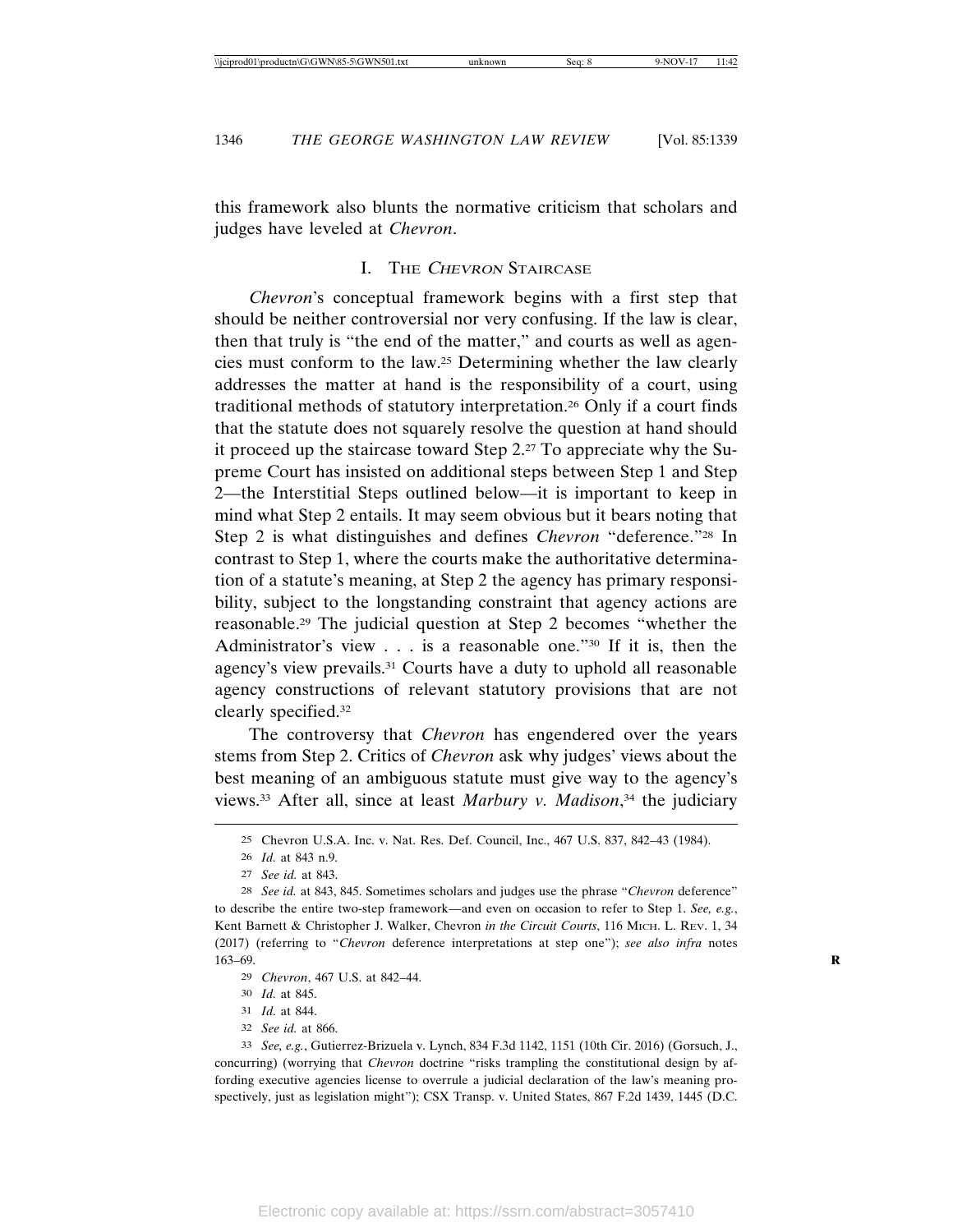has claimed that it must serve as the final arbiter of the law's meaning,35 a responsibility reinforced by section 706 of the Administrative Procedure Act ("APA") which instructs that "court[s] shall decide all relevant questions of law" and "interpret . . . statutory provisions."36 Yet *Chevron* does not actually call for abdication of the judiciary's responsibility under section 706, as some have suggested,<sup>37</sup> because, at both steps in the *Chevron* framework, the judiciary is very much engaged in interpreting statutory provisions.38 At Step 1, judges determine the clear meaning of the statute and, at Step 2, they make pivotal interpretive judgments about whether an agency's view falls within a reasonable range of constructions that an ambiguous statutory provision can support.<sup>39</sup>

Still, the role that courts perform at Step 2 is different than what normally would apply outside of the administrative setting. Ordinarily, to decide a case when an agency is not in the picture, a court would seek to give its own best interpretation of an ambiguous statute.40 But when an agency is involved and has construed an ambiguous statute that it is charged with implementing, *Chevron*'s Step 2 tells the court not to offer its best interpretation but instead to defer to the agency's interpretation as long as it is reasonable.41

The *Chevron* Court itself explained why courts must defer. When an agency is involved, the role of the court typically needs to be more circumscribed because Congress has either explicitly or implicitly delegated authority to the agency to fill the gaps that exist within a statute:

If Congress has explicitly left a gap for the agency to fill, there is an express delegation of authority to the agency to elucidate a specific provision of the statute by regulation. Such legislative regulations are given controlling weight unless they are arbitrary, capricious, or manifestly contrary to

Cir. 1989) (Edwards, J., dissenting) ("The *Chevron* test is hard to square with the foregoing traditional views of the court's role in cases of statutory interpretation. . . . [I]t is the court, not the agency, that should be responsible for construing congressional statutes.").

<sup>34</sup> 5 U.S. (1 Cranch) 137 (1803).

<sup>35</sup> *Id.* at 177.

<sup>36</sup> 5 U.S.C. § 706 (2012).

<sup>37</sup> *See, e.g.*, *Gutierrez-Brizuela*, 834 F.3d at 1152 (Gorsuch, J., concurring) ("*Chevron* seems no less than a judge-made doctrine for the abdication of the judicial duty."); *see also supra* note 5.

<sup>38</sup> *See* Chevron U.S.A. Inc. v. Nat. Res. Def. Council, Inc., 467 U.S. 837, 842–43 (1984). 39 *Id.*

<sup>40</sup> *See Marbury*, 5 U.S. at 177.

<sup>41</sup> *Chevron*, 467 U.S. at 845.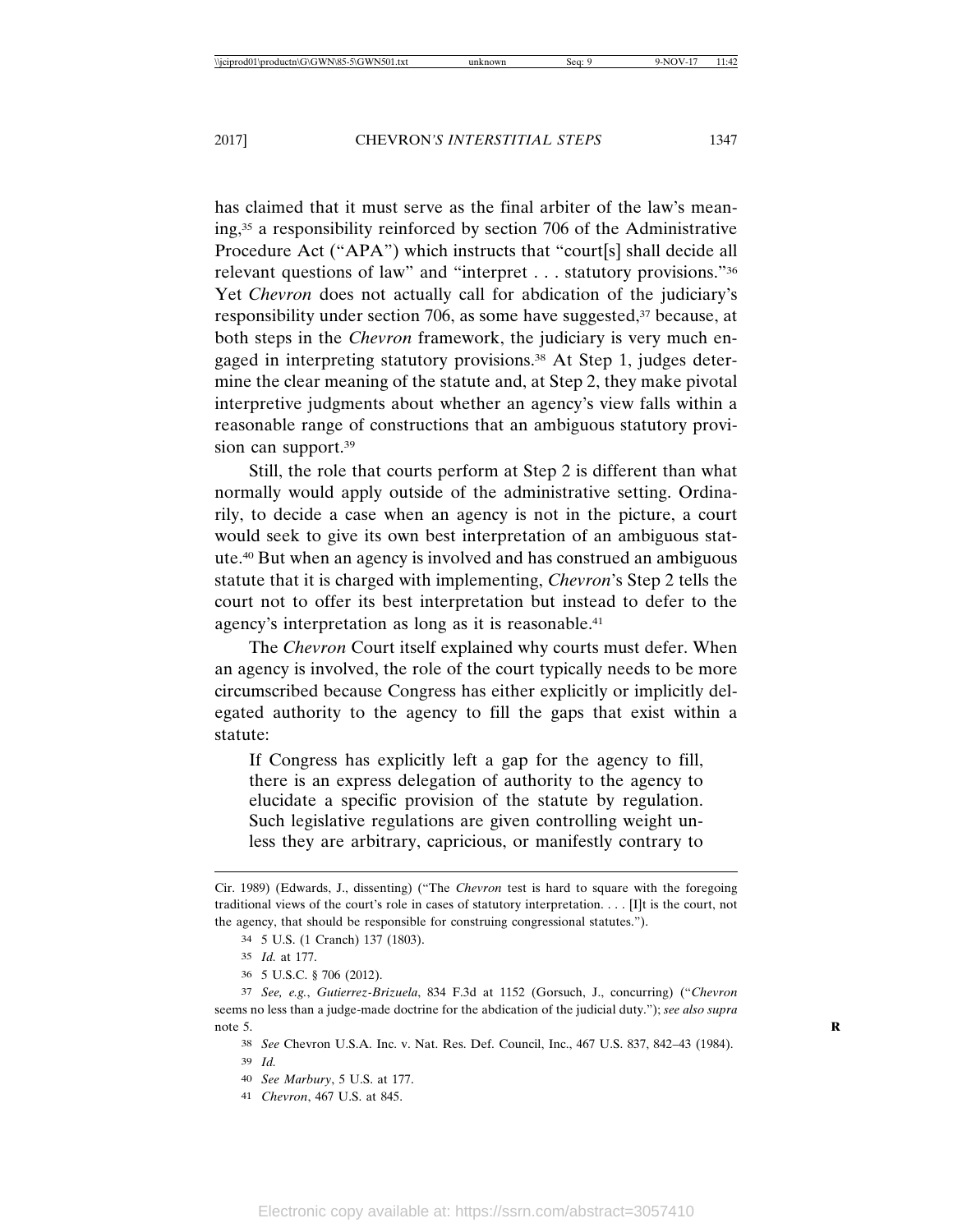the statute. Sometimes the legislative delegation to an agency on a particular question is implicit rather than explicit. In such a case, a court may not substitute its own construction of a statutory provision for a reasonable interpretation made by the administrator of an agency.42

These kinds of explicit or implicit delegations change the responsibility of a court compared with other cases not involving an agency, not because of some extralegal judicial abdication but precisely out of full respect for the law Congress has enacted.43

The legally altered responsibility of a court is easiest to see when statutes explicitly delegate to an agency the authority to define broad or ambiguous terms. For example, the Affordable Care Act<sup>44</sup> requires that health insurance plans provide for "essential health benefits," but leaves undefined what specific health benefits will count as "essential."45 The power to define these terms is expressly delegated to the Secretary of Health and Human Services: "the Secretary shall define the essential health benefits," subject to certain statutory constraints.46 Similarly, the Dodd-Frank  $Act^{47}$  expressly states that financial-related administrative agencies "shall jointly define the term 'qualified residential mortgage' for purposes of th[e] subsection" related to exemptions from credit risk retention regulation.48 These provisions from the Dodd-Frank Act and the Affordable Care Act are but two examples of a longstanding practice of express congressional delegation of authority to define ambiguous terms. Surely it cannot be an abdication of judicial responsibility for the courts to defer in such instances to reasonable interpretations that agencies give to these ambiguous stat-

<sup>42</sup> *Id.* at 843–44 (footnote omitted); *see also* Antonin Scalia, *Judicial Deference to Administrative Interpretations of Law*, 1989 DUKE L.J. 511, 520 (noting "the assumed delegation of 'lawmaking' discretion upon which *Chevron* rests"). It is true that, toward the end of its opinion in *Chevron*, the Supreme Court also made note of agencies' greater expertise and political accountability relative to judges. *Chevron*, 467 U.S. at 865–66. Such considerations, however, cannot provide independent legal justifications for *Chevron* deference as much as they reinforce the wisdom of judicial recognition in appropriate circumstances of an implicit delegation to "the agency charged with the administration of the statute." *Id.*

<sup>43</sup> *See* Henry P. Monaghan, Marbury *and the Administrative State*, 83 COLUM. L. REV. 1, 28 (1983) ("[I]t would be violating legislative supremacy by failing to defer to the interpretation of an agency to the extent that the agency had been delegated law-making authority.").

<sup>44</sup> Patient Protection and Affordable Care Act, Pub. L. No. 111-148, 124 Stat. 119 (2010) (codified in scattered sections of the U.S.C.).

<sup>45</sup> *See* 42 U.S.C. § 18022 (2012).

<sup>46</sup> *Id.* § 18022(b)(1).

<sup>47</sup> Dodd-Frank Wall Street Reform and Consumer Protection Act, Pub. L. No. 111-203, 124 Stat. 1376 (2010) (codified in scattered sections of the U.S.C.).

<sup>48</sup> 15 U.S.C. § 78o-11(e)(4)(B) (2012).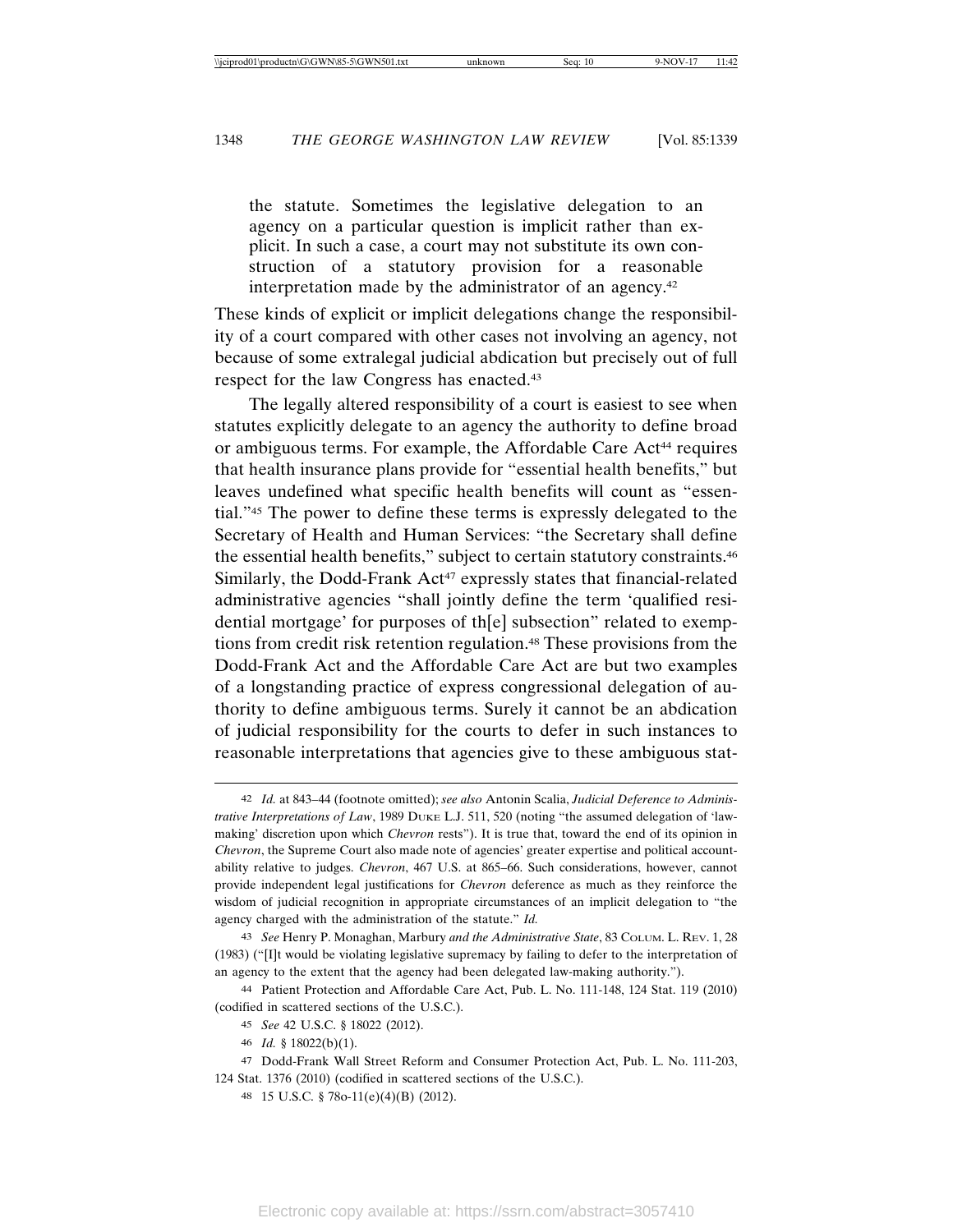utory terms. Quite the contrary, a court doing anything other than deferring would be failing to honor the law itself, as these statutes expressly give the agencies the responsibility to define pertinent statutory terms.

When a statute expressly delegates to an agency the authority to define general or ambiguous terms, one of the Interstitial Steps that makes up the *Chevron* staircase begins to emerge, as it becomes clear that a court, in respecting the express delegation and using it as a reason to defer to the agency, entertains an intervening consideration between Step 1 and Step 2. That step may seem almost imperceptible, but the Court's opinion in *Chevron* noted how "an express delegation of authority . . . to elucidate a specific provision of the statute" gives rise to an obligation, at what is now known as Step 2, to give the agency's interpretation "controlling weight."49

The Court further explained that such a delegation of interpretive authority could also sometimes be implied.50 Any implied delegation, though, depends on more than the mere existence of statutory ambiguity. Step 2 deference requires that a court also find that the agency construing an ambiguous statutory provision has been "charged with responsibility for administering the provision."51 Proceeding to Step 2 is thus conditional not only on a finding that the statute is ambiguous (Step 1), but also on a showing of an explicit or implicit congressional delegation that the court is bound to honor.52 Had the Environmental Protection Agency ("EPA") never been "charged with responsibility for administering the provision" at issue in *Chevron*, the Court would surely not have viewed itself as being bound by that agency's reasonable interpretation of the provision.<sup>53</sup>

52 *Id.* at 844–45.

53 The relative imperceptibility of the Interstitial Steps implicit in *Chevron* can sometimes suggest that the mere existence of statutory ambiguity gives rise to Step 2 deference. For example, in *Brand X*, Justice Thomas's majority opinion might seem to suggest that merely passing over Step 1 impels the judge to ascend to Step 2: "In *Chevron*, this Court held that ambiguities in statutes within an agency's jurisdiction to administer are delegations of authority to the agency to fill the statutory gap in reasonable fashion." Nat'l Cable & Telecomms. Ass'n v. Brand X Internet Servs., 545 U.S. 967, 980 (2005). To the extent that passages like this one imply that Step 2 deference becomes automatic upon a finding of ambiguity, they are not a full and faithful reading of *Chevron*, which does not indicate that the mere existence of an ambiguity by itself

<sup>49</sup> Chevron U.S.A. Inc. v. Nat. Res. Def. Council, Inc., 467 U.S. 837, 843–44 (1984). 50 *Id.*

<sup>51</sup> *Id.* at 865; *see also id.* at 844–45 (describing as a "well-settled principle[]" that "considerable weight should be accorded to an executive department's construction of a statutory scheme it is entrusted to administer"); *id.* at 863 (emphasizing the importance of the Environmental Protection Agency ("EPA") being "the agency primarily responsible for administering this important legislation").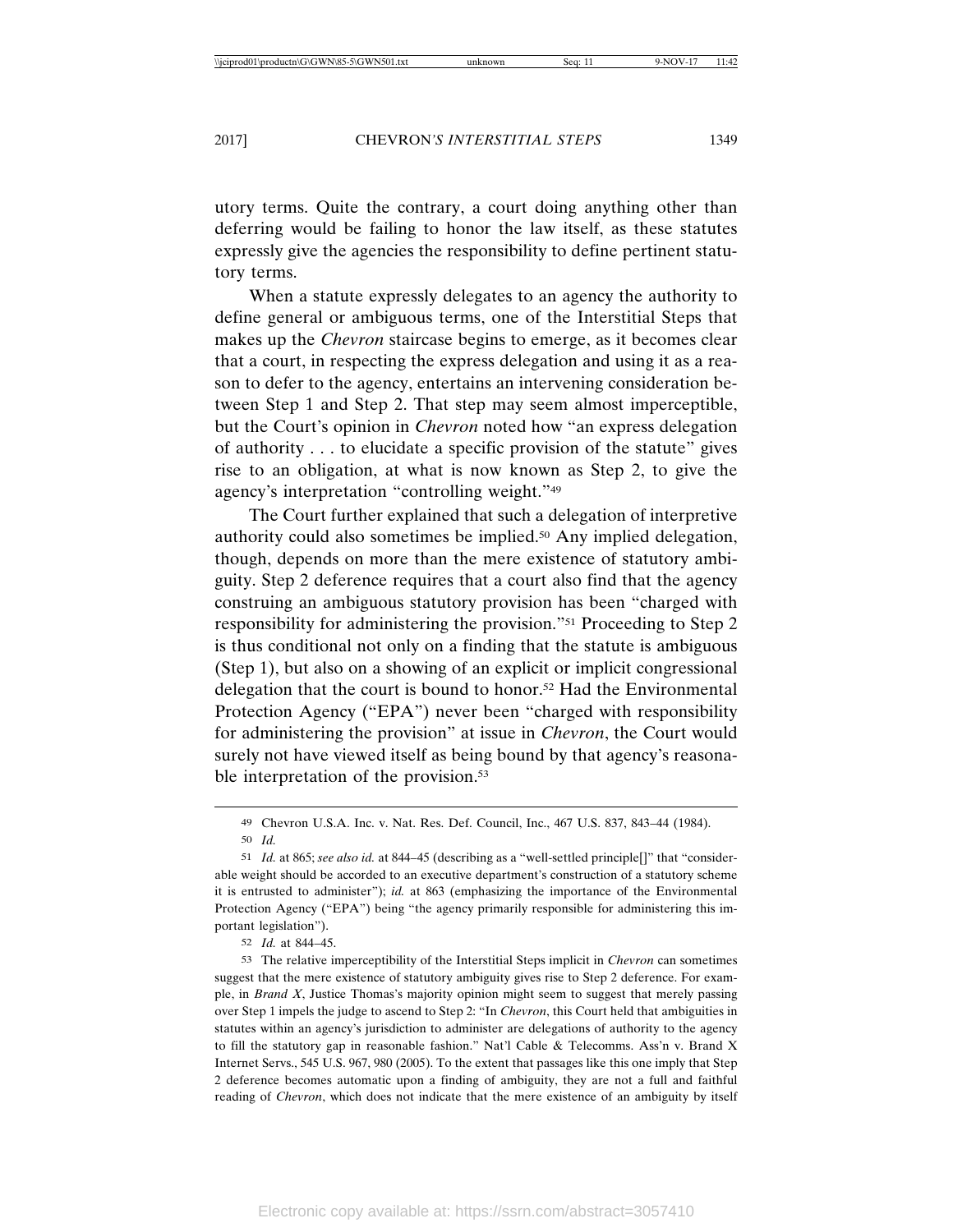*Chevron* recognizes what even a cursory review of the U.S. Code makes plain: Congress does not always make explicit and specific its grant of gap-filling authority with respect to broad or ambiguous statutory terms. Many statutes contain ambiguous terms without containing accompanying provisions like the examples noted above in the Affordable Care Act and the Dodd-Frank Act, which expressly grant agencies authority to define specified terms. On occasion, legislation grants agencies more general definitional authority. For example, the Small Business Jobs Act<sup>54</sup> authorizes the Secretary of the Treasury to "issue such regulations and other guidance as the Secretary determines necessary or appropriate to implement this chapter including *to define terms*, to establish compliance and reporting requirements, and such other terms and conditions necessary to carry out the purposes of this chapter."55 In another instance, the International Lending Supervision Act<sup>56</sup> provides that "[t]he appropriate Federal banking agencies are authorized *to interpret and define* the terms used in this chapter."57

On still more occasions, statutes fail even to give express authorization to agencies to define terms. Nevertheless, they do frequently empower agencies to issue regulations that are necessary to effectuate the statutes they have been charged with administering. Examples are legion, but just a few instances illustrate the type of general, "necessary-and-proper" authority that Congress routinely grants to agencies:

- "The [Securities and Exchange] Commission shall have the authority to issue such rules and regulations as may be necessary or appropriate to implement the provisions of this section consistent with the purposes of this section."58
- "[T]he Secretary [of the Treasury] shall prescribe all needful rules and regulations for the enforcement of this title, including

58 15 U.S.C. § 78u-6(j) (2012).

constitutes a delegation of gap-filling authority. If that were the case, the *Chevron* majority would have never needed to distinguish between explicit and implicit delegations; every ambiguity would have been inherently a delegation. Importantly, even the quoted passage from *Brand X* implies that more than just statutory ambiguity is needed, as it indicates that Step 2 deference hinges on both a finding of statutory ambiguity and agency "jurisdiction" to administer the statute containing the ambiguous language. *Id.* The logic of the majority opinion in *Chevron* is clear: the reason courts must defer to reasonable agency interpretations at Step 2 is because of the existence of some kind of express or implied delegation of authority—that is, the passage over an intervening step or steps.

<sup>54</sup> Small Business Jobs Act of 2010, Pub. L. No. 111-240, 124 Stat. 2504 (codified in scattered sections of the U.S.C.).

<sup>55</sup> 12 U.S.C. § 5709 (2012) (emphasis added).

<sup>56</sup> International Lending Supervision Act of 1983, 12 U.S.C. §§ 3901–3911 (2012).

<sup>57</sup> *Id.* § 3909(a)(1) (emphasis added).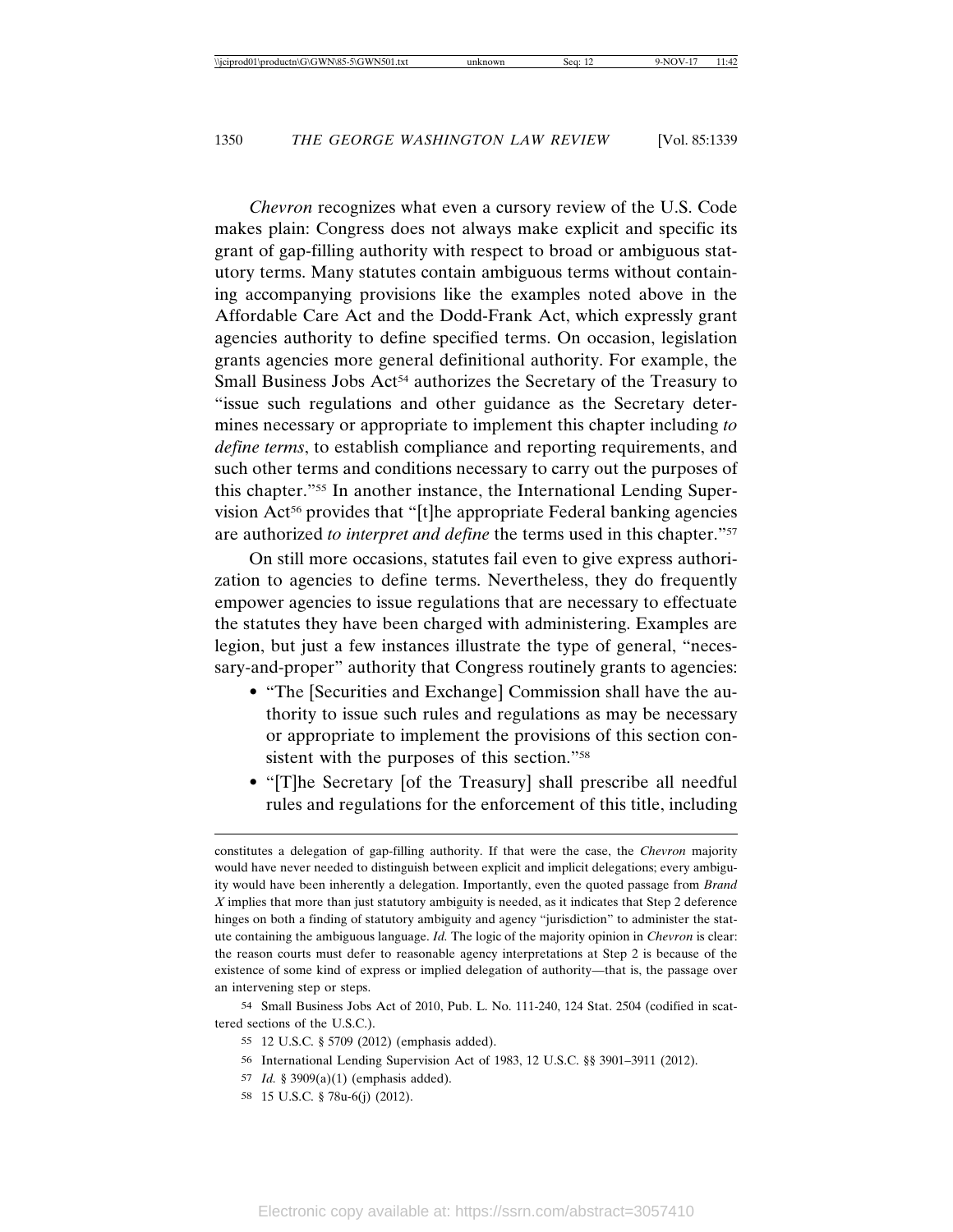all rules and regulations as may be necessary by reason of any alteration of law in relation to internal revenue."59

- "The [Commodity Futures Trading] Commission shall have the authority to issue such rules and regulations as may be necessary or appropriate to implement the provisions of this section consistent with the purposes of this section."60
- "The Administrator [of the Environmental Protection Agency] is authorized to prescribe such regulations as are necessary to carry out his functions under this chapter."61

Although the *Chevron* opinion did not refer explicitly to a general statutory delegation like one of these—the last of which is found in the Clean Air Act,62 the statute at issue in *Chevron*—such language giving agencies general authority to make binding rules provides a sound basis for courts to imply a delegation to the agency to define ambiguous or general terms.63 *Chevron* did, after all, emphasize the "responsibility" Congress had given to the EPA to administer the Clean Air Act.64 *Chevron* also expressly indicated that courts should ask if they have before them just "such a case" of implied authority before giving controlling weight to the agency's reasonable interpretations of ambiguous statutory provisions.65 Such conditional language demarcates the existence of at least one step on the staircase between Step 1 and Step 2.

In *United States v. Mead Corp.*, 66 the Supreme Court confronted an agency interpretation contained in informal ruling letters, and the Court's majority concluded that such letters provide an insufficient basis upon which to grant *Chevron* deference.<sup>67</sup> The majority emphasized *Chevron*'s intervening inquiry about an explicit or implicit delegation of authority to define ambiguous statutory terms with the "force of law."68 As indicated in *Chevron*, grants of explicit authority to define general terms provide a plain justification for moving to Step

63 *See, e.g.*, Long Island Care at Home, Ltd. v. Coke, 551 U.S. 158, 165 (2007) (treating a general statutory grant of authority "to prescribe necessary rules, regulations, and orders" as giving the agency "the power to fill . . . gaps" in "the scope and definition of statutory terms").

68 *See id.* at 226–31.

<sup>59</sup> 26 U.S.C. § 7805(a) (2012).

<sup>60</sup> 7 U.S.C. § 26(i) (2012).

<sup>61</sup> 42 U.S.C. § 7601(a)(1) (2012).

<sup>62</sup> Clean Air Act, 42 U.S.C. §§ 7401–7671q (2012).

<sup>64</sup> Chevron U.S.A. Inc. v. Nat. Res. Def. Council, Inc., 467 U.S. 837, 845–46 (1984) (quoting Train v. Nat. Res. Def. Council, Inc., 421 U.S. 60, 64 (1975)).

<sup>65</sup> *See Chevron*, 467 U.S. at 843–44.

<sup>66</sup> 533 U.S. 218 (2001).

<sup>67</sup> *Id.* at 234.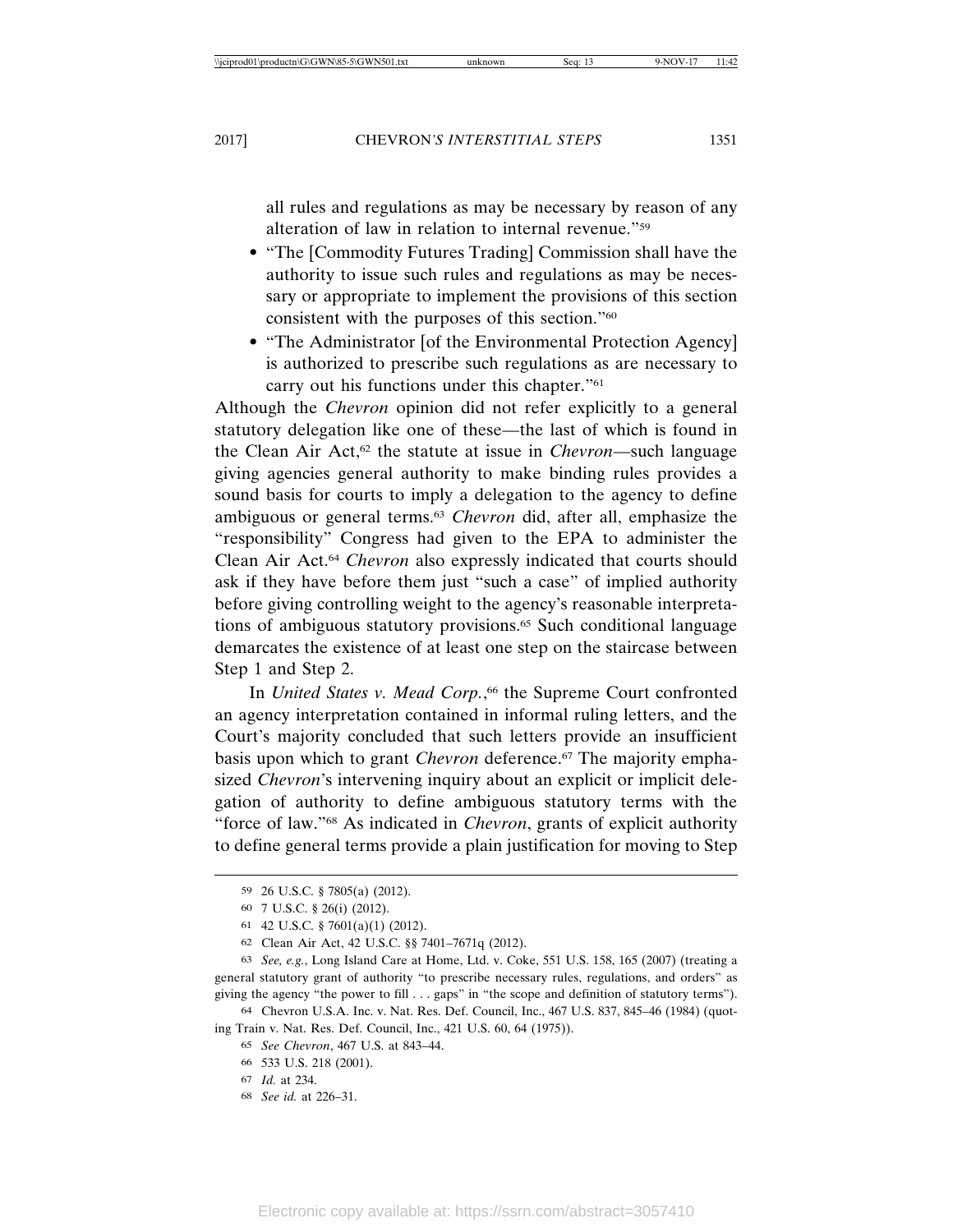2, but *Mead* reminded courts that *Chevron* also acknowledged that Congress can implicitly delegate interpretive authority to agencies.<sup>69</sup> For the *Mead* majority, "*Chevron* was simply a case recognizing that even without express authority to fill a specific statutory gap, circumstances pointing to implicit congressional delegation present a particularly insistent call for deference."70

Given that an inquiry into the agency's administrative responsibility was baked into the *Chevron* Court's opinion itself, *Mead* can hardly be said to have made an "avulsive change" in the *Chevron* framework, as Justice Scalia claimed in his *Mead* dissent.71 The *Mead* opinion may well have generated some "confusion"72 for scholars and even judges, as Scalia predicted, but it is difficult to see how it was *Mead*, and not *Chevron*, that created what Scalia described as "a presumption that agency discretion does not exist unless the statute, expressly or impliedly, says so."73 Contrary to Justice Scalia's criticism, the need for finding a statutory delegation followed from *Chevron* itself and its conditioning of the controlling weight of an agency's reasonable interpretation on the existence of an express or implied delegation to the agency—that is, on surmounting one or more steps between Step 1 and Step 2.74

*Mead* merely attempted to add some clarity to those Interstitial Steps. Whether it succeeded has been subject to debate. Still, the *Mead* Court did articulate formal indicia for the conditions that give rise to Step 2 deference, declaring that the express grant of either rulemaking authority or formal adjudication authority provides "a very good indicator of delegation meriting *Chevron* treatment."75 *Mead* also generally required the agency to use its rulemaking or formal adjudication authority in order to make an interpretation of a statute that would qualify for *Chevron* deference.76 All of this is actu-

73 *Mead*, 533 U.S. at 240 (Scalia, J., dissenting).

74 *See* Alexander "Sasha" Volokh, *The Shadow Debate over Private Nondelegation in* DOT v. Association of American Railroads, 2014–2015 CATO SUP. CT. REV. 359, 381 n.111 ("Deference to agencies has always been rooted in concepts of implicit delegation—*Chevron* deference explicitly so." (citing Chevron U.S.A. Inc. v. Nat. Res. Def. Council, Inc., 467 U.S. 837, 843–44 (1984))).

75 *Mead*, 533 U.S. at 229.

76 *Id.* at 226–27. *Mead*'s requirement that agencies actually use their rulemaking or adjudi-

<sup>69</sup> *Id.* at 227, 229, 237.

<sup>70</sup> *Id.* at 237.

<sup>71</sup> *See id.* at 239 (Scalia, J., dissenting).

<sup>72</sup> *Id.* at 245; *see also* Bressman, *supra* note 24, at 1445, 1475 (claiming "*Mead* has mud- **R** dled" the *Chevron* doctrine); Adrian Vermeule, *Introduction:* Mead *in the Trenches*, 71 GEO. WASH. L. REV. 347, 355 (2003) (discussing the "confusion and error" created by *Mead*).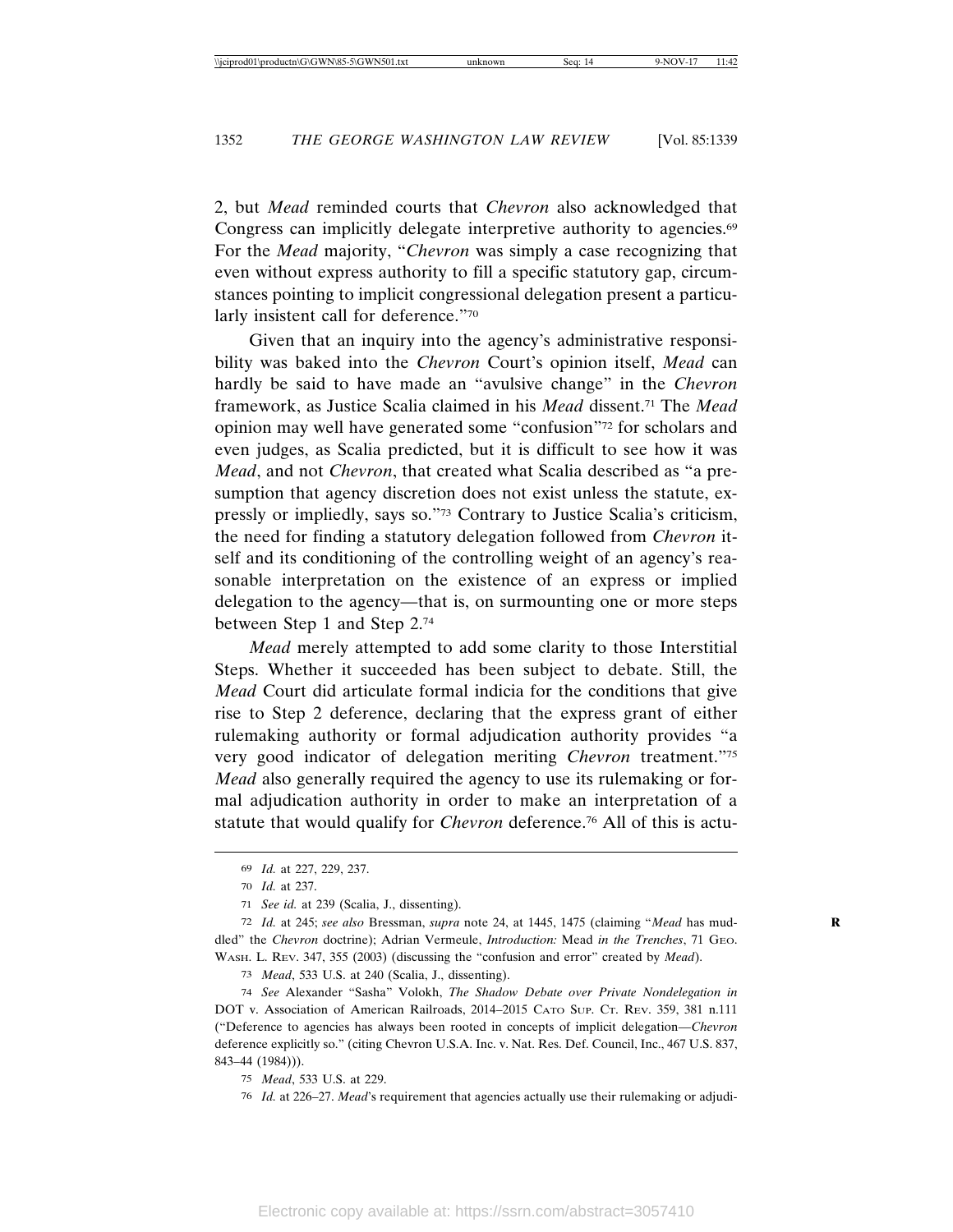ally quite clear, making *Mead* an advance in doctrinal illumination because it specifies conditions under which courts can properly imply a delegation of interpretive authority to the agency.<sup>77</sup> The less-thanclear aspect of *Mead* lay in its statement that "other statutory circumstances" might also justify implying a delegation of authority for "the agency to be able to speak with the force of law when it addresses ambiguity in the statute or fills a space in the enacted law."78 *Mead* gave little indication of what these other circumstances might be, with the Court making a point to recognize that they will likely vary because statutes themselves vary.79 Despite the unresolved nature of what other circumstances would justify reaching Step 2, *Mead* did clarify that, absent an express delegation of term-defining authority, the judicial task before moving from Step 1 to Step 2 is to determine if such a delegation should be implied.<sup>80</sup>

Justice Scalia favored simplicity. In his dissent in *Mead*, he seemed to pine for earlier days when *Chevron* had just two steps (even though, as indicated above, it never really did). For Justice Scalia, if a statute proved ambiguous and incapable of resolving the question at hand, then a court would simply defer to the reasonable and authoritative interpretation an agency gives "to the statute it is charged with enforcing."81 In other words, Justice Scalia favored what

catory authority can be justified as the necessary effectuation or use of the authority that the courts look to in order to imply a broader gap-filling authority. *See* Encino Motorcars, LLC v. Navarro, 136 S. Ct. 2117, 2125 (2016). This requirement also seems to promote procedural regularity and circumspection, both of which are presumably desirable.

<sup>77</sup> This does not mean *Mead* cannot be questioned for its seeming emphasis on procedural formality as a basis for implying delegation. Nevertheless, the decision does have an internal logic to it; namely, because courts must decide when to imply a delegation to an agency to construe or define binding statutory language, it presumably will be easiest to do so when Congress has given the agency the power to make binding general decisions and the agency is exercising that power. It will presumably be more difficult for a court to imply a delegation of interpretive authority in cases where agencies either have never been given authority to make binding decisions or are not relying on that authority to define or construe the ambiguous statute.

<sup>78</sup> *Mead*, 533 U.S. at 229.

<sup>79</sup> *See id.* at 236–37.

<sup>80</sup> *See id.* at 229 (explaining that a court's obligation to defer to a reasonable agency interpretation of an ambiguous statutory provision depends on whether it is "apparent from the agency's generally conferred authority and other statutory circumstances that Congress would expect the agency to be able to speak with the force of law when it addresses ambiguity in the statute or fills a space in the enacted law"); *see also* Long Island Care at Home, Ltd. v. Coke, 551 U.S. 158, 173 (2007) (stating that "the ultimate question is whether *Congress* would have intended, and expected, courts to treat an agency's rule, regulation, application of a statute, or other agency action as within, or outside, its delegation to the agency of 'gap-filling' authority").

<sup>81</sup> *Mead*, 533 U.S. at 239–40 (Scalia, J., dissenting).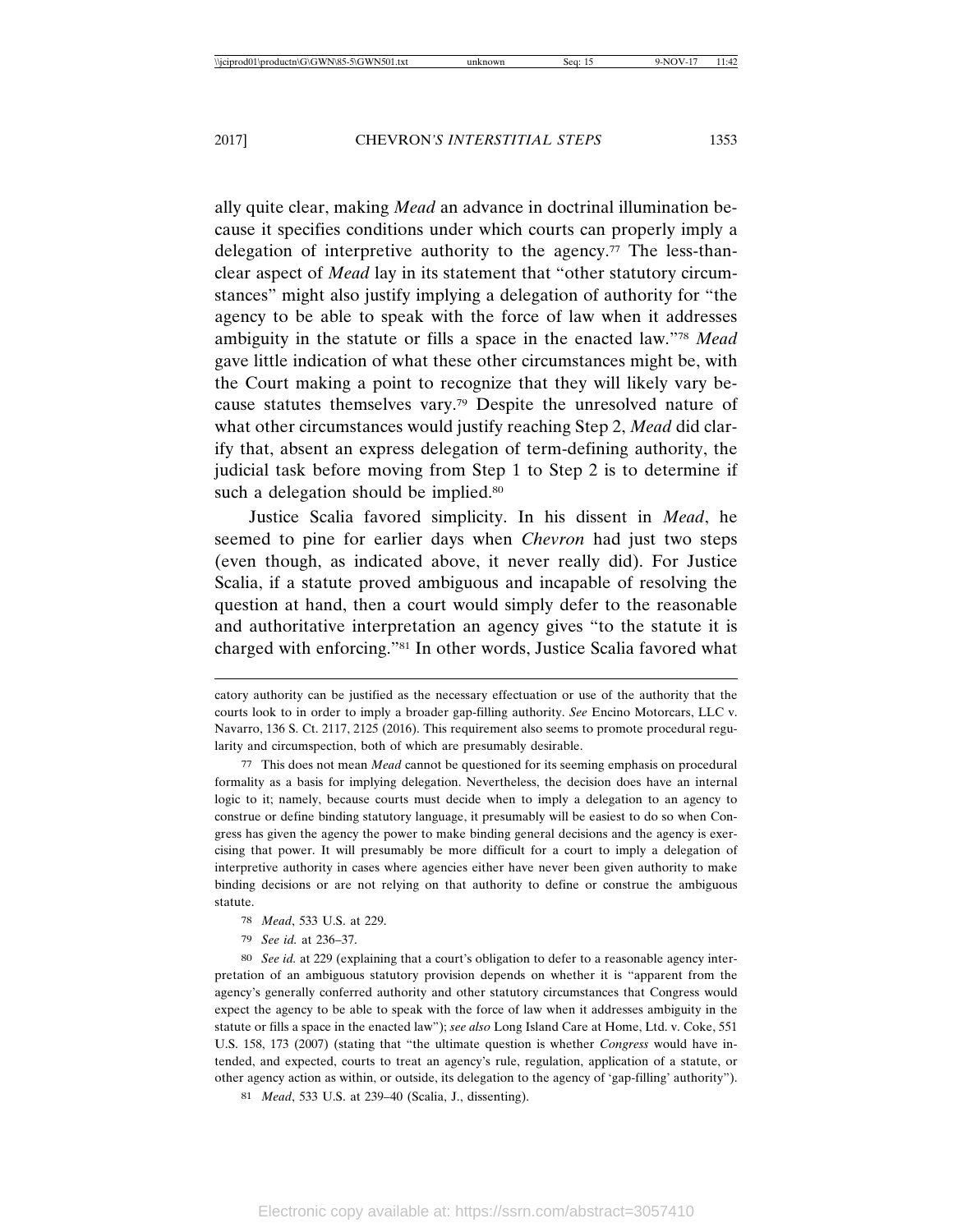he described as a "general presumption of authority in agencies to resolve ambiguity in the statutes they have been authorized to enforce."82 This sounds simple—and it is *simpler* than what the majority in *Mead* articulated—but, importantly, it too has embedded within it an interstitial step. Even for Justice Scalia, clearance of Step 1 did not automatically mean the agency should receive deference for its reasonable interpretation of the statute. On Justice Scalia's account, only a "general presumption" would favor getting from Step 1 to Step 283 and a "presumption," by definition, can be overcome by some *other circumstances*. Much as with the majority in *Mead*, though, Justice Scalia failed to make clear what these other circumstances might be. In addition, even for Justice Scalia, judges first must ascertain whether the statute the agency is construing is one that the agency has been "authorized to enforce"—an intervening step that may seem altogether imperceptible because it will be satisfied in most cases, but nevertheless it does call for an inquiry that occupies a position between Step 1 and Step 2.<sup>84</sup> The existence of just such an intervening step becomes clearer in disputes involving transgovernmental statutes, such as the APA, Freedom of Information Act ("FOIA"),<sup>85</sup> and National Environmental Policy Act ("NEPA").<sup>86</sup> When the terms of these transgovernmental statutes fail to speak precisely and clearly to the question at hand, the existence of the intervening step inherent in Justice Scalia's precondition becomes apparent, and courts have refused to extend *Chevron* deference in these instances.<sup>87</sup>

The requirement that the agency must be charged with implementing the statute in question is among the several circumstances or "indicators" that inform courts' decisions about whether to ascend to

85 Freedom of Information Act (FOIA), 5 U.S.C. § 552 (2012).

86 National Environmental Policy Act (NEPA), 42 U.S.C. §§ 4321–4370m-12 (2012 & Supp. III 2015).

87 *See, e.g.*, Metro. Stevedore Co. v. Rambo, 521 U.S. 121, 137 n.9 (1997) (refusing to defer in a case involving the APA); Dubois v. U.S. Dep't of Agric., 102 F.3d 1273, 1285 n.15 (1st Cir. 1996) (refusing to defer in a case involving NEPA); Reporters Comm. for Freedom of the Press v. U.S. Dep't of Justice, 816 F.2d 730, 734 (D.C. Cir. 1987) (refusing to defer in a case involving FOIA). As Justice Scalia elsewhere noted, *Chevron* deference can only apply "if the matter at issue is one for which the agency has responsibility"; it does not apply "to matters that are not committed to the agency's administration." Scalia, *supra* note 42, at 519.

<sup>82</sup> *Id.* at 239.

<sup>83</sup> *Id.*

<sup>84</sup> *Id.* Justice Scalia has also indicated that the agency's interpretation must be "authoritative," whereby it "represent[s] the official position of the expert agency," interposing yet another intervening step. Christensen v. Harris Cty., 529 U.S. 576, 590–91, 590 n.\* (2000) (Scalia, J., concurring in part and concurring in the judgment).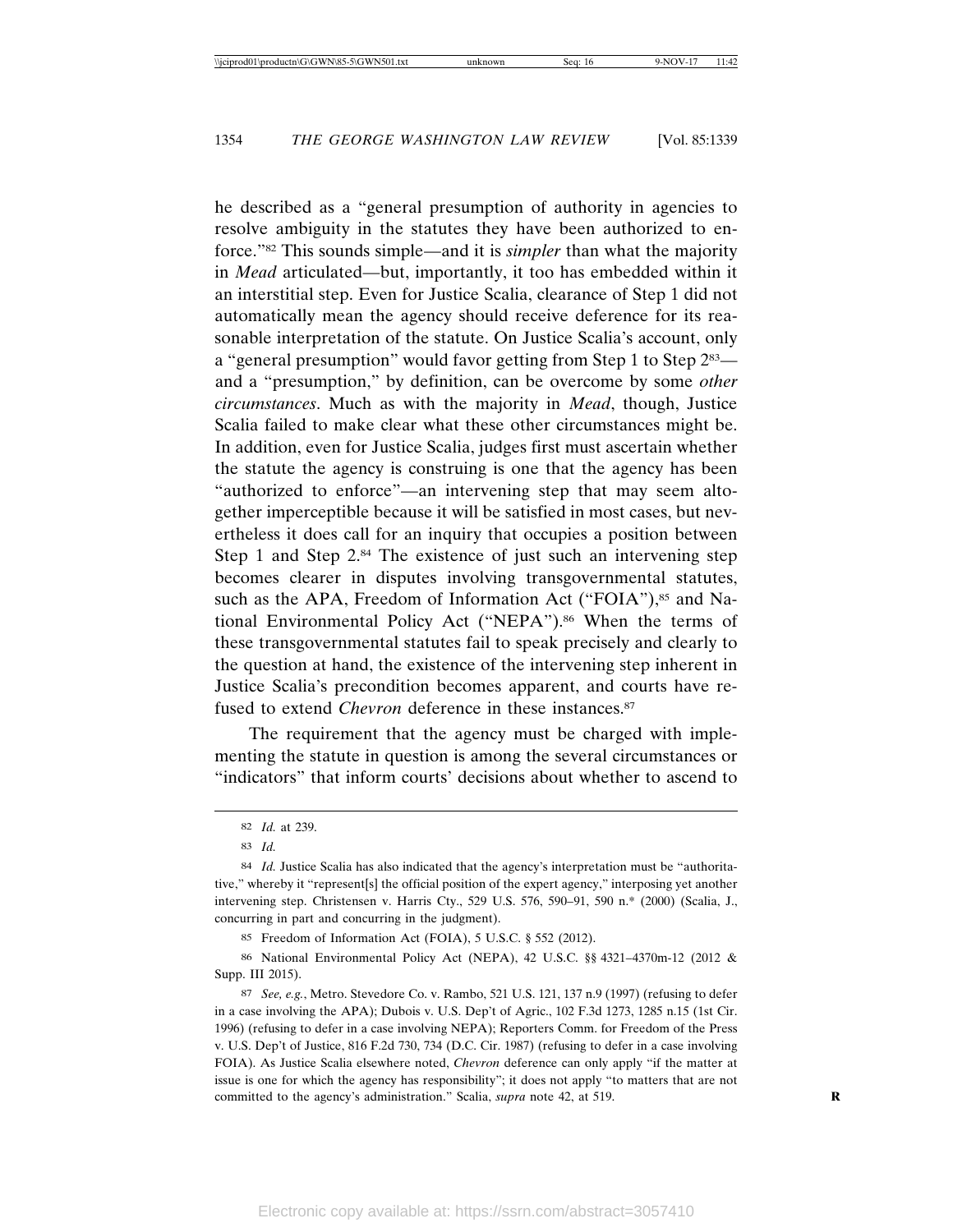the top of the *Chevron* staircase.<sup>88</sup> It is surely not the only other indicator, though, because, as already noted, the majority in *Mead* recognizes "that different statutes present different reasons for considering respect for the exercise of administrative authority or deference to it."89

The Court's recognition of "different reasons" for determining whether to apply *Chevron* deference helps explain yet another intervening step: the so-called "major question" or "extraordinary case" exception.<sup>90</sup> This step was evident in *King v. Burwell*,<sup>91</sup> where the Court faced the question of whether the Affordable Care Act's provision for tax credits for insurance sold on exchanges "established by the State" included exchanges created by the federal government.92 The Internal Revenue Service ("IRS") said it did.<sup>93</sup> The Court agreed, but did so without giving *Chevron* deference to the IRS interpretation.94 In fact, the *King* Court's treatment of *Chevron* was brief and far from stepwise.95 The Court never addressed Step 1 directly, although it could not have resolved the case as it did at Step 1, for no credible claim could be made that exchanges "established by the State" unambiguously encompassed exchanges established by the federal government. The statute was, if anything, unambiguous in a direction *opposite* of the Court's conclusion.

Had the *King* Court openly grappled with Step 1, the best it would have been able to muster was to conclude that the statute was ambiguous, explaining why by reference to the same account it gave for its ultimate judgment that "established by the State" encompasses both state or federal governments.<sup>96</sup> Then the Court could have moved upward toward Step 2. If it had reached the top of the *Chevron* staircase, all it would have needed to do was find that the IRS interpretation was reasonable to reach the same resolution it ultimately reached, upholding the Obama Administration's implementation of

- 94 *Id.* at 2488–90.
- 95 *See id.* at 2488–89.

96 For a discussion of why the Court could appropriately view such a statutory provision as ambiguous, see Ryan D. Doerfler, *High-Stakes Interpretation*, 116 MICH. L. REV. (forthcoming 2018), https://papers.ssrn.com/sol3/papers.cfm?abstract\_id=2928333 (arguing that judges may be justified in demanding greater evidence of statutory clarity in high-stakes cases).

<sup>88</sup> *See Mead*, 533 U.S. at 231, 237.

<sup>89</sup> *Id.* at 238.

<sup>90</sup> See Sunstein, *supra* note 2, at 236–42, for background on the "major question" **R** exception.

<sup>91</sup> 135 S. Ct. 2480 (2015).

<sup>92</sup> *Id.* at 2487.

<sup>93</sup> *Id.* at 2488.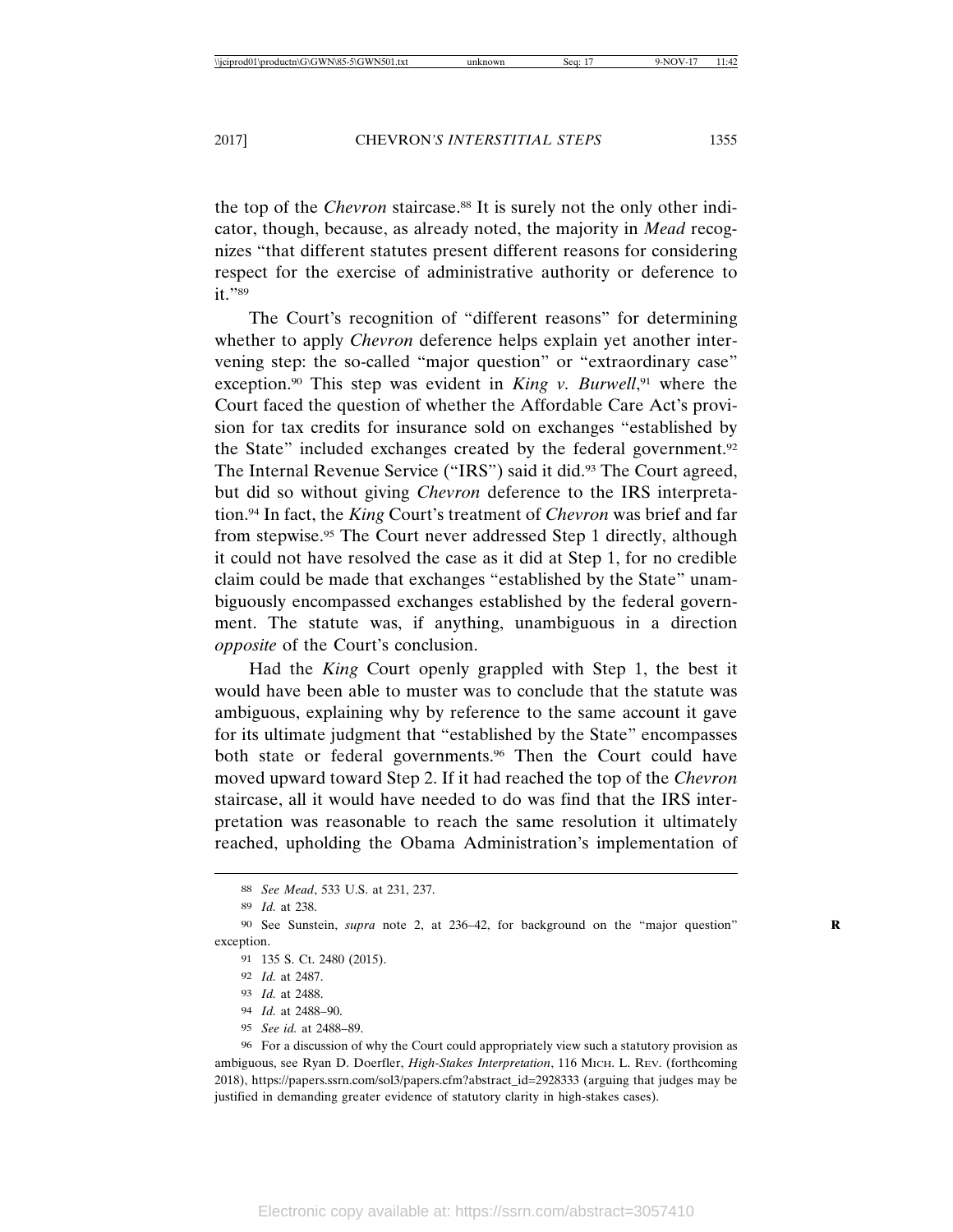the Act. The Court's very explanation for its own reading of the statute would have provided ample basis for concluding that the IRS interpretation was at least a reasonable one.<sup>97</sup>

The *King* Court, however, did not invoke *Chevron* deference that is, it did not reach the top of the staircase. Chief Justice Roberts's majority opinion did acknowledge *Chevron*'s two steps:

When analyzing an agency's interpretation of a statute, we often apply the two-step framework announced in *Chevron*. Under that framework, we ask whether the statute is ambiguous and, if so, whether the agency's interpretation is reasonable. This approach "is premised on the theory that a statute's ambiguity constitutes an implicit delegation from Congress to the agency to fill in the statutory gaps."98

But the Chief Justice did not find any implicit gap-filling delegation in the Affordable Care Act with respect to the relevant statutory provision.<sup>99</sup> The reason had nothing to do with the lack of rulemaking authority or its exercise, as articulated in *Mead*. Rather, the Chief Justice pointed to *FDA v. Brown & Williamson Tobacco Corp*.,<sup>100</sup> where the Court stated that "[i]n extraordinary cases . . . there may be reason to hesitate before concluding that Congress has intended such an implicit delegation."101 The Chief Justice in *King v. Burwell* continued:

This is one of those cases. The tax credits are among the Act's key reforms, involving billions of dollars in spending each year and affecting the price of health insurance for millions of people. Whether those credits are available on Federal Exchanges is thus a question of deep "economic and political significance" that is central to this statutory scheme; had Congress wished to assign that question to an agency, it surely would have done so expressly. It is especially unlikely that Congress would have delegated this decision to the *IRS*, which has no expertise in crafting health insurance policy of this sort.102

<sup>97</sup> This was, incidentally, the approach taken by the Fourth Circuit in the case below. King v. Burwell, 759 F.3d 358, 375–76 (4th Cir. 2014).

<sup>98</sup> *King*, 135 S. Ct. at 2488 (citations omitted) (quoting FDA v. Brown & Williamson Tobacco Corp., 529 U.S. 120, 159 (2000)).

<sup>99</sup> *Id.* at 2488–89.

<sup>100</sup> 529 U.S. 120 (2000).

<sup>101</sup> *King*, 135 S. Ct. at 2488–89 (quoting *Brown & Williamson*, 529 U.S. at 159).

<sup>102</sup> *Id.* at 2489 (citation omitted).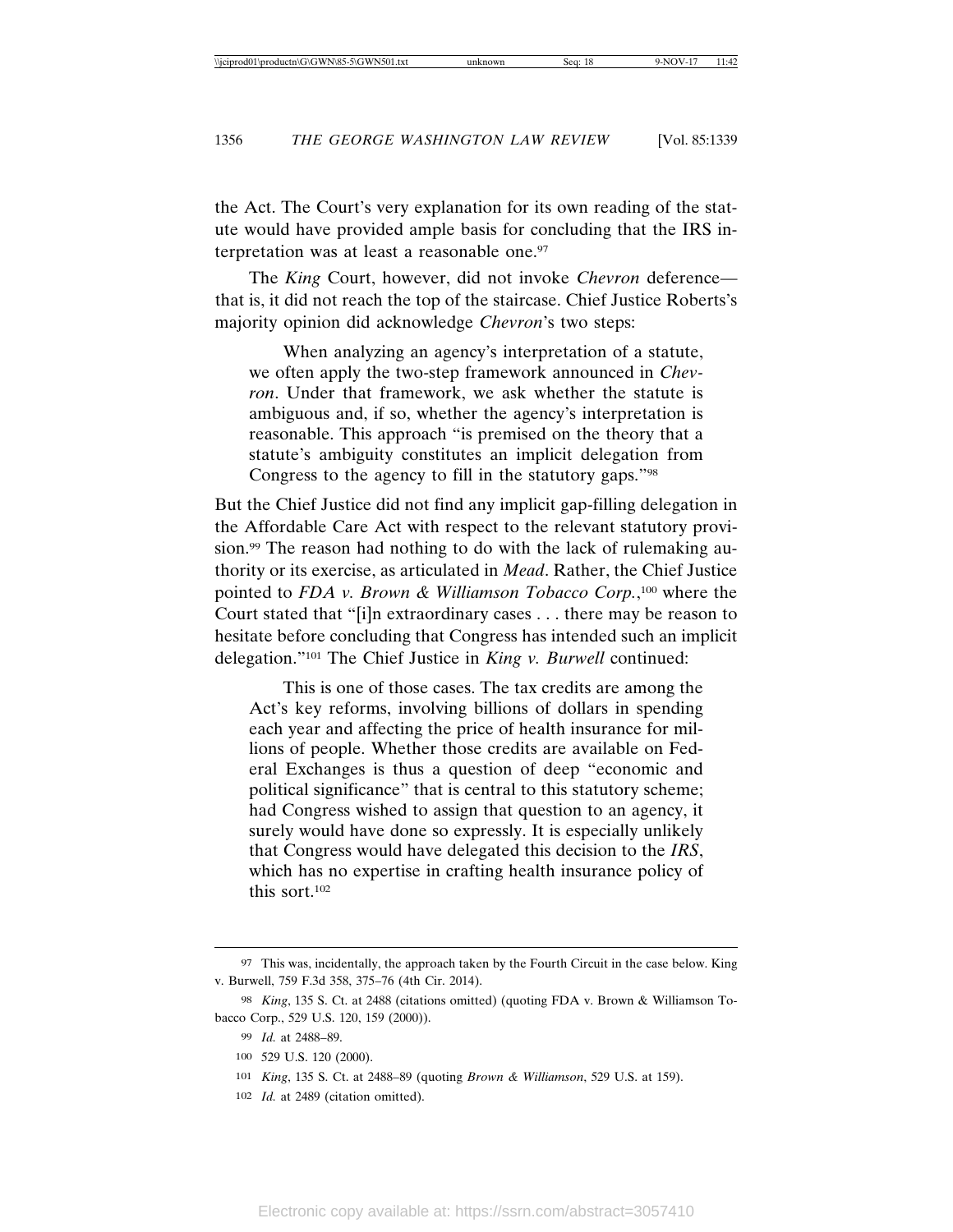The *King* Court concluded that "[t]his is not a case for the IRS. It is instead our task to determine the correct reading of [the statute]."103 In this way, *King* made plain yet another Interstitial Step to be cleared to reach Step 2. The Court showed the existence of, to borrow *Mead*'s terms, one "other circumstance" that can make it implausible to think that Congress ever intended to leave a particular statutory provision's meaning up to an agency, even in the face of statutory ambiguity.104

What is it exactly about "extraordinary circumstances" of the kind in *King* that makes it so implausible to imply a delegation to the agency? The reasons given by Chief Justice Roberts are not entirely satisfying on their face. After all, courts assume responsibility when confronted with questions of law, not ones of economics or politics.105 Questions of "deep 'economic and political significance'"<sup>106</sup> almost axiomatically would seem better addressed by an administrative agency with greater expertise and political accountability.107 Even admitting that the IRS "has no expertise in crafting health insurance policy,"108 as the *King* Court did, it is undoubtedly true that courts have no such expertise either. Why, then, was this case so clearly one for the court, and not the agency, to determine the meaning of the statute?

The answer almost certainly lies not in the criteria embedded in *Chevron*'s steps themselves, whether the terminal or intervening ones, but rather in what follows from ascending, or not ascending, the staircase. If all the steps are cleared and a court reaches Step 2, then the

105 The Court has articulated a so-called political question doctrine that makes certain claims nonjusticiable. *See* Baker v. Carr, 369 U.S. 186, 217 (1962).

<sup>103</sup> *Id.*

<sup>104</sup> Some commentators have suggested that the majority in *King* simply bypassed *Chevron* altogether, invoking Step 0. *See, e.g.*, Leandra Lederman & Joseph C. Dugan, King v. Burwell*: What Does It Portend for* Chevron*'s Domain?*, 2015 PEPP. L. REV. 72, 75 (claiming that "in just a few sentences, the majority dispensed with *Chevron*"); Michael Dorf, *The Triumph of Chevron Step Zero?*, DORF ON LAW (July 27, 2015), http://www.dorfonlaw.org/2015/07/the-triumph-ofchevron-step-zero.html (arguing that the majority opinion in *King* "offers a classic *Chevron*-stepzero account"). Yet, as explained further in Part III, the Court could not properly bypass Step 1; no court can, ever. If a statute is unambiguous, neither a court nor an agency can lawfully disregard or bypass it. What the *King* Court bypassed was simply an explicit analysis labeled in Step 1 terms. The majority made it abundantly clear in its opinion that it rejected the view that exchanges "established by the State" in the statute unambiguously precluded exchanges established by the federal government. The Court concluded that the statute was ambiguous at Step 1 but that it could not reach Step 2 because of an Interstitial Step.

<sup>106</sup> *King*, 135 S. Ct. at 2489.

<sup>107</sup> Cass R. Sunstein, *The Most Knowledgeable Branch*, 164 U. PA. L. REV. 1607, 1609–10 (2016).

<sup>108</sup> *King*, 135 S. Ct. at 2489.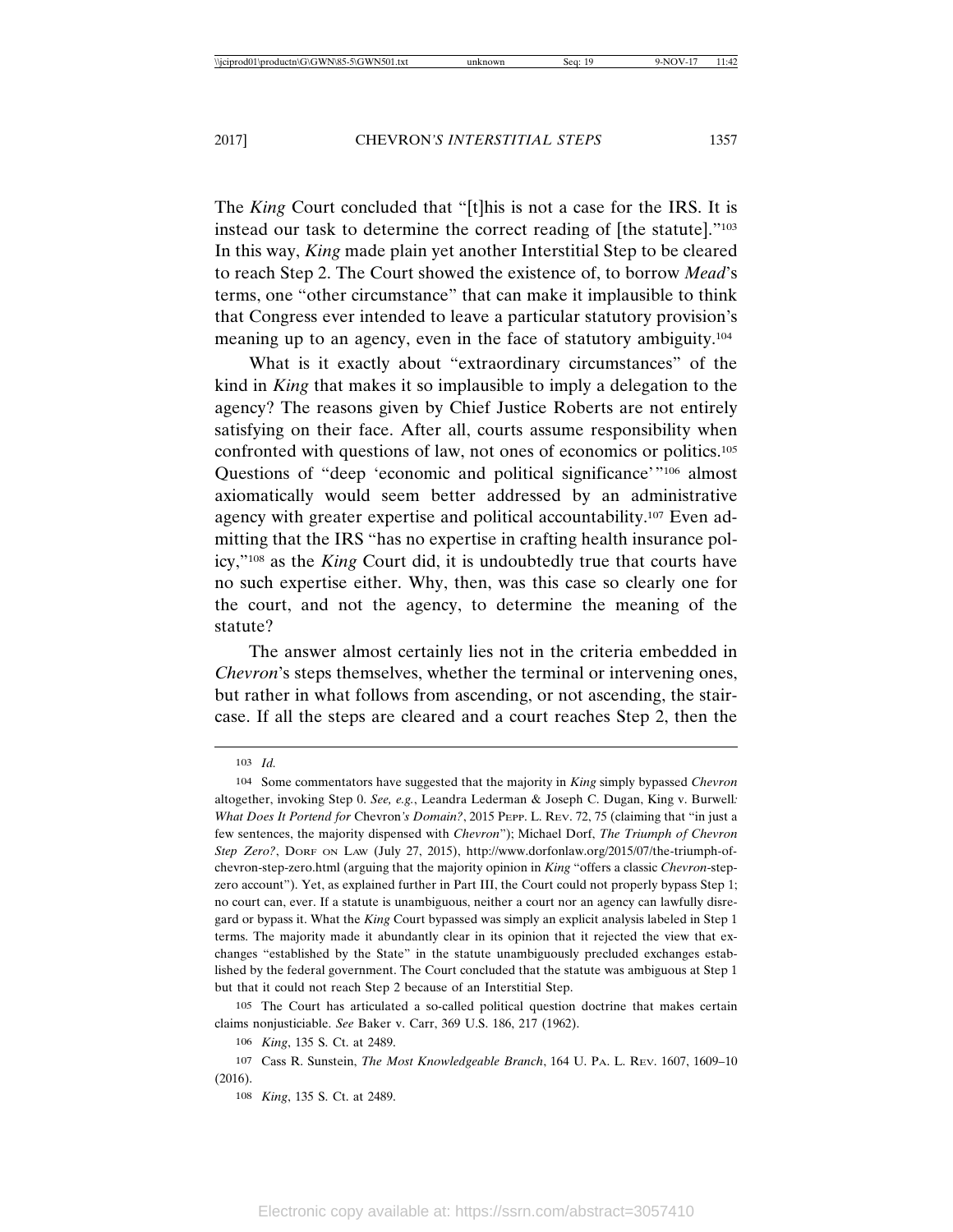agency's reasonable interpretation will control. Placing control with the agency also means, however, that the interpretation could change over time, such as in a later administration.109 But when a court cannot clear a step on the way to the top of the *Chevron* staircase, and thus never reaches Step 2, the result is that the court is no longer dutybound to follow the agency's reasonable interpretation. Instead, it can decide for itself what the statute means, based on its best, all-thingsconsidered judgment. A court may still decide to take notice of the agency's interpretation, and it may even find itself persuaded by it—in accord with noncontrolling *Skidmore* deference<sup>110</sup>—but ultimately the court will make the final call, yielding an outcome that cannot be changed by a subsequent administration.<sup>111</sup>

In *King*, the immediate outcome in the case did not turn on whether the Court decided on its own or whether it accorded the agency deference under either *Skidmore* or *Chevron*. The *King* majority and the agency agreed on how the relevant statutory provision ought to have been construed.112 But whether the Court decided itself or deferred to the agency mattered greatly in the longer term. When the Court fails to reach the top of the *Chevron* staircase and therefore decides for itself what a statute means,<sup>113</sup> the Court's interpretation will have a strong stare decisis effect, fixing the meaning of the statute unless or until Congress amends the legislation.<sup>114</sup> By contrast, whenever any court reaches the top of the *Chevron* staircase and decides the case at Step 2, the agency's reasonable decision is one that the *courts* must respect, but it need not control the *agency* in the future.

112 *See supra* notes 93–94 and accompanying text.

113 A court finds itself in this situation either when it determines that there is one clear meaning to the statute—of the kind that Step 1 asks it to search for using all the traditional statutory interpretation tools—or when the court gives a statute the best meaning it can because of the failure to pass one of the Interstitial Steps.

114 *See Brand X*, 545 U.S. at 984. *Brand X* does misleadingly state that a prior court's interpretation of a statute prevails over a later agency interpretation "*only* if the prior court decision holds that its construction follows from the unambiguous terms of the statute and thus leaves no room for agency discretion." *Id.* at 982 (emphasis added). If the prior court also fails to reach Step 2 because of one of *Chevron*'s Interstitial Steps, then its prior interpretation would also constrain the agency for the same reasons underlying the treatment the *Brand X* Court gives to judicial decisions resolved at Step 1: a court in such instances has no justification to defer to an agency's interpretation.

<sup>109</sup> *See, e.g.*, Scalia, *supra* note 42, at 518–19. **R**

<sup>110</sup> Skidmore v. Swift & Co., 323 U.S. 134, 139–40 (1944).

<sup>111</sup> Nat'l Cable & Telecomms. Ass'n v. Brand X Internet Servs., 545 U.S. 967, 983 (2005) (contrasting instances where "the agency remains the authoritative interpreter"—i.e., Step 2 with those involving "agency interpretations to which *Chevron* [deference] is inapplicable," and explaining that only in the former cases does the agency have the authority to change its interpretation, within the bounds of reasonableness).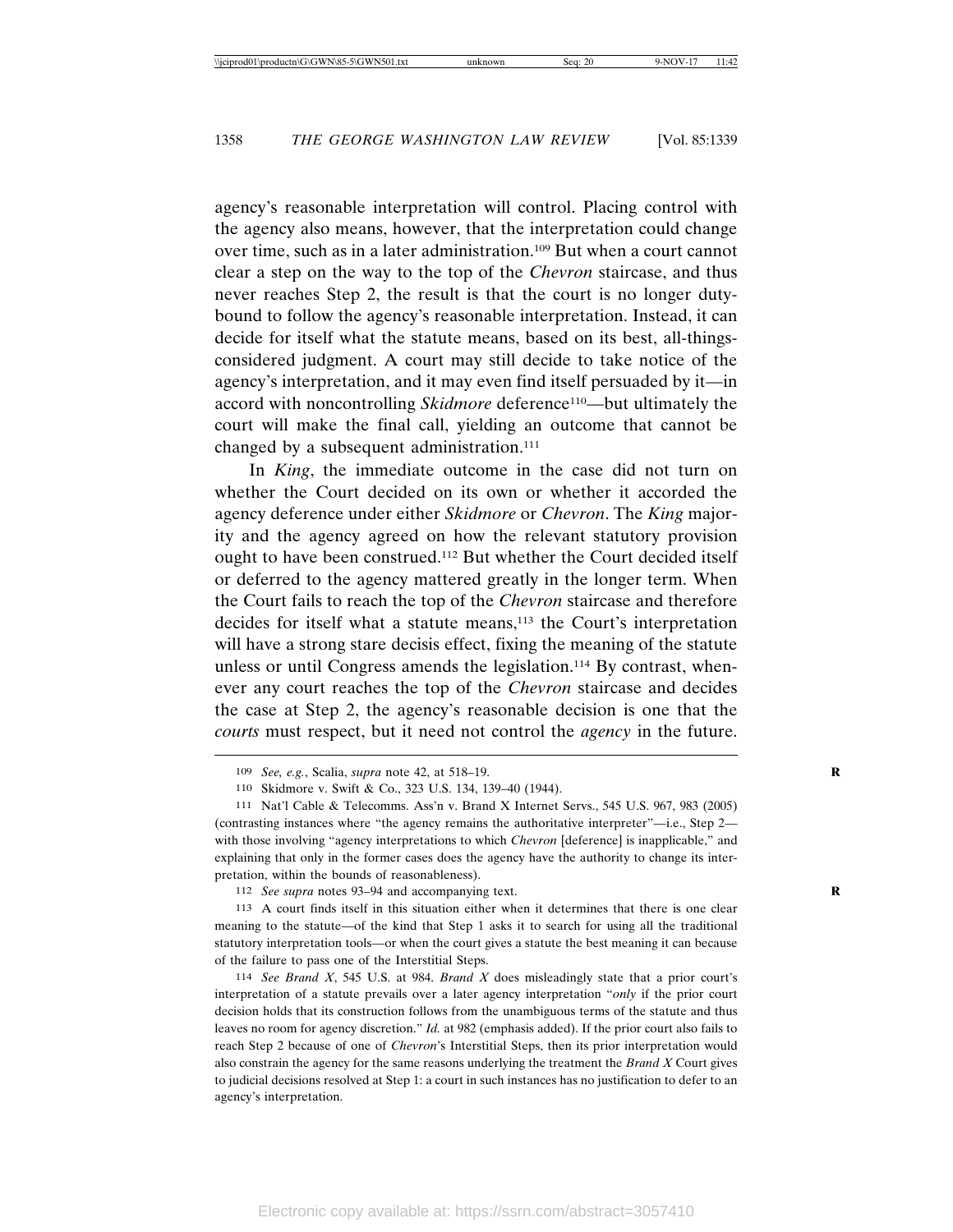Rather than being fixed, the meaning an agency properly gives to a statutory provision will be susceptible to change, especially in any new administration. As *Chevron* made clear, "[a]n initial agency interpretation is not instantly carved in stone."115

The upshot is that, in *King*, had the Supreme Court not stopped in the middle of the staircase, and had it instead proceeded to Step 2 and awarded *Chevron* deference to the IRS, a new administration would only have had to reopen the matter and issue a new rule construing exchanges "established by the State" to mean just what those words say: only exchanges established by state governments.116 Presumably that would have been a reasonable statutory interpretation, given its literal alignment with the statute's text.117 The practical result, of course, would have been to undermine the larger purpose of the Affordable Care Act, imposing consequences of "deep economic and political significance"—a result that, once contemplated, made it extremely difficult to justify implying that Congress delegated to the agency to make (and potentially change) any such determination about the meaning of the pivotal language "established by the State."118

When an interpretive question raises extremely consequential stakes, like those implicated in *King*, it becomes untenable to conclude that Congress meant to delegate to the agency the authority to determine, and then possibly to change at a later date, the statute's meaning. Rather than casting doubt on *Chevron*, the *King* decision actually reaffirms *Chevron*'s core structure: Step 1, followed by Interstitial Steps needed to justify an implied delegation to the agency, followed by Step 2.

#### II. MAPPING CHEVRON'S INTERSTITIAL STEPS

From its very origins, the *Chevron* Court's reasoning anticipated the need for courts to encounter steps that lie between the finding of statutory ambiguity and the granting of controlling weight to an agency's reasonable interpretation of the statute.119 The *Chevron*

<sup>115</sup> Chevron U.S.A. Inc. v. Nat. Res. Def. Council, Inc., 467 U.S. 837, 863 (1984).

<sup>116</sup> *See* King v. Burwell, 135 S. Ct. 2480, 2490 (2015).

<sup>117</sup> *See id.* at 2490.

<sup>118</sup> *Id.* at 2488–89. Kristin Hickman helpfully indicates that the extraordinary stakes involved in *King* may also have led to the muting of any differences over how the Court handled *Chevron* in this case, and she suggests that *King* may well "fade into obscurity as doctrinally insignificant with respect to *Chevron*'s scope." Kristin E. Hickman, *The (Perhaps) Unintended Consequences of* King v. Burwell, 2015 PEPP. L. REV. 56, 66.

<sup>119</sup> *See Chevron*, 467 U.S. at 843–44.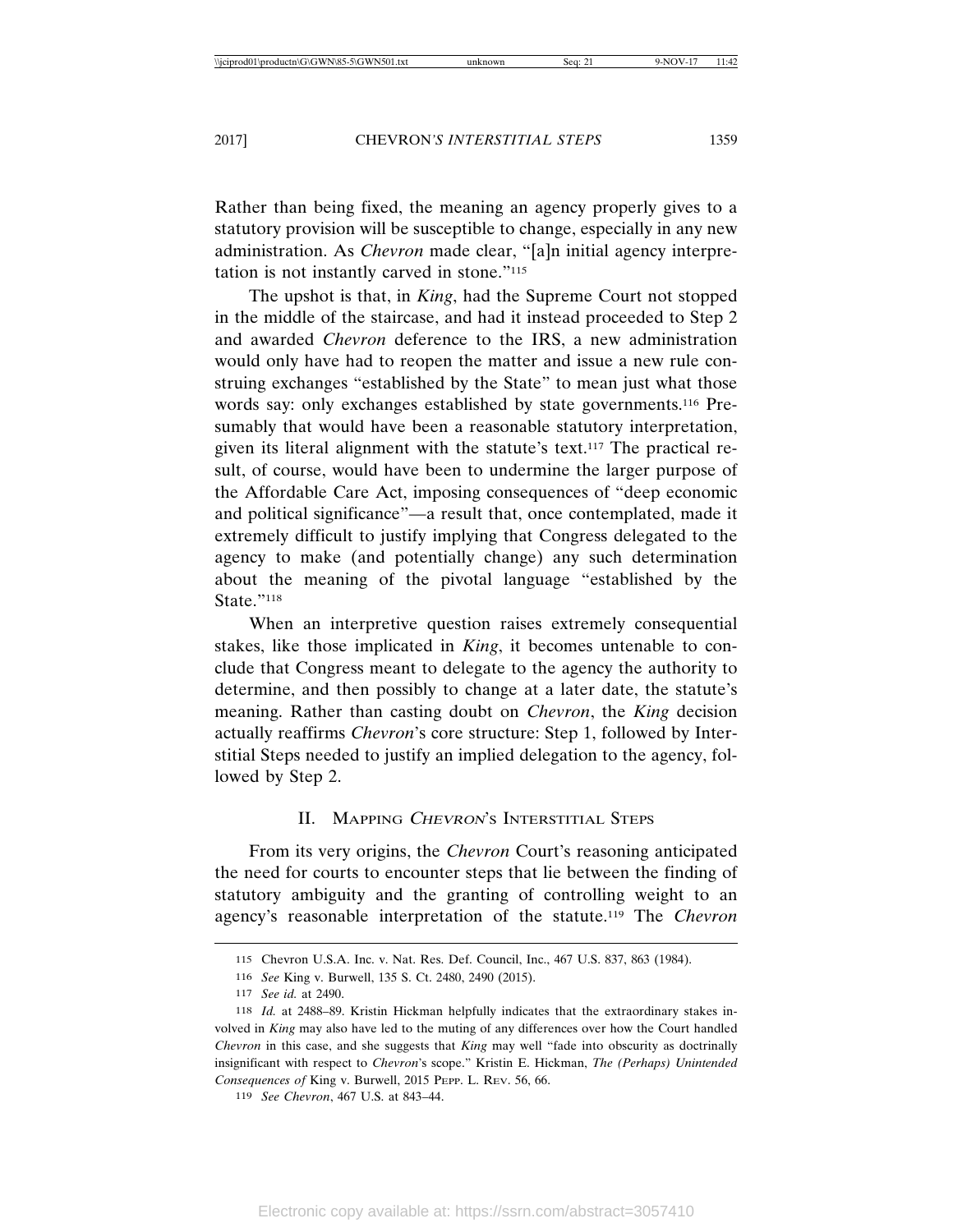Court did not fully explicate the express or implied delegation given to the EPA, presumably because the Interstitial Steps in that case were so effortless to ascend; however, the Court did repeatedly stress the delegated power that the EPA possessed:

- "[T]he listing of overlapping, illustrative terms [in the statute] was intended to enlarge, rather than to confine, the scope of the agency's power to regulate particular sources in order to effectuate the policies of the Act."<sup>120</sup>
- "[T]he agency [is] primarily responsible for administering this important legislation  $\dots$ ."<sup>121</sup>
- Deference is owed to "an agency to which Congress has delegated policymaking responsibilities."122

The Court's justification for holding itself duty-bound to follow the EPA's reasonable interpretation of "source" in the Clean Air Act centered squarely on a recognition of a legislative delegation of definitional authority.123 That justification, by its very nature, necessitates the passage over some intervening steps between Step 1 and Step 2.

As we have seen, post-*Chevron* decisions, including *Mead* and *King*, have marked out these intervening steps more distinctly.<sup>124</sup> It is now possible to summarize a series of key questions that courts need to confront before concluding they are duty-bound to defer to the agency's reasonable definition of an ambiguous statute: Does the legislation contain an express delegation of gap-filling authority? Does the legislation implicitly delegate gap-filling authority, such as by authorizing the agency to engage in rulemaking or formal adjudication? If so, has the agency used that rulemaking or adjudication authority in pronouncing its interpretation of the statute? Do other circumstances indicate that Congress did or did not intend the agency to have gapfilling authority? For example, does the statute apply across the federal government or is it one for which the agency making an interpretation has been specifically charged with the responsibility for implementing? Do extraordinary economic or political implications follow from the resolution of the statutory ambiguity, such that it is implausible to conclude that Congress intended the agency to resolve the issue?

<sup>120</sup> *Id.* at 862.

<sup>121</sup> *Id.* at 863.

<sup>122</sup> *Id.* at 865–66.

<sup>123</sup> *See id.* at 860–62.

<sup>124</sup> *See supra* Part I.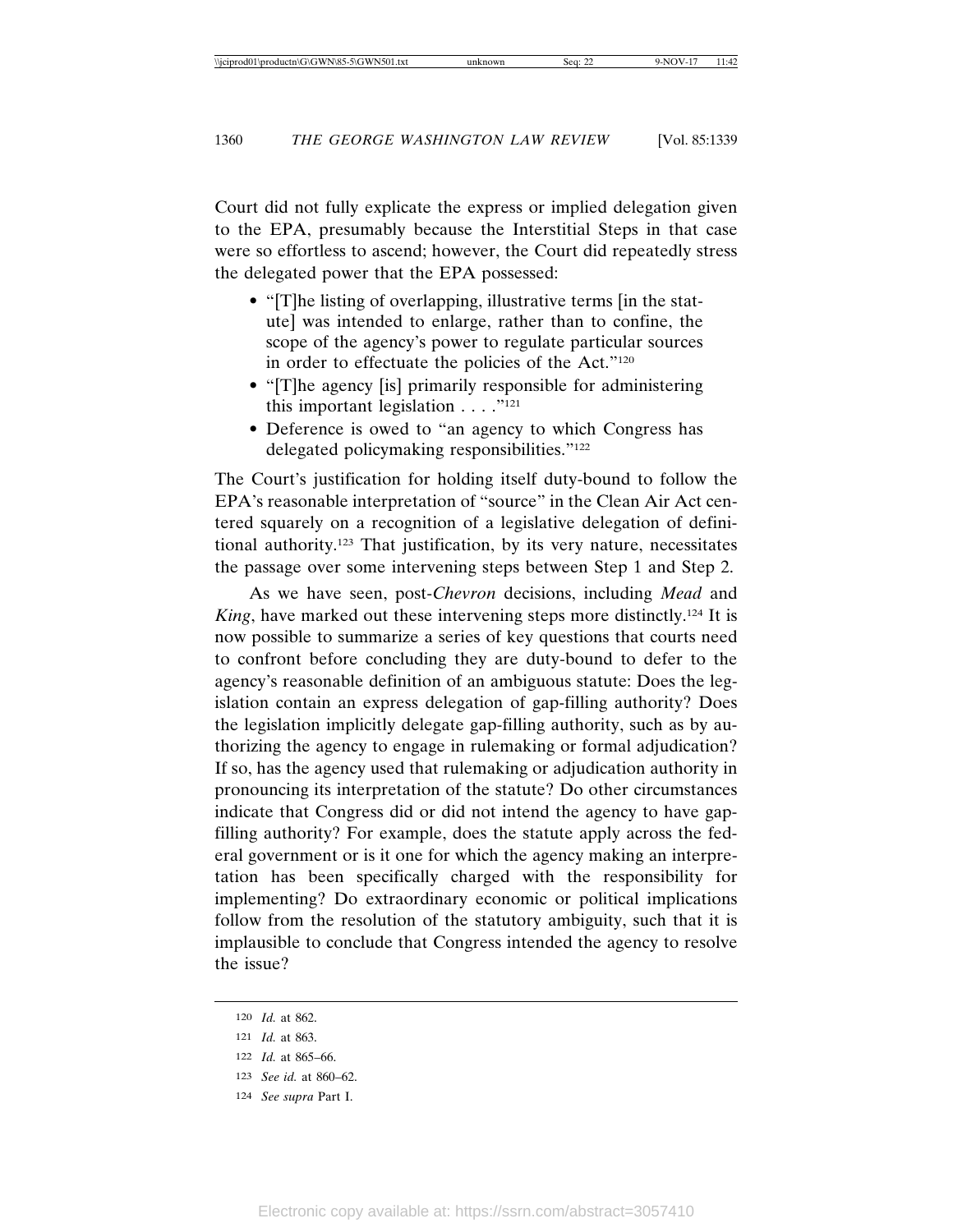These questions represent additional but necessary conditions that must be satisfied for a court to determine that Congress explicitly or implicitly delegated the agency primary authority to define ambiguous statutory terms, and thus for a court to award deference at Step 2. These additional conditions constitute *Chevron*'s Interstitial Steps, ordered in the following decision-tree fashion to reveal the coherent structure reflected in *Chevron* jurisprudence:

Step 1: Are the pertinent statutory provisions clear?<sup>125</sup>

- Yes: The court must apply, and the agency must conform to, the meaning of the statute. Analysis concludes and stare decisis adheres.
- No: Move to next step.

Step 1.1: Did Congress expressly delegate gap-filling authority to the agency?126

- Yes: Proceed directly to Step 2.
- No: Move to next step.

Step 1.2: Is the ambiguous statutory provision at issue so vital to major economic or political issues, or does it present other extraordinary circumstances, such that it is implausible that Congress would have wanted an agency to determine (and thus also potentially to change) the meaning of the provision?127

- Yes: The court decides. Skidmore deference may still be afforded. Analysis concludes and stare decisis adheres.
- No: Move to next step.

Step 1.3: Has Congress given the agency authority to engage in rulemaking or formal adjudication?128

Yes: Move to next step.

No: Proceed directly to Step 1.5.

126 *See supra* notes 42–43, 49–52 and accompanying text. This step only asks about an express delegation of interpretive authority to an agency because Steps 1.2 to 1.6 provide the framework for a court to determine whether it would be justified in implying such a delegation.

127 *See supra* notes 100–03 and accompanying text.

128 *See supra* note 75 and accompanying text.

<sup>125</sup> *See supra* notes 25–26 and accompanying text. Daniel Hemel and Aaron Nielson call **R** attention to D.C. Circuit Court decisions that purport to require agencies to have expressly asserted that the answer to this question is "no" in order to advance toward Step 2. Hemel & Nielson, *supra* note 21, at 760. Although such an additional step is not compelled by *Chevron*, I **R** acknowledge the possibility of the Supreme Court in the future accepting an additional step or steps to the structure presented here. I limit this structure to salient questions presented to date by the Court.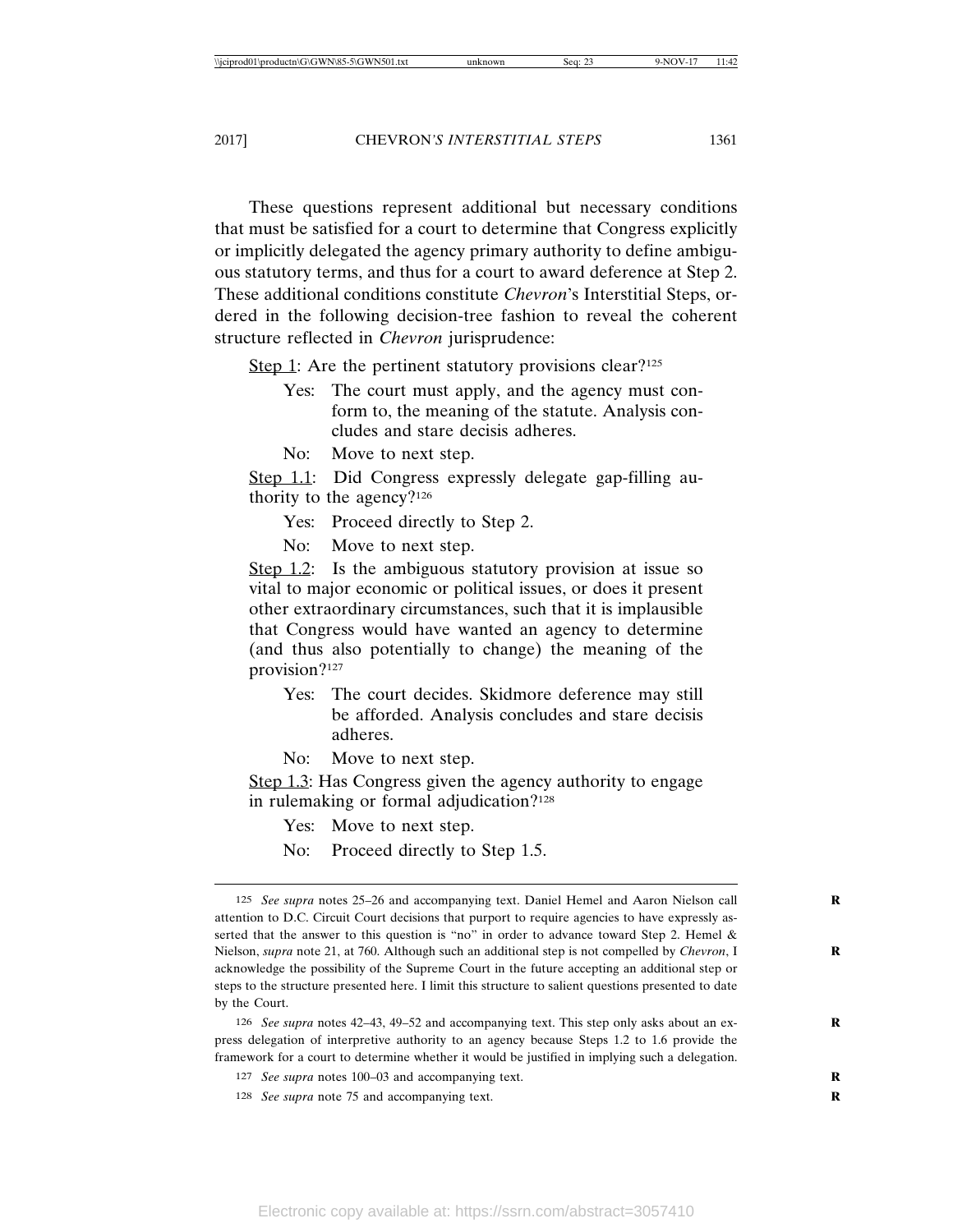Step 1.4: Did the agency's interpretation stem from its proper use of its authority to engage in rulemaking or formal adjudication?129

- Yes: Proceed directly to Step 1.6.
- No: Move to next step.

Step 1.5: Do other circumstances indicate that Congress intended the agency to fill gaps in ambiguous statutory provisions?130

- Yes: Proceed directly to Step 2.
- No: The court decides. *Skidmore* deference may still be afforded. Analysis concludes and stare decisis adheres.

Step 1.6: Do other circumstances indicate that Congress intended for the courts rather than the agency to fill gaps in ambiguous statutory provisions (such as with transgovernmental statutes)?<sup>131</sup>

- Yes: The court decides. *Skidmore* deference may still be afforded. Analysis concludes and stare decisis adheres.
- No: Move to next step.
- Step 2: Is the agency's interpretation reasonable?<sup>132</sup>
	- Yes: The court must uphold the agency's interpretation, even if it is not the same as the interpretation the court would have made. The agency is free to change its interpretation later to another reasonable interpretation.
	- No: The court remands to the agency. The agency may seek to make another interpretation that falls within the zone of reasonableness.

Figure 1 graphically represents these various steps.

For some lawyers, judges, and scholars, enumerating *Chevron*'s Interstitial Steps in such a comprehensive fashion may well serve to increase their overall anxiety about the *Chevron* framework, perhaps even making some critics even more resolved to abandon it. Such reactions would be understandable if television-commercial-style claims that *Chevron* could resolve all questions of administrative law in "just two easy steps" could be believed.133 Yet, *Chevron* could no more do that than most kitchen gadgets hawked on television can make gourmet cooking easy. Statutory interpretation can be just plain difficult.

133 *See supra* text accompanying note 7.

<sup>129</sup> *See supra* note 76 and accompanying text.

<sup>130</sup> *See supra* notes 78–79 and accompanying text.

<sup>131</sup> *See* SECTION OF ADMIN. LAW & REGULATORY PRACTICE, AM. BAR ASS'N, A BLACK-LETTER STATEMENT OF FEDERAL ADMINISTRATIVE LAW 35–36 (2d ed. 2013) (suggesting possible circumstances weighing against *Chevron* deference). Presumably the "major question" or "extraordinary circumstance" test, situated at Step 1.2, could be characterized as one of these "other circumstances."

<sup>132</sup> *See supra* notes 29–32 and accompanying text.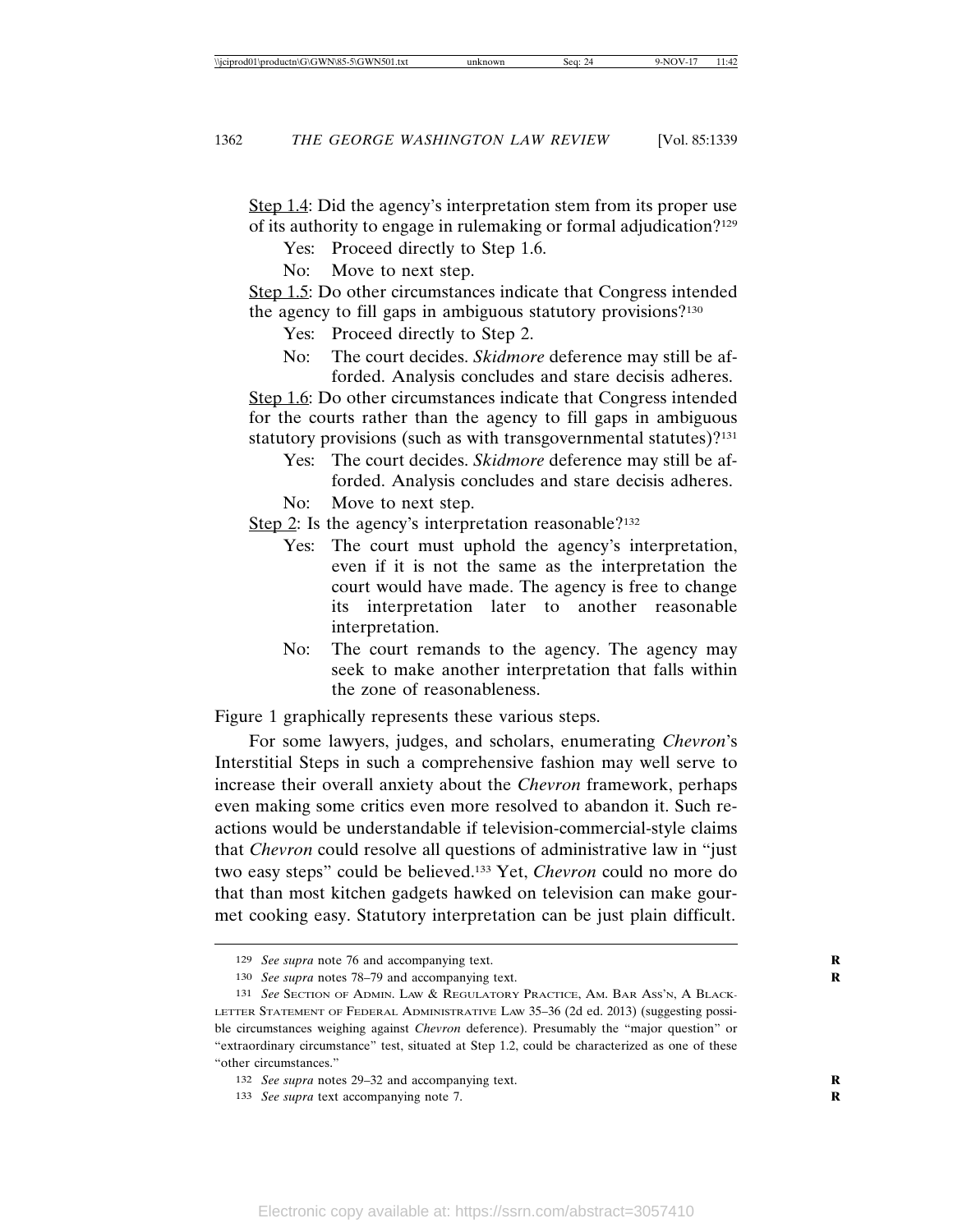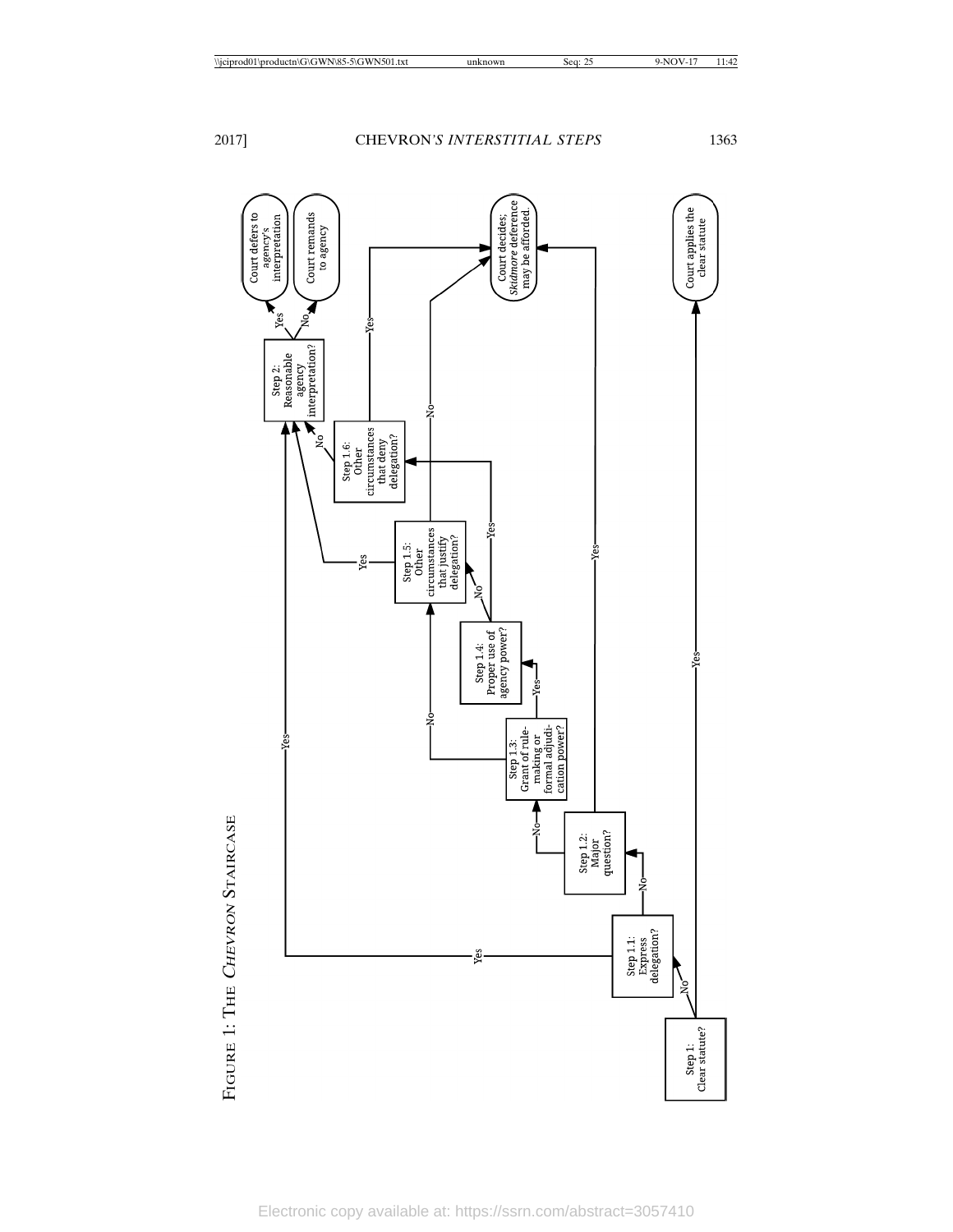Rather than offering any persuasive reason for abandoning *Chevron*, explicating its Interstitial Steps in a decision-tree format only brings greater clarity to the legal analysis. Whereas others have sometimes accused *Chevron*'s progeny of creating a muddled mess,<sup>134</sup> the decision tree shows that it is possible to see more clearly the structure in the doctrine, however complex it might appear. Articulated complexity is, after all, better than muddled simplicity.

Not only is any increase in complexity more than made up for by doctrinal clarity, but it can be readily accepted for at least two other reasons. First, a mapping of Interstitial Steps merely shows the full range of legal questions that confront courts before they can reach Step 2; it does not imply that courts do, or necessarily should, run through the entire list of Interstitial Steps when they grapple with an agency's statutory construction. Some steps may be quickly passed over. In many instances, certain steps can be easily ignored in a given court's written opinion, as they could be in *Chevron* itself. Steps 1.1 and 1.2, for example, may be easily skipped in the typical case involving neither an express delegation of authority, akin to the Affordable Care Act's "essential health benefits" provisions,<sup>135</sup> nor a major question of the kind involved in *King*.<sup>136</sup> In most cases, Steps 1.5 and 1.6 will also not be implicated. The bulk of the cases will, presumably, involve the well-recognized *Mead* steps (Steps 1.3 and 1.4) concerning the agency's use of rulemaking or formal adjudication.137 Both the Supreme Court and the lower courts seem able to work through these steps in a rather practiced, even at times "rote," fashion.<sup>138</sup>

Second, as noted at the outset of this Foreword, even *Chevron*'s original two steps were nothing if not complicated. Neither could be easily or meaningfully captured in a stepwise fashion. But assuming they could, each would surely amount to more than a single step. Inside Step 1, for example, are nested many subsidiary steps, each to reflect the major theories of statutory interpretation (i.e., textualism, intentionalism, and purposivism) and varied uses for the "traditional tools of statutory construction" that courts are supposed to rely on at that first step.139 Producing just a list of major sources of legislative

<sup>134</sup> *See, e.g., Bressman, supra note 24.* 

<sup>135</sup> *See* 42 U.S.C. § 18022 (2012).

<sup>136</sup> King v. Burwell, 135 S. Ct. 2480, 2488–89 (2015).

<sup>137</sup> United States v. Mead Corp., 533 U.S. 218, 226–27 (2001).

<sup>138</sup> *See* Hickman, *supra* note 21, at 539, 549; *see also* Sunstein, *supra* note 2, at 193 ("When **R** agency decisions have the force of law or follow a formal procedure, *Chevron* continues to supply a simple rule  $\dots$ .").

<sup>139</sup> *See* Chevron U.S.A. Inc. v. Nat. Res. Def. Council, Inc., 467 U.S. 837, 843 n.9 (1984).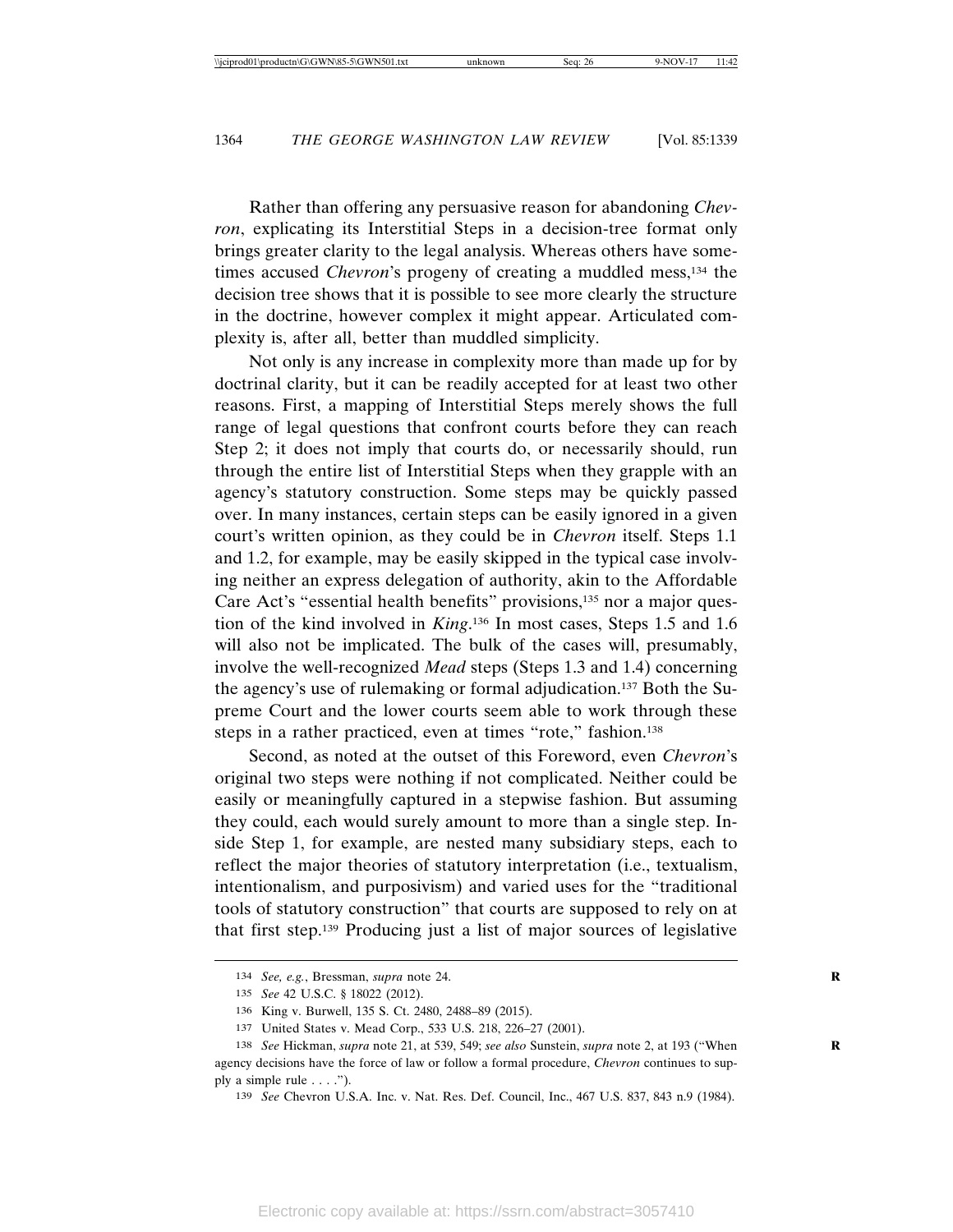history and their corresponding probative value would be quite a feat. If simplicity is what one seeks, it might be best to steer clear of statutory interpretation altogether. The upshot for *Chevron* is that, by comparison to the complexity built into just Step 1, the marginal complexity added by recognizing the Interstitial Steps seems hardly great at all, and it does bring conceptual clarity to the justification for Step 2 deference.

The six Interstitial Steps presented above also have more flexibility than it might seem. They are not rigid in the sense that they can be ascended in more than just the order presented here. Although it might generate some additional or unnecessary effort, a court could, for example, take up the *Mead* steps (1.3 and 1.4) before the *King* step (1.2). In addition, all six steps could be collapsed synthetically into a single intervening step: *Did Congress explicitly or implicitly delegate clarifying or gap-filling authority to the agency?* The answer to this question determines whether a court should even contemplate giving an agency's interpretation controlling weight by moving from Step 1 to Step 2. Distilled into this single question, the six Interstitial Steps collectively form the middle of a three-part doctrinal structure: Step 1, the Interstitial Steps, and Step 2.

It is undeniable that there are other ways to order the analysis reflected in the Interstitial Steps, beyond the structure shown in Figure 1. For example, assuming a relevant statutory provision is ambiguous, a court could find that Congress delegated clarifying or gap-filling authority to the agency if either one of the following two conditions hold:

- 1. If the statute expressly delegates definitional or interpretive authority to the agency; or
- 2. If either of the following conditions holds:
	- a. Both (i) the agency has been generally delegated the authority to make binding law and is exercising that authority, and (ii) the statutory issue presents no "major question" nor other circumstances supporting the inference that Congress meant for the courts, rather than the agency, to decide the question; or
	- b. Notwithstanding 2(a), other circumstances support an implied delegation of interpretive authority to the agency.

An agency operating under these conditions could be said to possess an express or an implied delegation of interpretive authority, and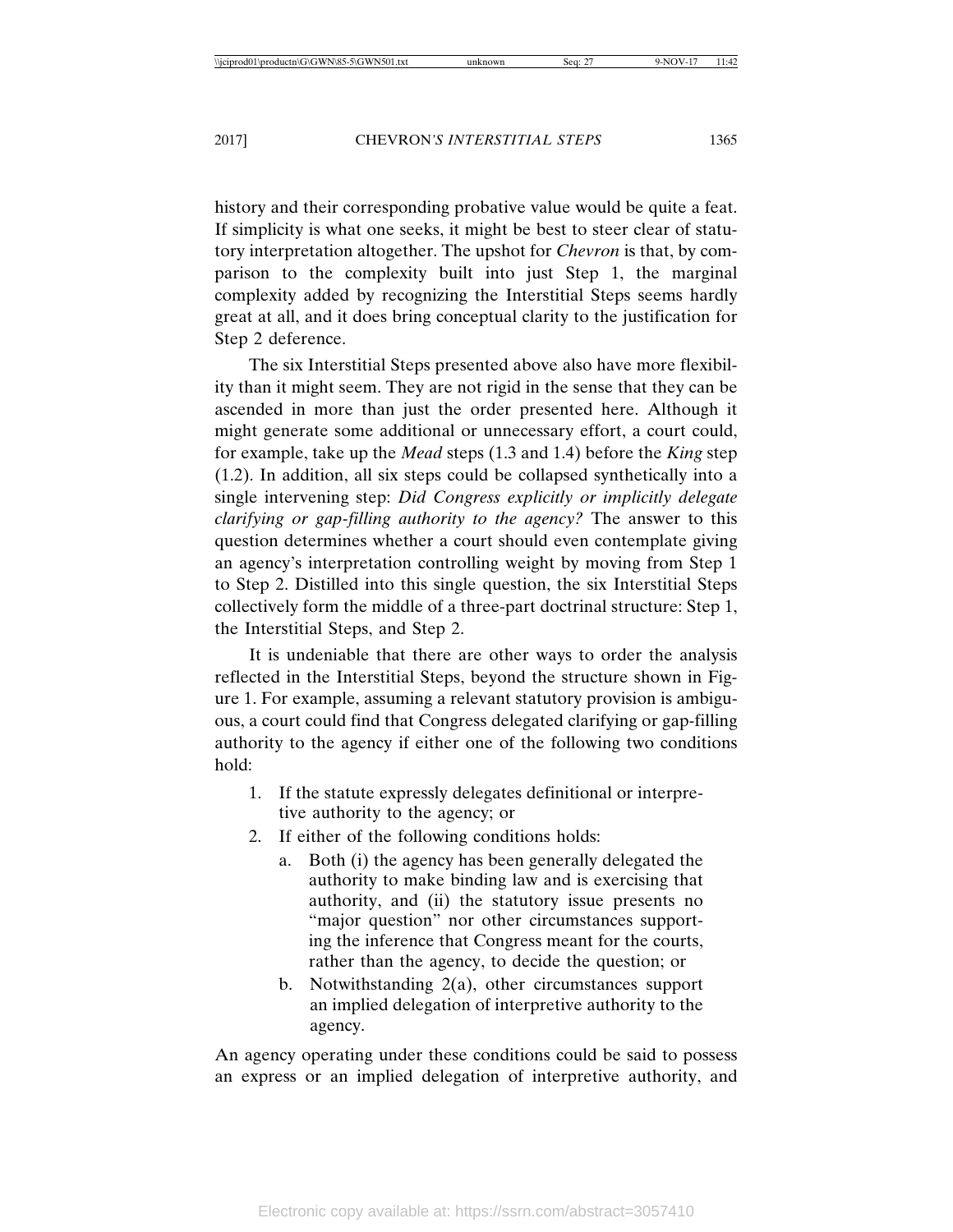courts should therefore defer to its reasonable interpretations at Step 2.140

The existence of other ways of organizing the Interstitial Steps does not deny the essential point that, in some fashion or another, a court confronting an agency interpretation of an ambiguous statute must consider a series of factors the Supreme Court has identified for treating the agency as having exercised delegated authority and thus becoming entitled to *Chevron* deference. Although perhaps never quite articulated in a stepwise fashion as in this Foreword, *Chevron*'s Interstitial Steps have long been a core part of the Court's framework, as even *Chevron* itself anticipated.141 Recognition of the doctrinal place for the Interstitial Steps, however ordered, would go some distance toward removing the confusion that judges and scholarly observers have claimed follows from *Mead* and *King*. 142 As will be indicated in Part V, the Interstitial Steps approach also provides a response to those who assert that *Chevron* analysis amounts to an abdication of judicial responsibility.

141 *See supra* notes 49–52, 68–73 and accompanying text.

142 To be clear, the claim here is simply that *Chevron* and its progeny provide a much clearer conceptual ordering than has been generally thought, not that the Supreme Court or all other federal courts have always consistently or coherently handled cases involving statutory interpretation in the agency context. The conceptual ordering presented in this Foreword still leaves much room for judicial discretion; the tests articulated at many of the steps in this structure are certainly not self-executing. As noted in the text, the ordering does not erase all the difficulties inherent in statutory interpretation. Even with the ordering suggested by the *Chevron* staircase, with its Interstitial Steps sandwiched between Steps 1 and 2, there remain genuine questions for any court to confront, such as whether a particular statutory provision is ambiguous, whether a statutory question is sufficiently central to raise a major question, or whether other circumstances exist to support or reject an implied delegation to an agency. No claim of complete doctrinal determinacy or total interpretive ease should be implied from the stepwise mapping provided in this Part. *See* City of Arlington v. FCC, 133 S. Ct. 1863, 1875 (2013) (Breyer, J., concurring in part and concurring in the judgment) (acknowledging that statutory interpretation under *Chevron* "is not always an easy matter"); *see also supra* notes 10–12 and accompanying text.

<sup>140</sup> It is possible to describe these conditions in still other ways as well. For example, one might well ask a single question: Did Congress intend to leave the resolution of relevant statutory meaning to the agency? Then, answering that question might follow roughly along these lines: "No" if (1) the statute is clear on its own, based on all the traditional tools of statutory construction; (2) the statute is not clear but the resolution of statutory meaning is so vital that Congress would not have wanted it to be left to the agency and hence changeable from administration to administration; or (3) Congress had never given the agency any authority to make binding decisions. "Yes" at all other times, as long as the agency's interpretation of the statute (1) follows from the exercise of the agency's authority to make binding decisions and (2) is reasonable.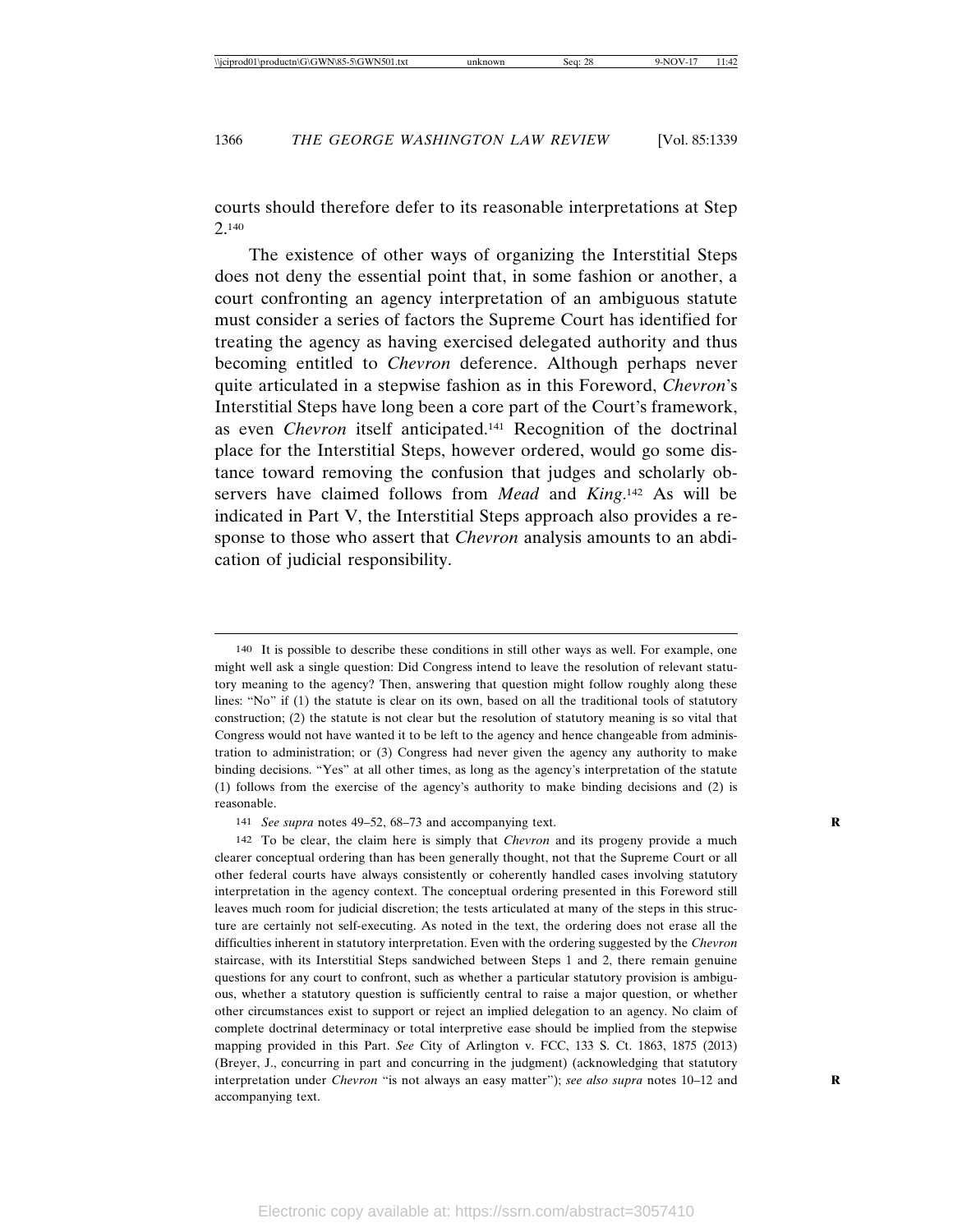#### III. WHY "STEP 0" IS MISPLACED

To many readers, the Interstitial Steps mapped out in Part II will share an important resemblance to another prevailing doctrinal framework that also breaks *Chevron* analysis into three parts by inserting a Step 0 before Steps 1 and 2.143 Without question, *Chevron*'s Interstitial Steps do bear an affinity with, and even could be said to overlap with, what other scholars have characterized as Step 0. But the Interstitial Steps are placed *interstitially* between Steps 1 and 2 rather than before them. In many cases, it will be possible to reach identical results regardless of where the additional analysis is situated in a court's analysis. Yet, the notion of a Step 0 that precedes Step 1 is ordinally and conceptually erroneous.

Those administrative law scholars who have articulated the notion of a Step 0 admittedly have provided much valuable insight about factors courts should consider in deciding whether to imply a delegation of interpretive authority—and, in the main, their analysis is compatible with the argument presented here about questions a court should ask before finding a delegation to an agency that would justify the kind of obligatory deference called for at Step 2. Unfortunately, the placement of these factors within a step that precedes Step 1 has proven to be a source of confusion and a missed opportunity to recognize the substantial role that *Chevron* has left for courts in resolving questions of law in disputes that involve administrative agencies.

Scholarly articulation of a Step 0 predates the Supreme Court's decision in *Mead*. Grappling with earlier decisions such as *Christensen v. Harris County*, 144 Thomas Merrill and Kristin Hickman offered a prescient and influential article articulating a set of operating principles which amount, in their words, to a "step zero," or "the inquiry that courts should undertake *before moving on to step one of Chevron*."145 The principles they articulated bear a close affinity with what emerged from *Mead* and with what I have characterized in this Foreword as *Chevron*'s Interstitial Steps.146 Although Step 0 principles by definition precede Step 1, Merrill and Hickman acknowledge that the need for these principles actually derives from the need to justify *Chevron*'s "mandatory deference" at Step 2.147 Merrill and Hickman argue that the best justification for Step 2 deference could be found in

<sup>143</sup> *See, e.g.*, Merrill & Hickman, *supra* note 13, at 836; *supra* text accompanying note 13. **R**

<sup>144</sup> 529 U.S. 576 (2000).

<sup>145</sup> Merrill & Hickman, *supra* note 13, at 845–48, 873 (emphasis added). **R**

<sup>146</sup> *See id.* at 873–74.

<sup>147</sup> *Id.* at 873.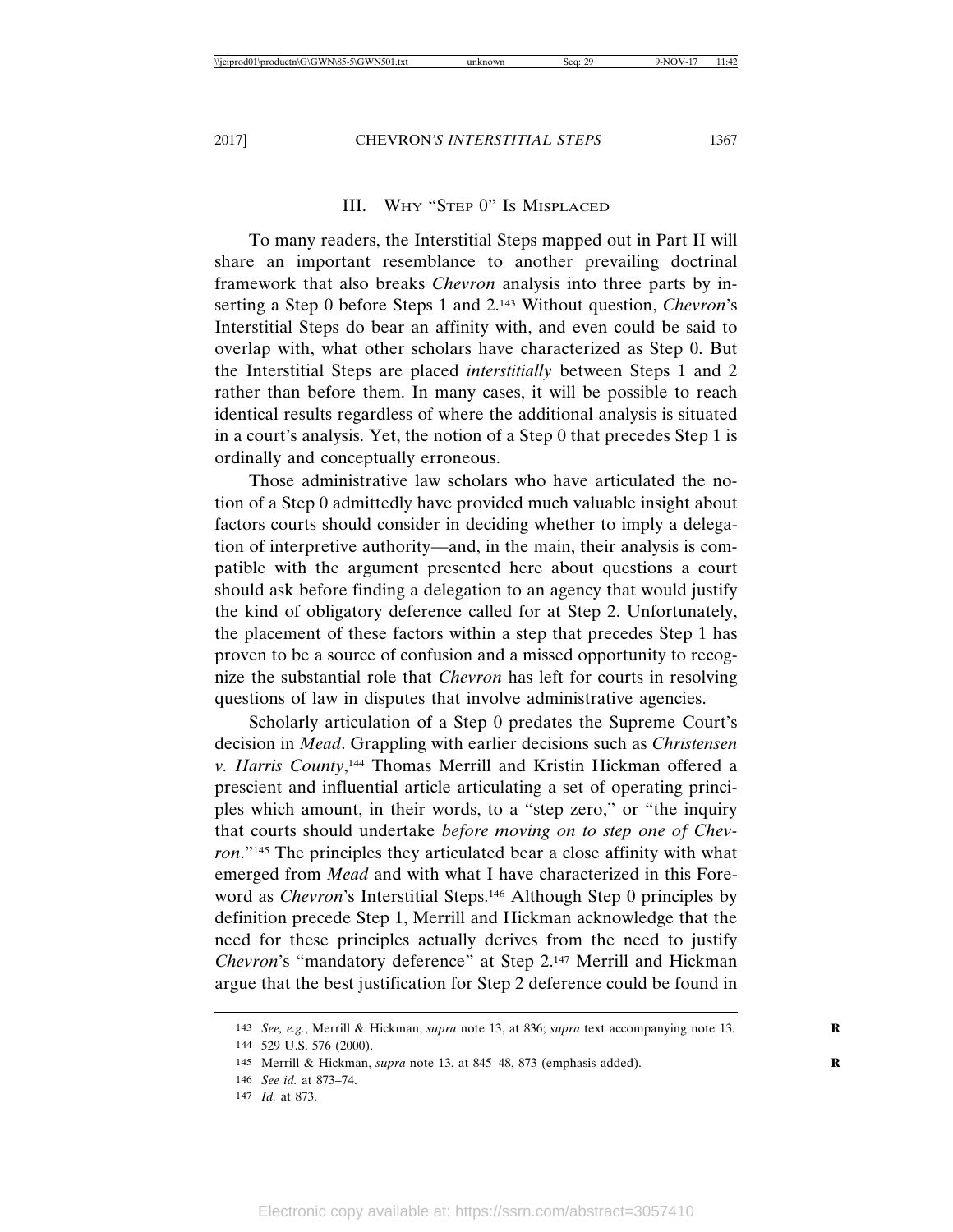the notion of "presumed congressional intent" to have courts defer based on an "implied delegation of interpretational authority."148 That implied delegation should come, they argue, from finding at Step 0 that a statute "charges an agency with taking action that binds persons outside the agency with the force of law."149 What they do not explain adequately, though, is why a determination that they recognize is needed to justify deference under Step 2 should precede Step 1.

Cass Sunstein has written a highly influential and insightful article critiquing the complexity that he claims has come to constitute Step 0.150 Writing after *Mead* and *Barnhart v. Walton*, 151 Sunstein put forward the claim that these decisions created a "Step Zero inquiry,"<sup>152</sup> one that, as in Merrill and Hickman's articulation, constitutes "the initial inquiry into whether the *Chevron* framework applies at all."153 Sunstein argues that this inquiry has become so complicated that it "serves no useful purpose,"154 and he offers arguments for simplifying that inquiry—arguments that presumably he might also make against the six Interstitial Steps.155 But as a merely descriptive, doctrinal matter, Sunstein never explains why the "inquiry" he critiqued belongs before Step 1, even though he, like Merrill and Hickman, rightly considers this inquiry's main purpose to be one of justifying the *Chevron* deference afforded at Step 2.156

Doctrinal clarity dictates placing *between* Steps 1 and 2 the kind of inquiry that travels under the banner of Step 0, because it is precisely—and only—at that point in a court's analysis that the need for such an inquiry arises. Step 1 certainly does not demand any preliminary inquiry along the lines of Step 0. Only Step 2 does, which is why such a preliminary inquiry occurs as a series of Interstitial Steps, not as a Step 0.

- 151 535 U.S. 212 (2002).
- 152 Sunstein, *supra* note 2, at 248. **R**

- 154 *Id.* at 249.
- 155 *Id.* at 248–49.
- 156 *See id.* at 194, 247–48.

<sup>148</sup> *Id.* at 888; *see also id.* at 873 (treating *Chevron*'s "doctrine of mandatory deference [as] based on an implied delegation of interpretational power from Congress").

<sup>149</sup> *Id.* at 920. Merrill and Hickman properly reject the notion that the basis for implying a delegation of interpretive authority to an agency arises merely from the existence of an ambiguity or a gap in a statute. *Id.* After all, they reason, virtually every statute will "contain gaps and ambiguities." *Id.* For a court to decide that an agency's interpretation merits *Chevron*'s "controlling weight," something more is needed.

<sup>150</sup> *See* Sunstein, *supra* note 2.

<sup>153</sup> *Id.* at 191.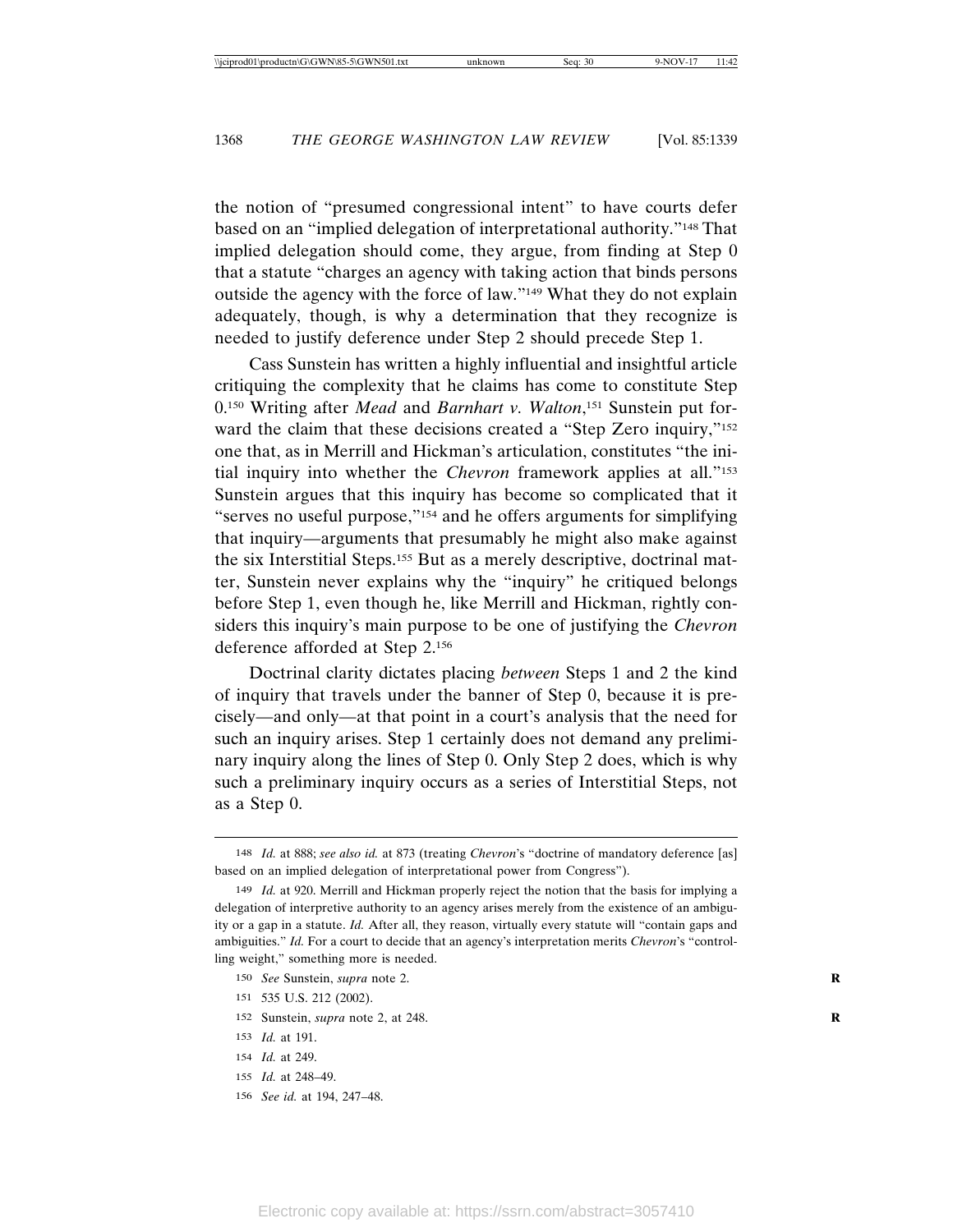Rejecting Step 0 but accepting the existence of Interstitial Steps holds several meaningful advantages. First and foremost, disavowing the placement of a Step 0 in favor of Interstitial Steps gives primacy to the rule of law and to judges' and agencies' responsibility to uphold and follow clearly articulated law.157 It is remarkably dissonant that lawyers, judges, and legal scholars should ever even suggest that some step or test precedes the requirement to respect clear, duly applicable statutory provisions. Step 1 is, if nothing else, the epitome of what the rule of law demands: courts and agencies must adhere to what statutes say. Inserting a step prior to Step 1 unsettles this notion, however unintentionally, by suggesting that Step 1's expression of a duty to observe clear rules might not always apply. This disquieting feature of Step 0 persists even when it is understood, intellectually, that the alternative—if Step 1 were never to be reached—would remain the enforcement of a court's best interpretation of the statute. Still, from the standpoint of reinforcing the primacy of the rule of law, surely it would be better never even to hint that Step 1 might not apply or to suggest that courts and agencies might not need to honor a statute's clear provisions.158 It would be better, in other words, to place the socalled Step 0 inquiry about implied delegation where it belongs: after Step 1 and before Step 2.

Second, for anyone truly concerned about the doctrinal complexity that *Mead* and other recent cases are said to have added to *Chevron*'s two-step framework, abandoning Step 0 in favor of Interstitial Steps will simplify judges' analytic tasks in many instances simply by sparing judges the need to engage in so-called Step 0 analysis. Under a doctrinal model with Step 0, the analysis of whether a delegation to the agency should be implied—a parallel analysis to the inquiry called for by Steps 1.1 or 1.6—must be undertaken in *all* cases. But if the statute is clear and affords only one meaning, then the matter should be settled at Step 1, period. Adding a Step 0 implies that its additional analysis is needed in all cases involving agency interpretations of statutes, even those where deference at Step 2 is never implicated. For

<sup>157</sup> *Cf.* LOUIS L. JAFFE, JUDICIAL CONTROL OF ADMINISTRATIVE ACTION 572 (1965) (noting that "where the *judges* are themselves *convinced* that certain reading, or application, of the statute is the *correct*—or the only *faithful*—reading or application, they should intervene and so declare").

<sup>158</sup> How rules are framed and presented can affect the legitimacy of the legal system. *See, e.g.*, Cary Coglianese & Kristin Firth, *Separation of Powers Legitimacy: An Empirical Inquiry into Norms About Executive Power*, 164 U. PA. L. REV. 1869, 1909 (2016) (providing empirical evidence showing "how specific types of doctrinal formulations affect public perceptions of legitimacy").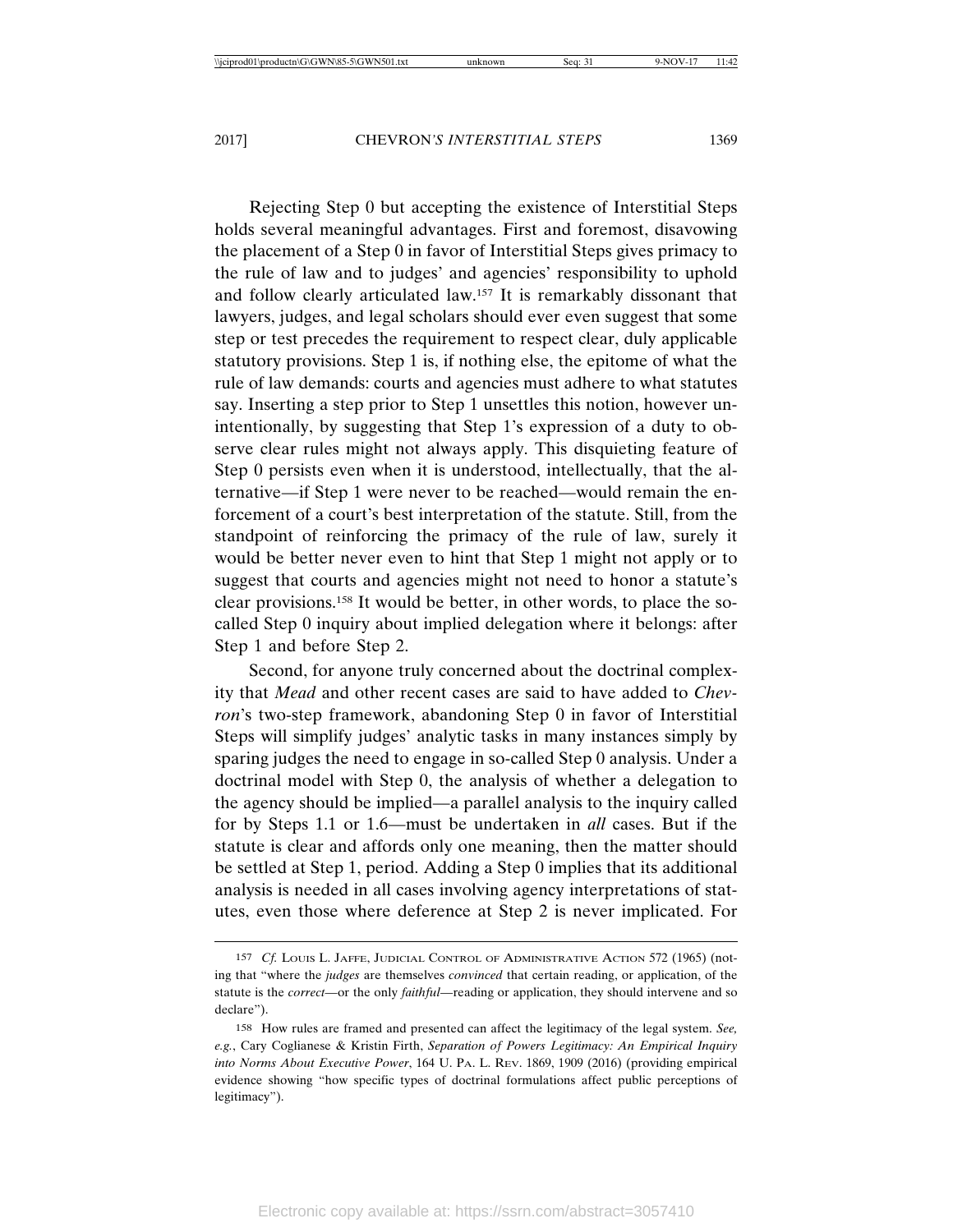example, if cases such as *MCI Telecommunications Corp. v. AT&T Co.*159 and *Brown & Williamson*160 are indeed better viewed as Step 1 cases, as Cass Sunstein has argued, then rejecting the Step 0 construct in favor of Interstitial Steps would advance the goal that Sunstein has advocated: downplaying an "unnecessary emphasis" on trying to figure out whether Congress intended to delegate definitional authority to the agency.161 Moving the implied delegation inquiry from the pivotal position at the very beginning of a judge's analysis (Step 0) in these cases to an intermediate position (Steps 1.1 to 1.6) serves to downplay it.

Finally, abandoning Step 0 and recognizing the Interstitial Steps should help reduce overall doctrinal confusion. Step 0 introduces confusion simply from the inherent lack of clarity about what "0" really means as a step.162 More significantly, Step 0 mistakenly implies that judges need to clear that step before reaching Step 1, adding jarring ordinal distance and conceptual misplacement that invites confusion. After all, it is Step 2, not Step 1, that depends on the type of inquiry involved at what others have called Step 0.

Given what a Step 0 implies in terms of ordering, it is hardly surprising that scholars and judges have at times confusingly treated both steps of *Chevron*, rather than just Step 2, as depending on the resolution of Step 0 analysis. As already noted, Sunstein has equated *Chevron* deference (Step 2) with the entire *Chevron* framework (Steps 1 and 2) when he described Step 0 as "the initial inquiry into whether the *Chevron* framework applies at all."163 Another scholar has noted that "[i]n *Chevron* step zero, the court asks whether the *Chevron* framework applies at all."164 Still another has stated that "*Mead* lays out legal preconditions for the *Chevron* framework to apply at all."165

Judges sometimes seem to find themselves tripped up by Step 0 as well, also equating *Chevron* deference (Step 2) with the entire *Chevron* framework (Steps 1 and 2). A recent panel of the U.S. Court of Appeals for the Ninth Circuit viewed its initial task as one of deter-

<sup>159</sup> 512 U.S. 218 (1994).

<sup>160</sup> 529 U.S. 120 (2000).

<sup>161</sup> Sunstein, *supra* note 2, at 248–49. **R**

<sup>162</sup> Such confusion is akin to what a hotel guest experiences on first encounter with an elevator with a button for a floor designated "0." Does that button refer to the ground floor or to a basement?

<sup>163</sup> Sunstein, *supra* note 2, at 191. **R**

<sup>164</sup> Dorf, *supra* note 104. **R**

<sup>165</sup> ADRIAN VERMEULE, LAW'S ABNEGATION: FROM LAW'S EMPIRE TO THE ADMINISTRA-TIVE STATE 202 (2016).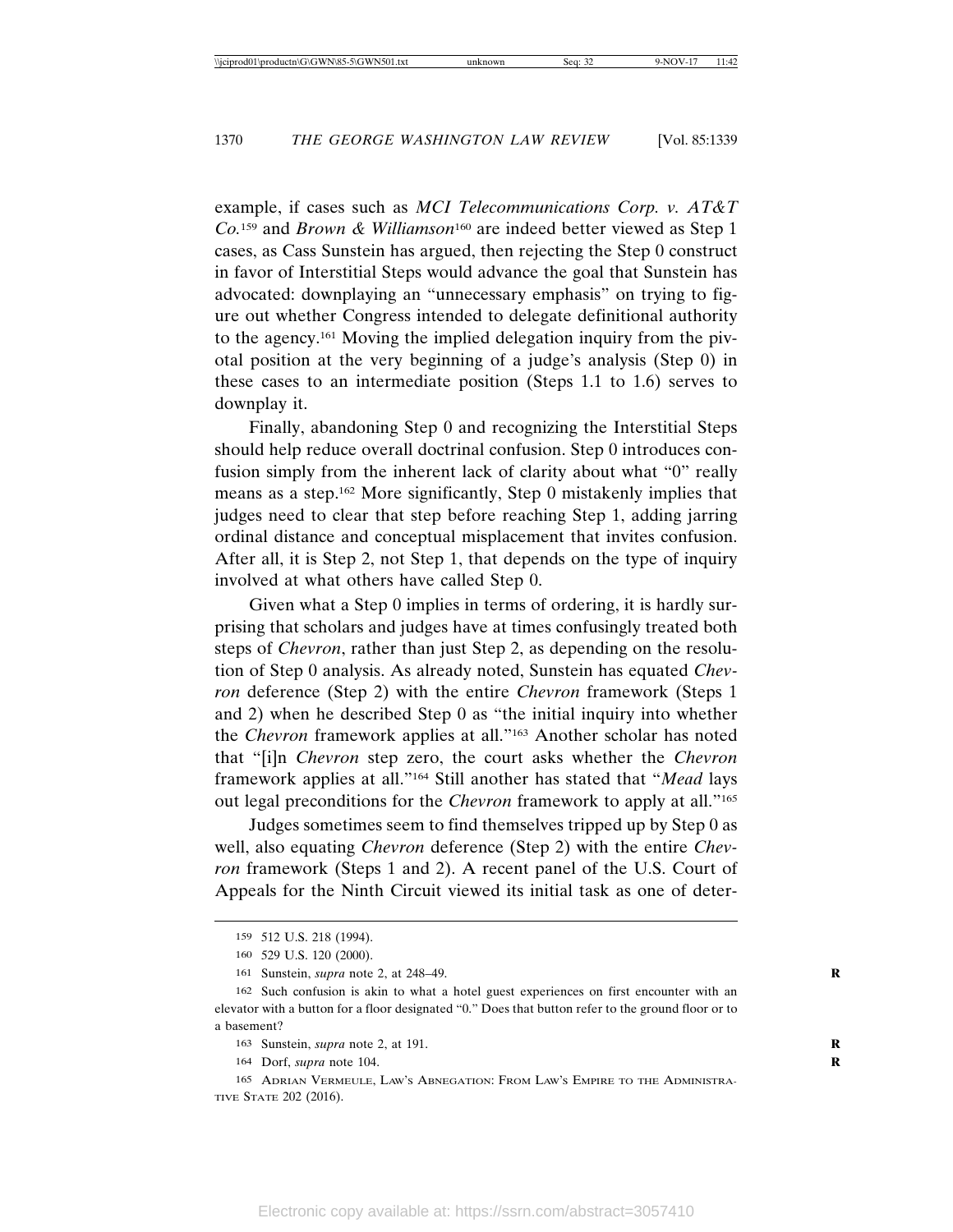mining whether the agency had satisfied *Mead*'s "preconditions to application of the *Chevron* framework."166 Another panel of the same court noted that, "[a]t *Chevron* step zero," the question becomes "whether the *Chevron* framework applies at all."167 In *National Cable & Telecommunications Ass'n v. Brand X Internet Services*, 168 only after the majority of the Supreme Court found that the *Mead* factors were satisfied did the Court conclude that it must "apply the *Chevron* framework to the Commission's interpretation of the Communications Act."<sup>169</sup>

These examples of judges and scholars confusing the entire *Chevron* "framework" with *Chevron* "deference" may, of course, merely reflect lawyerly shorthand or unintended imprecision, rather than genuine confusion on the part of those judges and scholars who write as if the entire *Chevron* edifice, instead of just its deference, depends on Step 0. It is also admittedly the case that if a court does proceed first with the Step 0 inquiry and finds *Chevron* deference unjustified, then it would never need to answer the question about statutory ambiguity embedded in Step 1. A court could then simply identify its best interpretation of the statute, regardless of whether that interpretation is the only possible one. Although that implication does follow, it also is true that if a court does complete Step 0 and finds *Chevron* deference justified, it still may never reach Step 2 nor award deference to the agency's interpretation. A court still could find that the statute clearly resolves the question at Step 1.

Step 0 cannot be defended by saying that answering it one way would obviate the need for Steps 1 and 2. After all, that same logic could be offered in defense of a still earlier step—perhaps it might be called Step -1 (that is, negative one)—which could move to the forefront a variant of the Step 2 question and ask whether an agency's interpretation is *un*reasonable.170 If the agency's interpretation were unreasonable, then the court need never ask or answer Steps 0 or 1 (or Step 1 and the Interstitial Steps). But the mere fact that an answer to one question might rule out other questions does not justify placing

<sup>166</sup> Sharemaster v. SEC, 847 F.3d 1059, 1066 n.5 (9th Cir. 2017).

<sup>167</sup> Or. Rest. & Lodging Ass'n v. Perez, 816 F.3d 1080, 1086 n.3 (9th Cir. 2016).

<sup>168</sup> 545 U.S. 967 (2005).

<sup>169</sup> *Id.* at 980–81.

<sup>170</sup> I am not the first to suggest the possibility of a Step -1. Michael Dorf labels as "a kind of *Chevron-step-negative-one* ruling" an altogether different approach, where the court would look directly at whether the type of claim at issue was authorized by the statute, without regard to whether *Chevron* applied to the agency's interpretation. Dorf, *supra* note 104.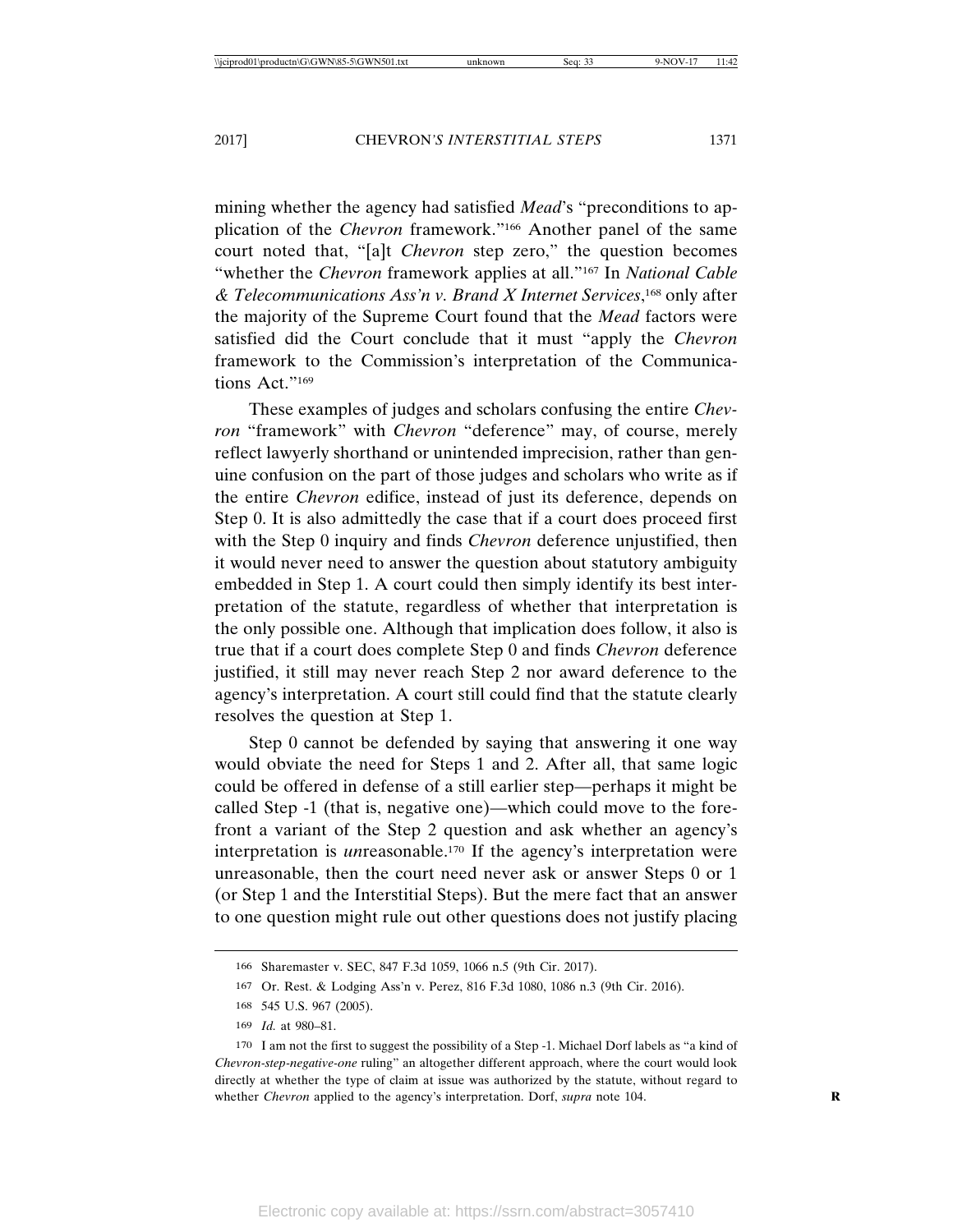that question first in the analytic line, prior to what the Supreme Court has treated as *Chevron*'s first step.

The strongest justification for placing Step 1 first stems from fidelity to law and the primacy of statutes. If a statute's meaning is clear, then it controls and there exists no possible question about whether Congress implicitly delegated resolution of a statutory ambiguity to the agency—because no such ambiguity exists. At least until the Court or Congress overturns *Chevron* or repudiates its overall framework, doctrine in this area will remain more faithful to law and less confusing if it does not imply that the entire framework of *Chevron*, including Step 1, depends on the resolution of some other precedent analysis.

Even Chief Justice Roberts's opinion in *King v. Burwell*, which has too commonly been viewed as having brushed the *Chevron* framework aside, remained faithful to *Chevron*'s first step. *King* nowhere denied Step 1's requirement that courts "must give effect to the unambiguously expressed intent of Congress."171 On the contrary, the Court's opinion in *King* proceeded to defend its own best interpretation of the relevant part of the statute only after concluding that "the meaning of the phrase 'established by the State' is not so clear."172 Although not explicitly using the label of Step 1, the Court did anything but bypass this step or repudiate the entire *Chevron* framework. It expressly acknowledged statutory ambiguity before proceeding with its search for the statute's best meaning:

The upshot of all this is that the phrase "an Exchange established by the State under [42 U.S.C. § 18031]" is properly viewed as ambiguous. The phrase may be limited in its reach to State Exchanges. But it is also possible that the phrase refers to *all* Exchanges—both State and Federal—at least for purposes of the tax credits. . . .

The conclusion that Section 36B is ambiguous is further supported by several provisions that assume tax credits will be available on both State and Federal Exchanges. . . .

. . . After reading Section 36B along with other related provisions in the Act, we cannot conclude that the phrase "an Exchange established by the State under [Section 18031]" is unambiguous. $173$ 

. . . .

<sup>171</sup> Chevron U.S.A. Inc. v. Nat. Res. Def. Council, Inc., 467 U.S. 837, 842–43 (1984).

<sup>172</sup> King v. Burwell, 135 S. Ct. 2480, 2490 (2015).

<sup>173</sup> *Id.* at 2491–92 (alterations besides ellipses in original).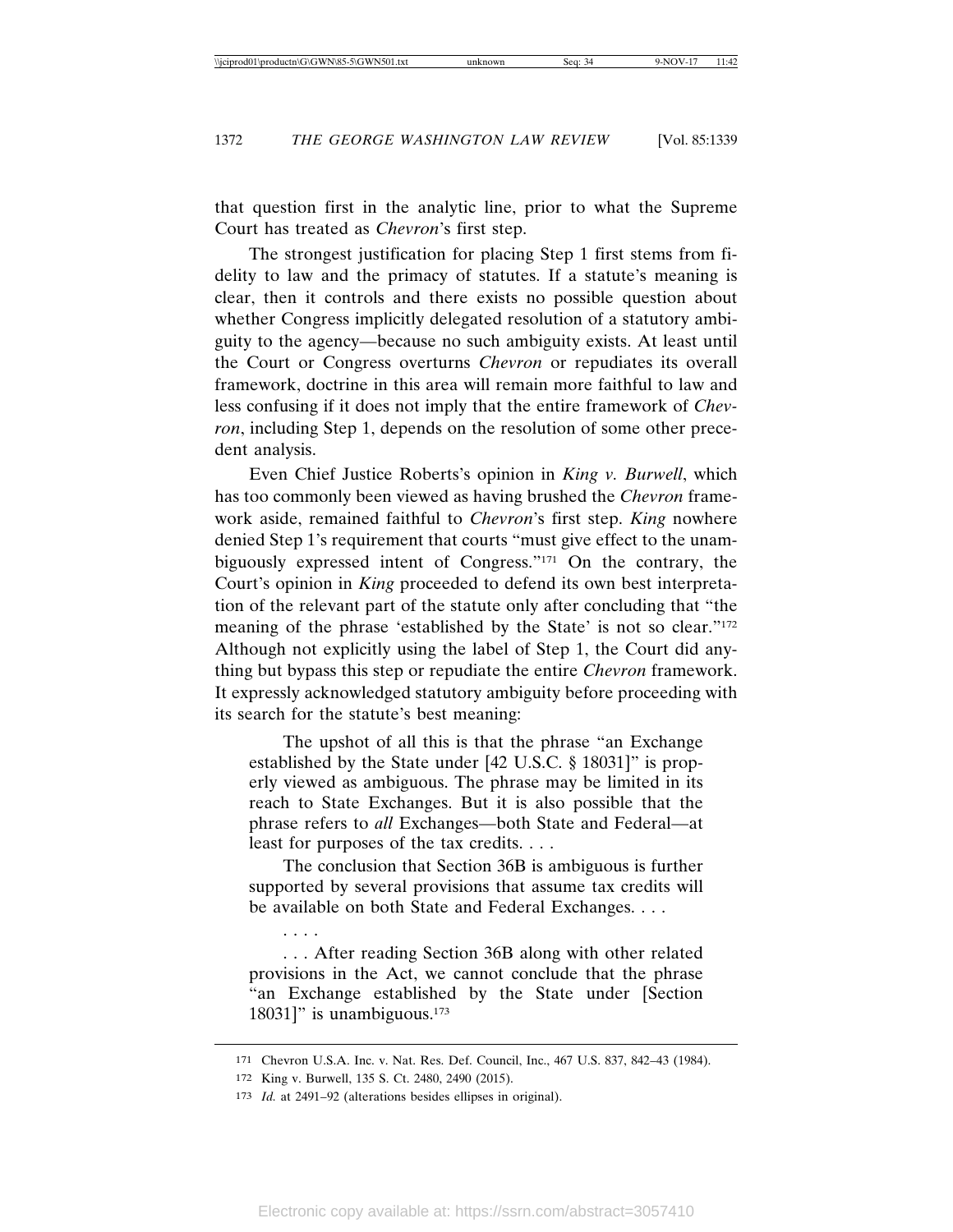Given the attention the *King* Court paid to statutory ambiguity *before* proceeding to offer its own best interpretation, it is difficult to see how, as one commentator has argued, "[a]fter *King v. Burwell*, the 'major questions' doctrine is emphatically a *Chevron* Step Zero question," to be analyzed "[b]efore even beginning to apply *Chevron*'s two-step approach."174

To be fair, Chief Justice Roberts's opinion did, admittedly, take up its brief discussion of *Chevron* and its treatment of the "extraordinary cases" step (Step 1.2) in a prefatory section that preceded a more extended account of the statute's ambiguity.175 In this respect, the *King* opinion is no different than other Supreme Court opinions that have presented the *Chevron* steps selectively or with some variation in their ordering.176 Yet the majority opinion in *King* still demonstrates that even when the Court rejects an implied delegation to the agency to resolve statutory ambiguities, that rejection of agency interpretive authority does not make the entire *Chevron* framework inapplicable. Unlike what is suggested by those who advocate for a Step 0, *Chevron*'s Step 1 still applies; a court still needs to follow the unambiguous meaning of the statute—if one exists.

*King* also shows that a court will always confront the need to enforce the unambiguous meaning of a statute, if the statute affords but one possible meaning—or, if it does not, the need to find another way to resolve a dispute over alternative meanings. *Chevron* Step 1 speaks to how a court should address the first of these needs, and the Interstitial Steps provide the conceptual structure for resolving the second by focusing on whether a court should decide on its own or should defer to the agency. In some circumstances, where a court finds that Congress has explicitly or implicitly delegated authority to the agency, the

<sup>174</sup> Adam White, *Symposium: Defining Deference Down*, SCOTUSBLOG (June 25, 2015, 11:27 PM), http://www.scotusblog.com/2015/06/symposium-defining-deference-down/.

<sup>175</sup> *King*, 135 S. Ct. at 2488–89.

<sup>176</sup> For an extreme example of a formulation of the *Chevron* test that departs from the traditional multistep framework, see Entergy Corp. v. Riverkeeper, Inc., 556 U.S. 208, 218 (2009), noting that the agency's "view governs if it is a reasonable interpretation of the statute not necessarily the only possible interpretation, nor even the interpretation deemed *most* reasonable by the courts." Although the Court's presentation of *Chevron* may not always follow the stepwise order presented in this Foreword, what matters is the conceptual ordering which remains reflected in the Court's reasoning in most cases, even if that ordering is also flexible enough to be presented in different ways. See supra text accompanying notes 135-38. Furthermore, because some steps may be easy to surmount and others difficult, the Court might well gloss over the easy ones. If the Step 1 ambiguity seems glaring to the Court in a particular case, it might well proceed rather speedily to further steps—but that does not mean Step 1 does not exist.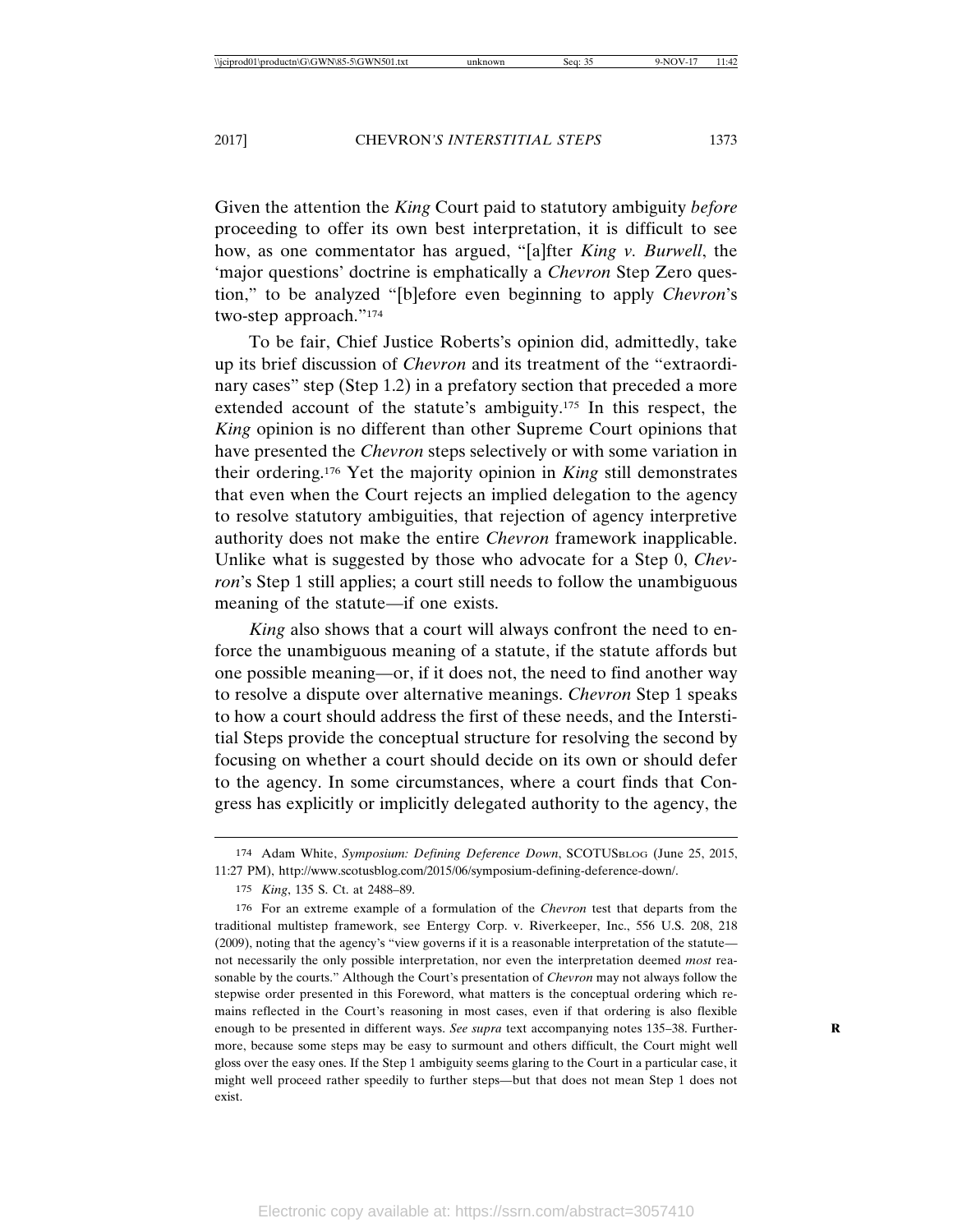Interstitial Steps will lead the court toward the top of the *Chevron* staircase, where it must defer at Step 2 to a reasonable interpretation provided by the agency. In the remaining circumstances, where an implied delegation to the agency cannot be sustained, the interstitial *Chevron* analysis will, as in *King*, lead the court to resolve the dispute based on its own best interpretation, perhaps treating the agency's interpretation as helpful or persuasive guidance in accord with *Skidmore*.

In an area of the law that already has prompted jurists to worry about the introduction of "protracted confusion,"177 perpetuating an antecedent Step 0 only continues to invite unnecessary confusion, leading scholars and judges sometimes to suggest that somehow Step 1—fidelity to a statute's clear meaning—might potentially not apply. But Step 1 always applies; *Chevron* deference centers on Step 2. For this reason, it is better to recognize *Chevron*'s multistep framework for what it is: Step 1, Interstitial Steps, and Step 2.

#### IV. ON THE VALUE OF DISTINCT STEPS 1 AND 2

Other scholars have moved in the opposite direction, away from a multistep framework, seeking to simplify matters by urging that *Chevron*'s analysis be collapsed into just a single step.<sup>178</sup> If this view were correct, then *Chevron* would no longer comprise two steps between which additional steps could be situated. It is thus important to consider the case for collapsing *Chevron* to a single step. Doing so shows that a single-step approach falters. Such an approach fundamentally misses the distinct roles served by Steps 1 and 2, including what they mean for justifying deference and for allowing agencies to adapt their implementation of statutes over time.

Matthew Stephenson and Adrian Vermeule have made the most forceful case for collapsing *Chevron*'s two steps into "a single inquiry into the reasonableness of the agency's statutory interpretation."179 Bracketing consideration of so-called Step 0 concerns,<sup>180</sup> Stephenson and Vermeule argue that Step 1 and Step 2 each ask the same basic

<sup>177</sup> United States v. Mead Corp., 533 U.S. 218, 245 (2001) (Scalia, J., dissenting).

<sup>178</sup> *See supra* note 14. **R**

<sup>179</sup> Stephenson & Vermeule, *supra* note 14, at 597–98. David Zaring has also argued that **R** the courts in effect apply a single "reasonable agency standard" in *Chevron* cases. Zaring, *supra* note 14, at 195. Zaring takes more of a descriptive approach, highlighting what decisions courts actually make, but in a more normative vein he considers Stephenson and Vermeule's position to be "probably correct," while also "noting that their argument is an unconventional one." *Id.* at 157.

<sup>180</sup> Stephenson & Vermeule, *supra* note 14, at 598 n.4. **R**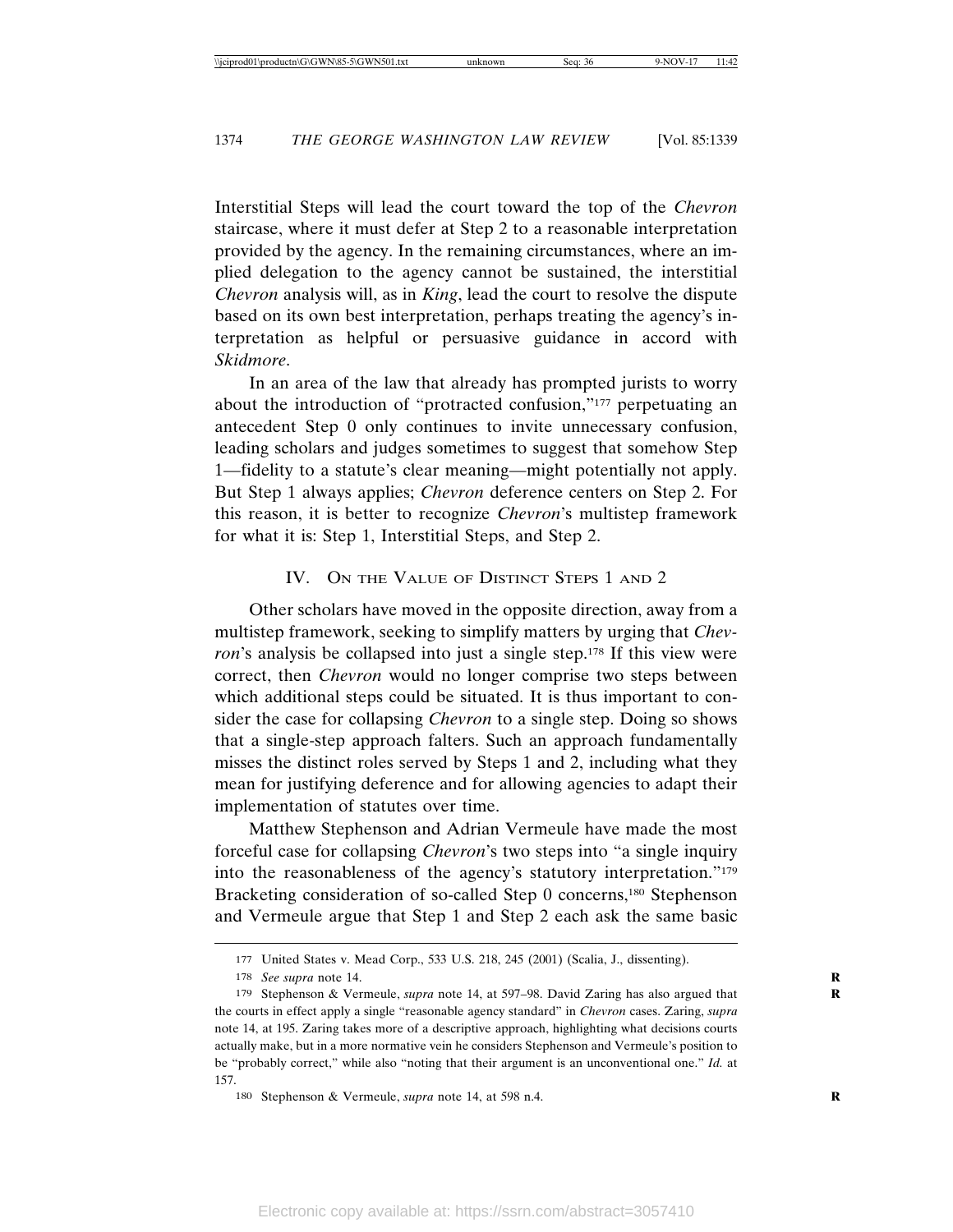question: whether an agency's interpretation is "permissible as a matter of statutory interpretation."181 As such, they claim that decisions at Steps 1 and 2 "are always mutually convertible."182 Any conclusion that an agency's interpretation contravenes the clear meaning of the statute at Step 1 means that the same interpretation is unreasonable at Step 2; correspondingly, any judicial decision reached at Step 2 could be "rewritten" in Step 1 terms.<sup>183</sup>

Stephenson and Vermeule's account helpfully illuminates an unassailable relationship between Steps 1 and 2. It is obviously correct that an agency interpretation that contravenes the clear meaning of a statute at Step 1 would also be unreasonable.184 It is also correct that a finding of unreasonableness at Step 2 necessarily implies that the statute's meaning clearly does *not* accommodate the agency's interpretation.185 Yet their argument that Steps 1 and 2 are essentially indistinguishable ultimately fails to convince for several reasons. *Chevron* does have two main steps, and thus courts need to consider the steps between them as well.

Part of what weakens Stephenson and Vermeule's position is its failure to live up to their own billing. They claim, for instance, that "a unitary logic<sup>"186</sup> underlies Steps 1 and 2, such that both steps can be said to be "analytically equivalent."<sup>187</sup> Yet they acknowledge that any such unity in the two steps depends entirely on reframing the questions that courts are supposed to answer at each step.188 The purported equivalence of Step 1 and Step 2 findings appears only conceivable if the Step 1 "question is framed not as 'What does this statute mean?' but rather 'Is the agency's interpretation within the permissible range of readings?'"189 Yet analytical equivalence should presumably hinge on more than just a stipulated reframing. Asking whether an agency's interpretation falls within a permissible range of interpretations may

185 *See supra* text accompanying note 170; *see also supra* note 140 and accompanying text. **R**

189 *Id.*

<sup>181</sup> *Id.* at 599.

<sup>182</sup> *Id.* at 600.

<sup>183</sup> *Id.* at 599–600.

<sup>184</sup> As Justice Scalia has written, "if Congress has directly spoken to an issue then any agency interpretation contradicting what Congress has said would be unreasonable." Entergy Corp. v. Riverkeeper, Inc., 556 U.S. 208, 218 n.4 (2009). Zaring similarly notes that "there are no cases that would fail step one and not also fail step two." Zaring, *supra* note 14, at 156. **R**

<sup>186</sup> Stephenson & Vermeule, *supra* note 14, at 600. **R**

<sup>187</sup> *Id.*

<sup>188</sup> *See id.*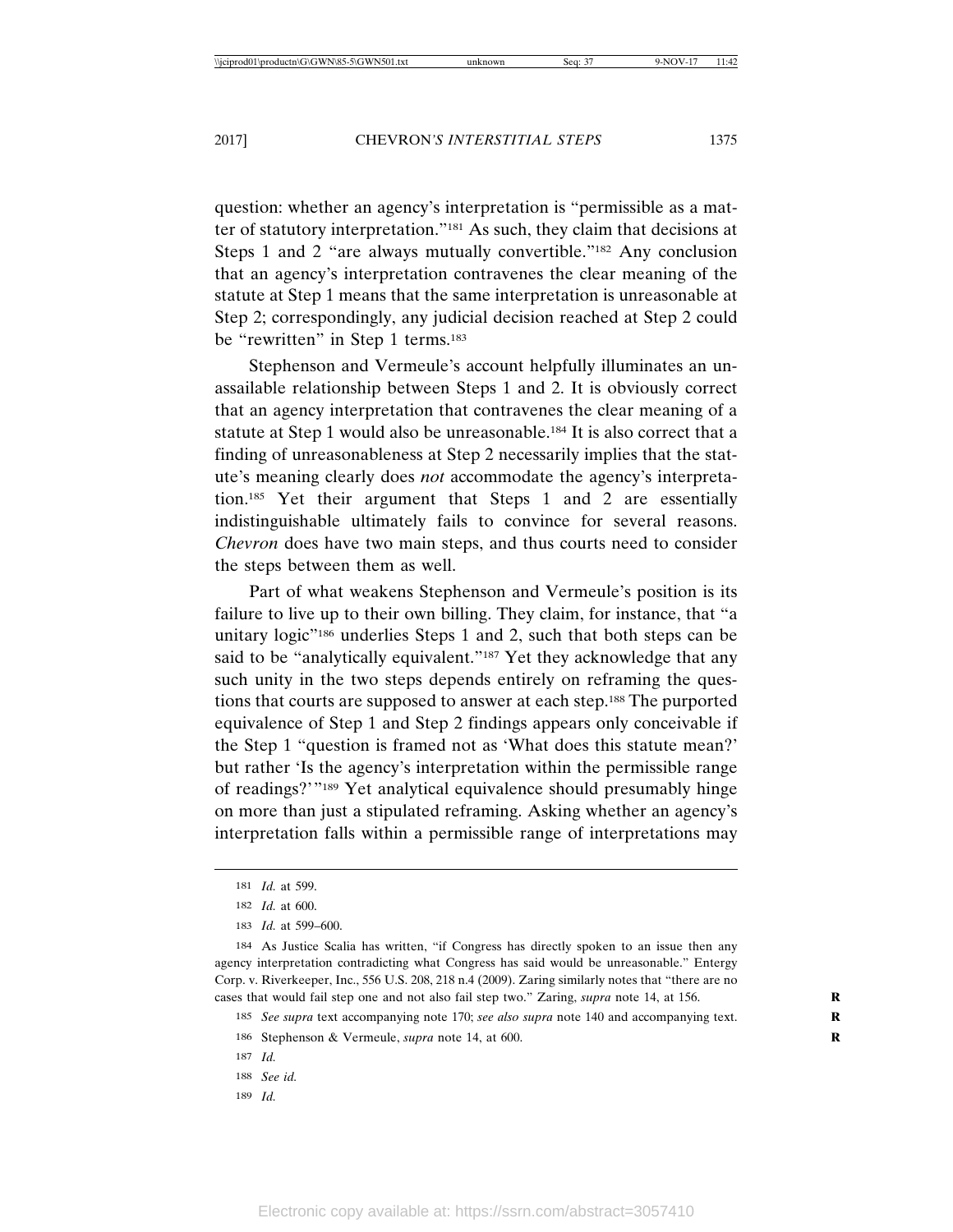be related to the question posed at Step 1, but it is different. It is actually the question of Step 2.190

Consider the Clean Air Act, the statute at issue in *Chevron*. Step 1 asks whether the term "source" in the Act possesses a clear statutory meaning with respect to the issue under dispute. That issue was essentially whether a "source" of air pollution meant just the individual smokestacks and pipes at a regulated facility, as opposed to the facility overall. Using traditional tools of statutory construction, the *Chevron* Court held that "source" had no clear meaning in the statute.191 However, the Court's search for a clear meaning under Step 1 was different than asking whether, in the face of statutory ambiguity, it would nevertheless be reasonable for an agency to define "source" in a particular way. It was reasonable for the EPA to construe "source" either as individual smokestacks and pipes or as an entire facility, with its multiple smokestacks and pipes. But had the EPA defined "source" to include third-party suppliers of the raw materials that result in the air pollution emitted through the facility's smokestacks and pipes, that may well not have been a reasonable interpretation. The question at Step 2 is not about the precision of the meaning of "source" in the statute, as it is at Step 1, but about the whether a particular agency interpretation falls within the range of reasonable meanings. A court could well conclude that it does not, but this is indeed different than determining whether there exists only one reasonable interpretation.<sup>192</sup>

Perhaps a more telling internal weakness in Stephenson and Vermeule's argument stems from the fact that their purported singlestep approach to *Chevron* implicitly contains multiple steps. Notwith-

<sup>190</sup> *See* Richard M. Re, *Should* Chevron *Have Two Steps?*, 89 IND. L.J. 605, 612 (2014) ("The one-step version of *Chevron* that Stephenson and Vermeule propose is essentially the same verbal formulation as step two."). Re incisively elaborates the internal limitations of Stephenson and Vermeule's argument for a single-step approach. *See id.* at 610–13.

<sup>191</sup> Chevron U.S.A. Inc. v. Nat. Res. Def. Council, Inc., 467 U.S. 837, 862 (1984) (finding the statutory language "not dispositive" and the legislative history "unilluminating").

<sup>192</sup> Instead of a "unitary logic," what appears to unite *Chevron*'s two questions is a search for a common quality: clarity. A statute may have a *clear* meaning with respect to the particular issue under dispute (Step 1); if the statute lacks clear meaning, an agency's statutory interpretation may still *clearly* fall outside a zone of reasonableness (Step 2). This allows Stephenson and Vermeule and others to point out, correctly, that an unreasonable interpretation of a statute is one that is clearly contrary to the statute. But that is still different than saying that the statute has a clear meaning which affords no room for interpretation. Steps 1 and 2 do call for different inquiries, linked simply with a judicial quest for clarity with respect to each.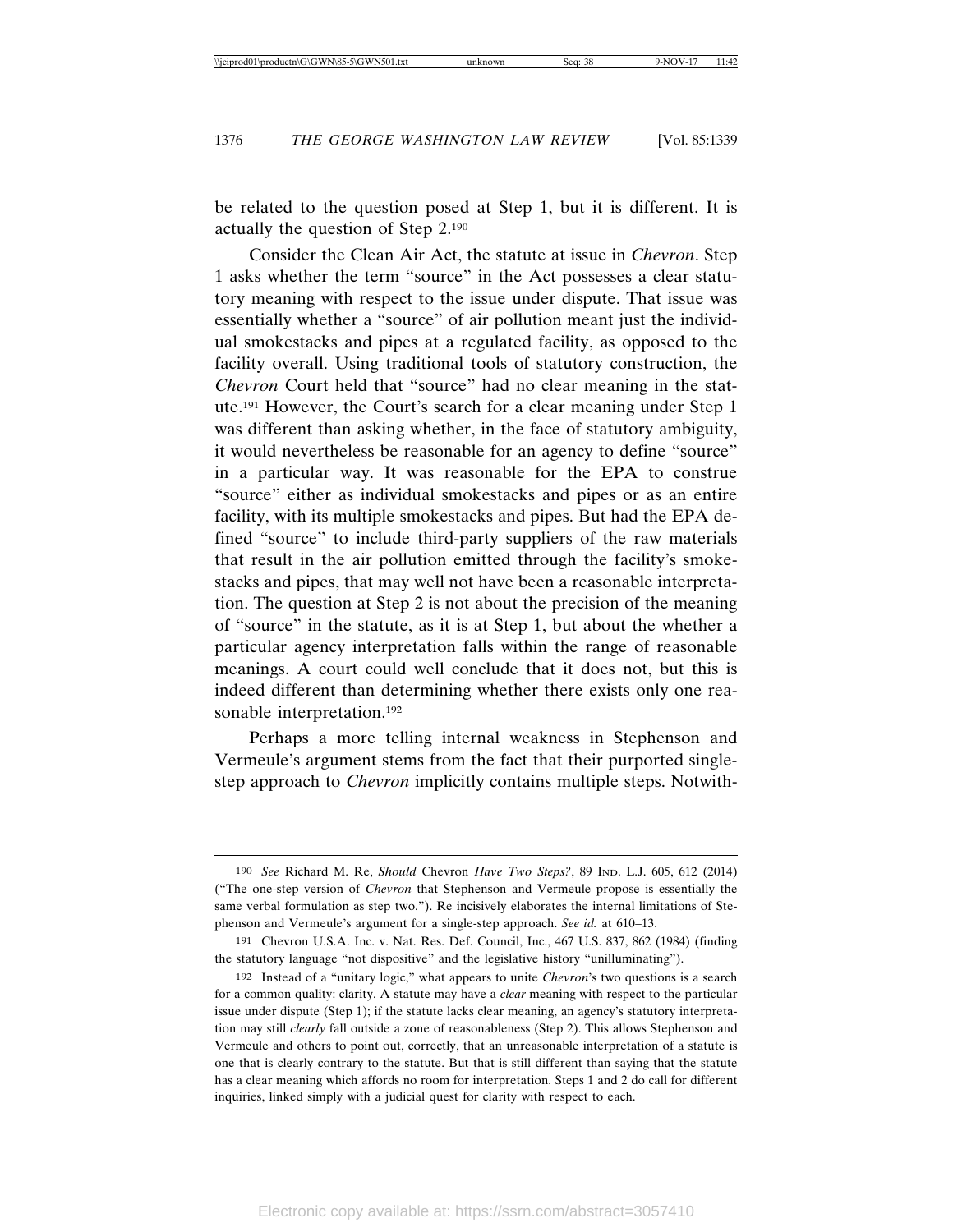

#### FIGURE 2: SPATIAL MODEL OF STATUTORY INTERPRETATION<sup>193</sup>

Zone of Ambiguity

standing their claim to "simplify matters,"194 the way their approach actually involves multiple steps becomes apparent from their otherwise helpful spatial representation of statutory meaning, reproduced here as Figure 2. One point on the line, labeled "A," represents a court's best interpretation of the relevant provision of a statute, around which appears a penumbra they call a "zone of ambiguity."195 They posit two different agency interpretations of the same statutory provision: one they label "B," that lies inside the zone of ambiguity, and another they label "C," that lies outside.196 Given Stephenson and Vermeule's emphasis on a single analytical step—their "unitary logic that requires only one step"197—we might well expect that something like their illuminating spatial model appears to judges fully formed, in a single instant, much like it appears as Figure 2 here. But the features represented in the figure cannot be instantaneously perceived—nor should they be, consistent with *Chevron*.

To see how Stephenson and Vermeule's account demands that judges make multiple determinations, consider how they describe the interpretive process in reference to their spatial diagram. They write that "[t]he statutory language, read in light of the traditional tools of statutory construction, will suggest to the reviewing court"<sup>198</sup> each of the following:

i. "a 'best' interpretation of the statute (interpretation 'A' in the diagram)";199

199 *Id.* It is not entirely evident from Stephenson and Vermeule's account—with their quotation marks around "best" and their use of the verb "suggest"—whether such a best interpretation by the court must be definitive at this stage, or merely provisional. But either way, it would

<sup>193</sup> This Figure is a slightly modified version of the one appearing in Stephenson & Vermeule, *supra* note 14, at 601. **R**

<sup>194</sup> *Id.* at 609.

<sup>195</sup> *See id.* at 601.

<sup>196</sup> *Id.*

<sup>197</sup> *Id.* at 600.

<sup>198</sup> *Id.* at 601.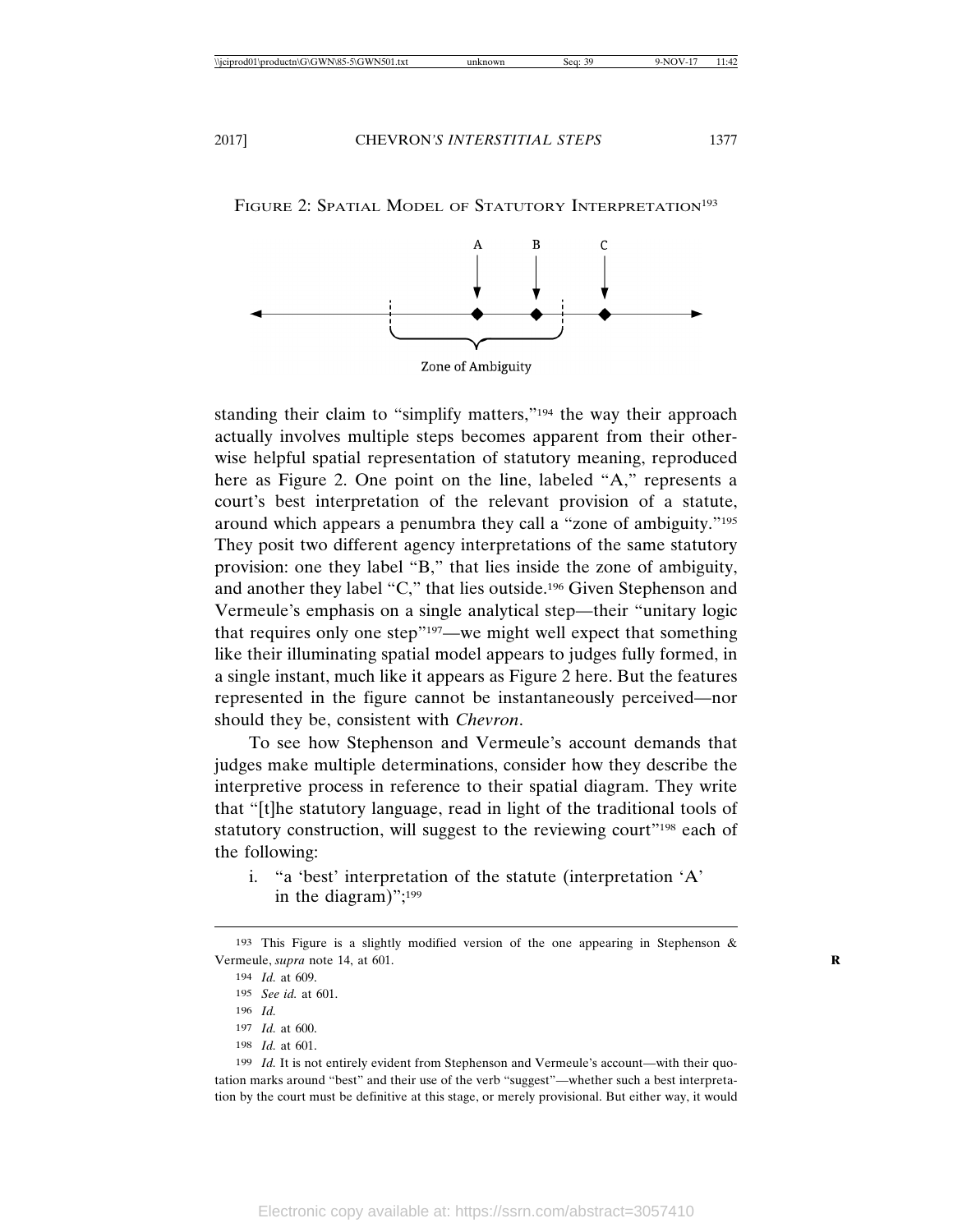- ii. "a range of interpretations that are sufficiently plausible that the court would view them as reasonable, though not ideal"200—a decision which they claim calls for more than just traditional statutory tools but "may depend in part on other factors, such as the court's confidence in the agency's expertise, its sympathy for the agency's policy goals, or its assessment of the importance of the interpretive issue";201 and
- iii. a determination whether the agency's interpretation (interpretation "B" or "C") lies within the zone of ambiguity.202

Rather than collapsing analysis to a single step, Stephenson and Vermeule's explanation reveals, in much the same fashion as *Chevron* does, the several determinations that a court must make and consider when deciding whether to uphold an agency's interpretation of a statute. Stephenson and Vermeule may very well resist calling these determinations "steps"—but it is hard not to see *Chevron*'s two main steps, or something close to them, implicit in their model.203 Is the best interpretation so clear that the range of reasonable interpretations (zone of ambiguity) only affords one reading of the statute (Step 1)? If not, is the agency's interpretation within the range of reasonable interpretations (Step 2)?

Ultimately, Stephenson and Vermeule's argument for a singlestep approach to *Chevron* fails for even more important reasons than its internal weaknesses. The thrust of their argument is that two steps are useless.204 They assert that there exists "no good reason why we should decide whether the statute has only one possible reading [Step

202 *Id.* at 601.

203 Stephenson and Vermeule's spatial diagram, to the extent it illustrates how judges should approach statutory questions, would appear to call for judges to do potentially more work than *Chevron* demands, at least in some cases. *Chevron*'s two main steps, after all, do not require judges always to identify the "best" interpretation, but to do so only in cases where, at Step 1, the statute clearly permits only a single interpretation. *Chevron* also does not require fully marking out a zone of ambiguity, but rather it requires just a determination of whether that zone is wider than a single point (Step 1) and whether it extends at least as far as the agency's interpretation (Step 2). Granted, Stephenson and Vermeule's spatial diagram is merely a model or illustration, and it is an admirable one at that. Nevertheless, what it illustrates is less than supportive of an argument for a single step to *Chevron*.

204 Stephenson & Vermeule, *supra* note 14, at 601–02 (arguing that distinguishing the two **R** steps serves "no useful purpose").

represent a distinct step; without it, no point "A" could be identified around which a "zone of ambiguity" could be built.

<sup>200</sup> *Id.*

<sup>201</sup> *Id.* at 601 n.19.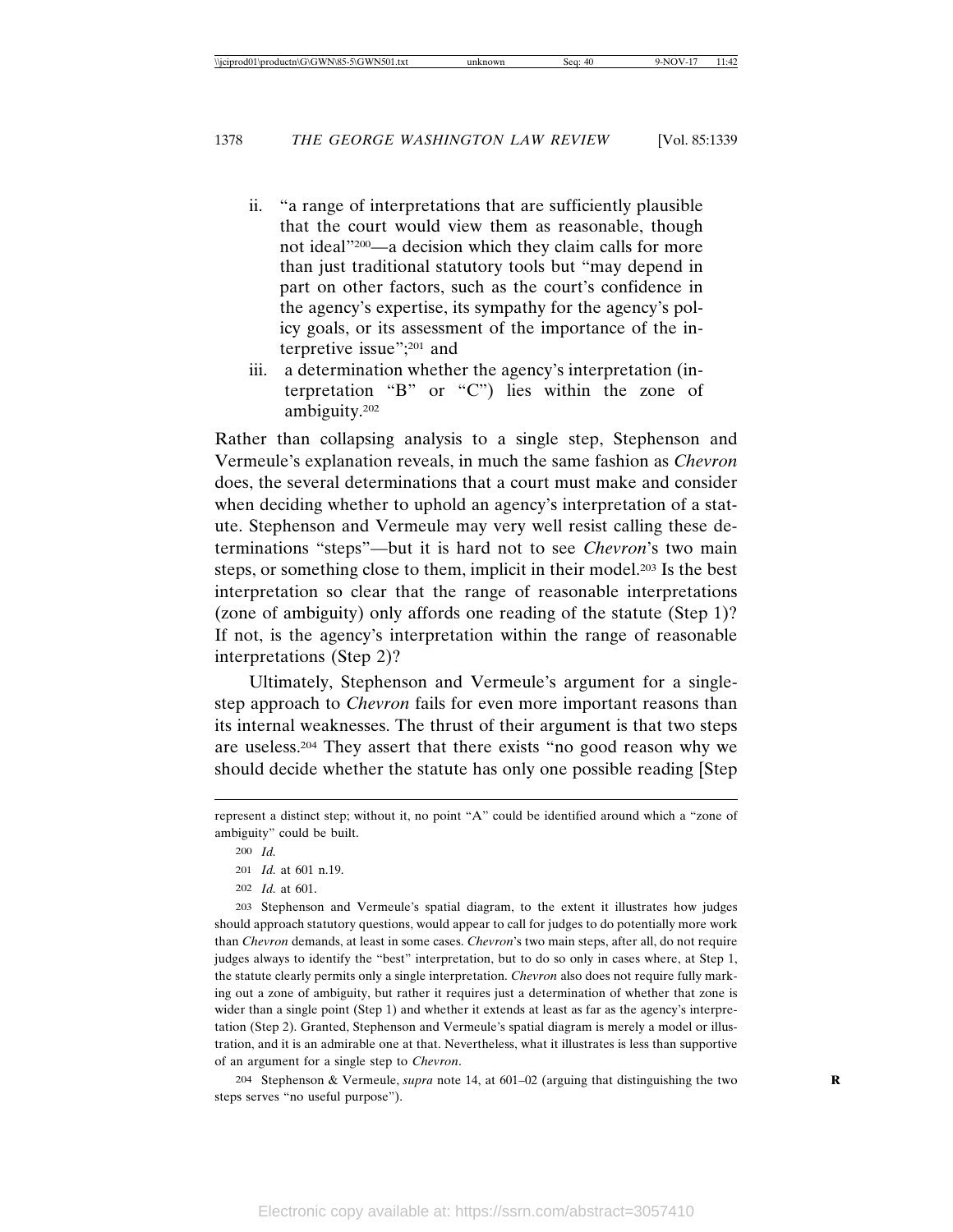1] before deciding simply whether the agency's interpretation falls into the range of permissible interpretations [Step 2]."205 They suggest that "nothing of consequence turns on whether the set of permissible interpretations has one element or more than one element."206 In their defense, the futility of the two steps might seem to follow naturally from a belief that courts virtually never reject an agency interpretation at Step 2.207 In such a world, case outcomes under *Chevron*'s two-step approach in practice would be indistinguishable from those under a one-step approach, according to which judges would always defer to the agency's interpretation unless it is clearly contrary to the statute. In reality, although it can be difficult to find examples of the Supreme Court setting aside agency interpretations at Step 2, lower courts apparently do so in at least a small percentage of cases.208 For present purposes, however, empirical evidence, one way or the other, is largely beside the point. It may well be the case that, once the court reaches the top of the *Chevron* staircase, the agency almost always wins. Judicial resolution at Step 2 might constitute a relatively trivial step in most cases, especially if agencies generally make reasonable interpretive choices. But for purposes of assessing the legal significance of distinguishing *Chevron*'s two steps, just focusing on agency wins and losses risks missing the importance of a *Chevron* analysis with two distinct main steps.

Steps 1 and 2, each in their way, help courts and agencies, and even Congress, by clarifying whether agencies have flexibility to adapt statutory understandings over time. A court decision that simply upholds an agency interpretation as permissible does not inform the agency whether it might be able to adopt a different, but still potentially permissible or reasonable, interpretation in the future. By way of illustration, consider Michael Herz's hypothetical of an agency that defines the Clean Water Act's jurisdictional terms—"waters of the United States"—to include "the sands of the Arizona desert."209 Herz

209 Michael Herz, *Deference Running Riot: Separating Interpretation and Lawmaking*

<sup>205</sup> *Id.* at 602.

<sup>206</sup> *Id.*

<sup>207</sup> *See, e.g.*, STEPHEN G. BREYER ET AL., ADMINISTRATIVE LAW AND REGULATORY POL-ICY: PROBLEMS, TEXT, AND CASES 319 (8th ed. 2017) (asserting that "it is rare for a court to set aside an agency interpretation in step two").

<sup>208</sup> *See* Barnett & Walker, *supra* note 28, at 34 (finding that, in circuit court decisions from **R** 2003 to 2013 that were resolved at Step 2, agency interpretations were rejected in 6.2% of cases); Orin S. Kerr, *Shedding Light on* Chevron*: An Empirical Study of the* Chevron *Doctrine in the U.S. Courts of Appeals*, 15 YALE J. ON REG. 1, 47 (1998) (finding that, in circuit court decisions from the years 1995 and 1996 that were resolved at Step 2, agency interpretations were rejected in 11% of cases).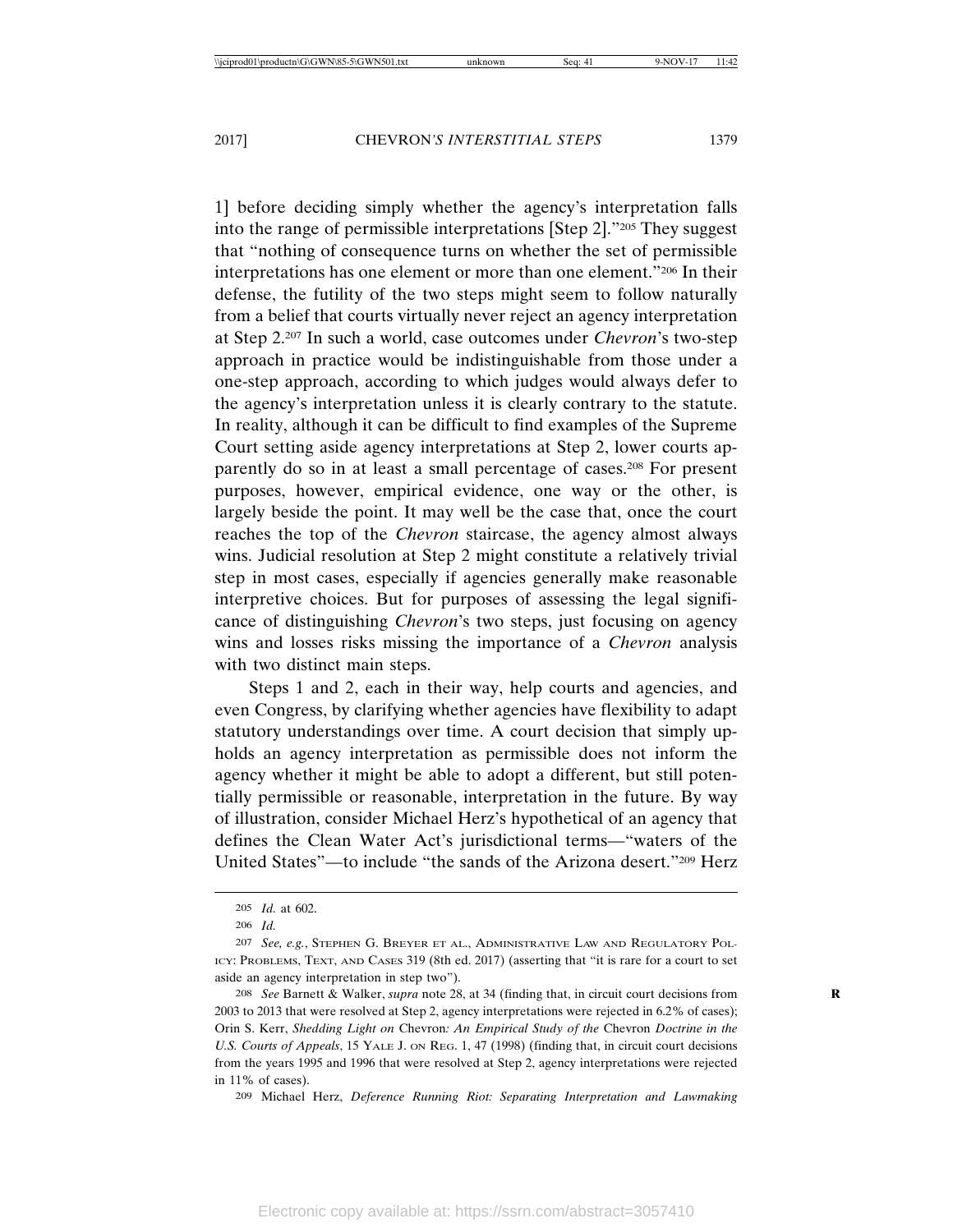argues that a court might strike down such an agency interpretation on either Step 1 or Step 2 grounds, and that either way "the point is the same."210 It is true that either way the agency would lose. But the options for the agency in the future will be quite different depending on the step upon which the court relies. If the court were to strike down the interpretation under Step 1 because it concludes that "waters of the United States," properly understood using the traditional tools of statutory construction, clearly means permanent waterways that is, surface rivers and lakes—then the agency will be limited in its ability to adapt the definition over time to include wetlands or even underground water flows beneath desert sands. On the other hand, the agency would retain such flexibility if the court concluded that "waters of the United States" contains considerable ambiguity (as in reality it does). An agency could reasonably define "waters" at a later time to include not just permanent surface waterways but also wetlands, intermittent streams, and even underground flows.<sup>211</sup> That flexibility would remain even if a court should strike down an agency's desert sands interpretation at Step 2, concluding that whatever "waters" means it does not encompass solids such as sand.

Distinguishing Steps 1 and 2 thus holds important implications for future actions by agencies. Given that ideas about how to implement statutes can change over time, whether in the face of changing conditions in the world or in the political control of government, agencies not infrequently confront the need to decide whether or how to change the way they carry out their statutory missions.212 It may be no accident that some of the most significant agency statutory interpreta-

*Under* Chevron, 6 ADMIN. L.J. AM. U. 187, 220–21 (1992). The phrase "waters of the United States" can be found in 33 U.S.C. § 1362(7) (2012); it is the notion of an agency construing these words to encompass sands in a desert that is hypothetical.

<sup>210</sup> Herz, *supra* note 209, at 221. **R**

<sup>211</sup> *See id.* at 218 n.143; *see also* Kenneth A. Bamberger & Peter L. Strauss, Chevron*'s Two Steps*, 95 VA. L. REV. 611, 616 (2009) (noting that "a judicial determination that an agency interpretation embodies one option within the zone of indeterminacy makes it possible for the agency to put forth a different interpretation at a later time").

<sup>212</sup> *See* Chevron U.S.A. Inc. v. Nat. Res. Def. Council, Inc., 467 U.S. 837, 865–66 (1984) (noting that "everyday realities" and "the incumbent administration's views of wise policy to inform its judgments" can be proper bases for agency decisions). This possibility of administrative policy change in the face of changing realities or new political control helps explain why what agencies do when they interpret statutes is an executive rather than judicial function. Judicial interpretation seeks the best interpretation of the statute—often described as determining what Congress intended in passing the statute—which is generally treated as fixed and subsequently secured through stare decisis. By contrast, a delegation to an agency almost always entails some authority to adapt over time in response to changing conditions, additional knowledge, or new governing priorities.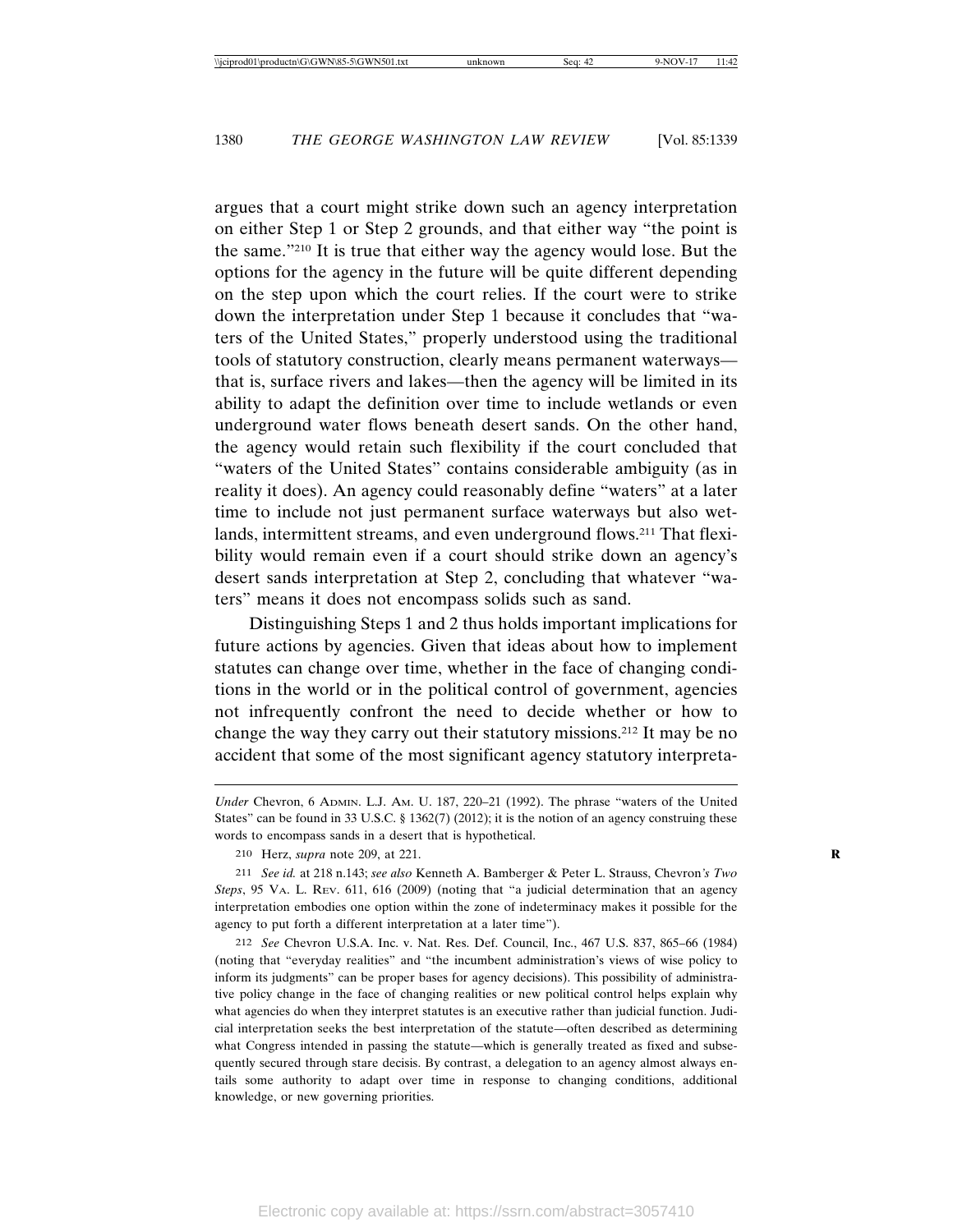tion cases—*Chevron*, <sup>213</sup> *Mead*, 214 and *Brown & Williamson*, 215 among them—have arisen from agency reversals of preexisting interpretive positions, sometimes longstanding ones.216

Attentiveness to such statutory dynamism openly emerged during oral arguments in *King v. Burwell*, where Chief Justice Roberts's only substantive question centered on how a possible Court decision at Step 2 would affect the agency's ability to change course. Responding to the government's argument for deference, Roberts asked the government's lawyers: "[I]f you're right about *Chevron*, that would indicate that a subsequent administration could change that interpretation?"217 With statutory change on Roberts's mind, no one should be surprised that he authored a majority opinion that stopped short of *Chevron* Step 2, because a decision upholding federal exchanges at that step would have allowed a subsequent administration to reinterpret the Affordable Care Act to preclude federal exchanges.218 Had the Court followed a single-step *Chevron* approach, holding merely that the government's interpretation had been permissible or reasonable, the circumstance would have been little different. A future administration would not know whether an alternative interpretation might also be reasonable—and it might well conclude that the leading alternative would indeed be reasonable.219 But the *King* Court did not take a single-step approach, which would have merely declared the agency's interpretation permissible. Rather, the Court's opinion makes plain that the agency's interpretation prevailed not because of deference but because it happened to be the same as the

218 *See supra* notes 96–103 and accompanying text. **R**

<sup>213</sup> *Id.* at 863 (noting "[t]he fact that the agency has from time to time changed its interpretation of the term 'source'").

<sup>214</sup> United States v. Mead Corp., 533 U.S. 218, 225 (2001) (noting that, in its interpretation of the relevant statutory provision, "Customs changed its position").

<sup>215</sup> FDA v. Brown & Williamson Tobacco Corp., 529 U.S. 120, 125 (2000) (noting that "[i]n 1996, the Food and Drug Administration (FDA), after having expressly disavowed any such authority since its inception, asserted jurisdiction to regulate tobacco products").

<sup>216</sup> As the *Chevron* Court noted, the fact that an agency has modified its interpretation over time does not diminish the deference that the agency's interpretation is due. *See Chevron*, 467 U.S. at 863. That deference, as explained in Part I, derives from an express or implied delegation from Congress to the agency.

<sup>217</sup> Transcript of Oral Argument at 76, King v. Burwell, 135 S. Ct. 2480 (2015) (No. 14-114).

<sup>219</sup> It is difficult to see how an interpretation limited to state exchanges would fail a decision rule calling for "courts to defer to the agency's views unless clear and specific language, in the provision immediately at issue, bars the agency interpretation." ADRIAN VERMEULE, JUDG-ING UNDER UNCERTAINTY: AN INSTITUTIONAL THEORY OF LEGAL INTERPRETATION 229 (2006). As discussed in Part I, a states-only interpretation would not have been clearly barred by the Affordable Care Act's language referring to exchanges "established by the State."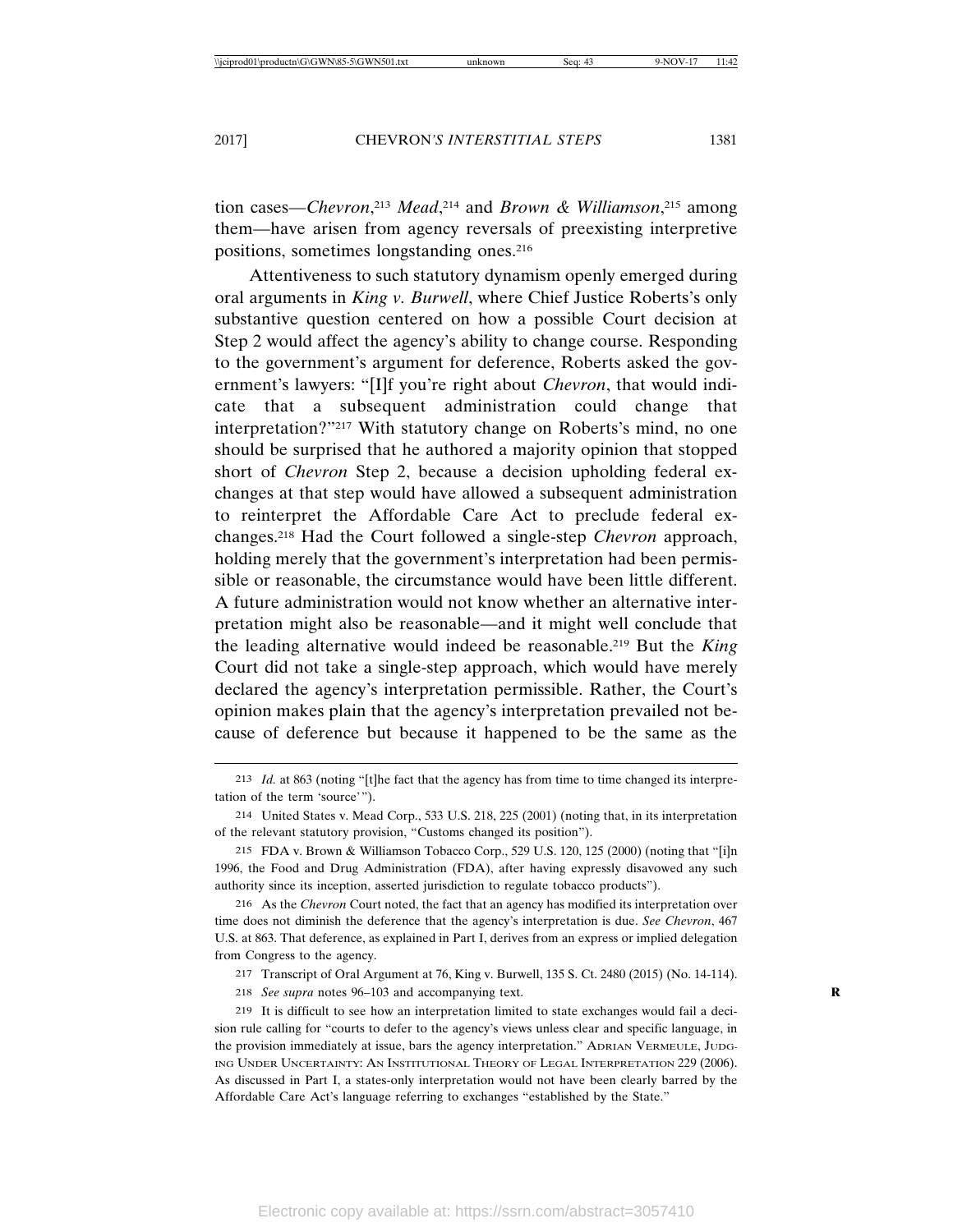Court's best interpretation of the statute, under circumstances in which it was improper to imply a delegation of interpretive resolution authority to the agency, owing to the failure to satisfy one of the Interstitial Steps (namely, Step 1.2).

For these reasons, when courts distinguish Steps 1 and 2, as *Chevron* calls on them to do, they can resolve disputes in a manner that informs agencies about the possibility of future interpretive latitude available to them. Agency officials that lose a case at Step 1, or after a court fails to make it up the Interstitial Steps, know that they need not waste time proposing an alternative administrative interpretation. In such situations, members of Congress also know that, if they want to see the agency take a different approach, the onus is on the legislature to amend the statute.220 Correspondingly, under *Chevron*'s two-step approach, a decision at Step 2 informs agency officials that they have an option to change course in the future.221

Beyond what follows from *Chevron*'s distinct steps for future agency interpretations, the need to distinguish between the two steps is also vital for justifying *Chevron*'s mandatory deference in the first place. That deference demands legal justification because it marks a departure from the courts' normal approach to resolving questions of statutory meaning. The principal reason for distinguishing Steps 1 and 2, then, derives from the need to justify this shift through a delegation to the agency.222 Determining whether the permissible range of statutory meaning comprises just one interpretation or more than one reasonable interpretation is essential for that justification. If the statute's meaning is clear, affording the agency no room for interpretation, then the court cannot justify implying any delegation to the agency. Finding ambiguity at Step 1 is thus a necessary, even though not sufficient, condition for a court to find a delegation of definitional or interpretive authority. If ambiguity does exist—meaning the statute's zone of ambiguity is wide enough to accommodate more than one reasona-

<sup>220</sup> Congress eventually did exactly that following *Brown & Williamson* with respect to the Food and Drug Administration's authority to regulate tobacco. *See* Family Smoking Prevention and Tobacco Control Act, Pub. L. No. 111-31, § 101(b)(3), 123 Stat. 1776, 1786–87 (2009); *see also* 21 U.S.C. § 387a (2012).

<sup>221</sup> The varying precedential effects of decisions based on Step 1 and Step 2 are articulated in Justice Thomas's majority opinion in *National Cable & Telecommunications Ass'n v. Brand X Internet Services*, 545 U.S. 967 (2005). For a compatible account, see Re, *supra* note 190, at 614–17.

<sup>222</sup> Although a case for such deference might be made on policy or institutional grounds, the formal legal justification hinges on an express or implied delegation of authority to the agency by statute and on courts' consequent obligation to respect that delegation. *See supra* Part I.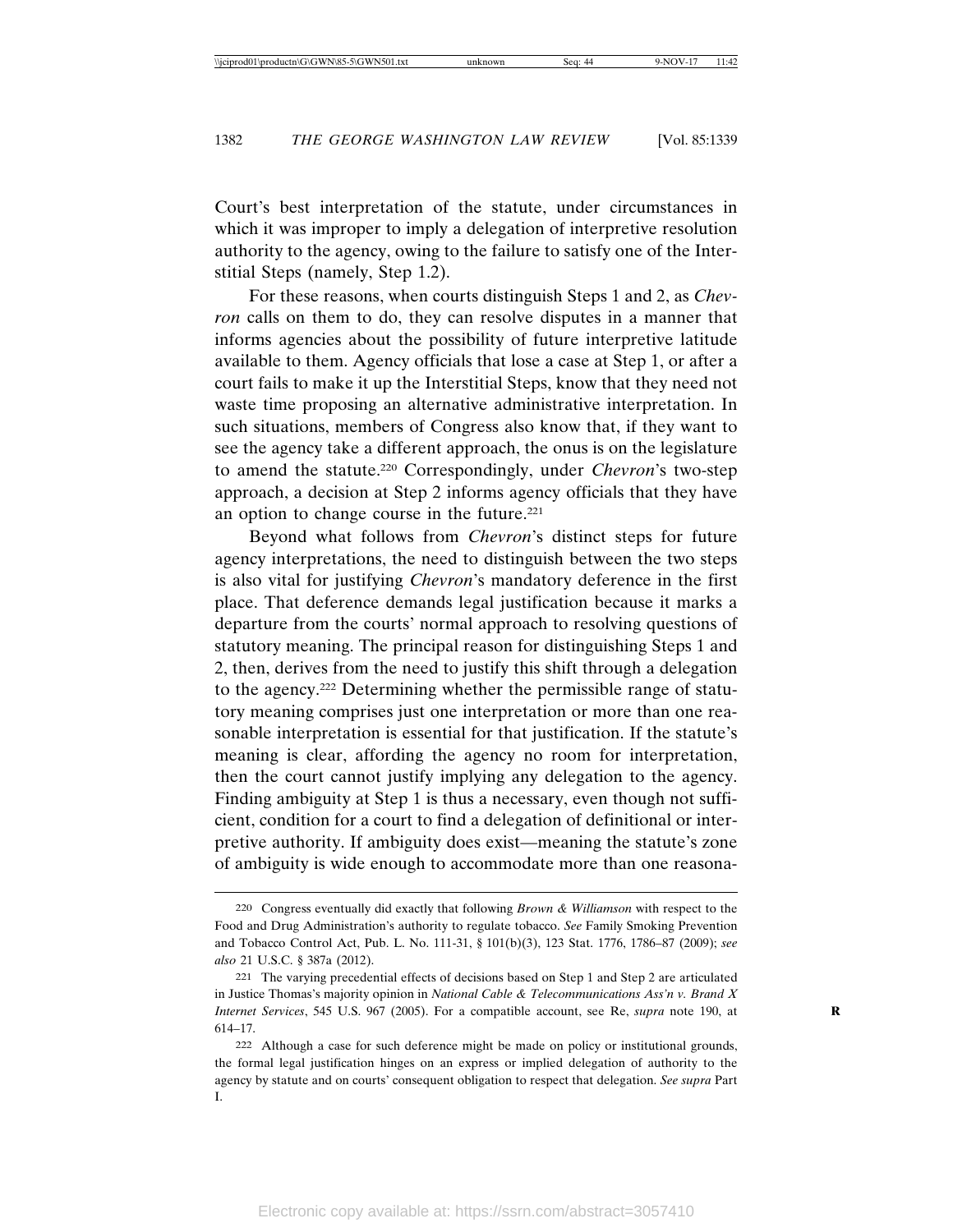ble interpretation—a court may then proceed up the staircase toward Step 2. A court that successfully ascends the Interstitial Steps has determined that the agency holds delegated interpretive authority and then the court must respect that delegation by letting the agency's interpretation stand, provided it falls within the confines of interpretive reasonableness.223

In the end, Stephenson and Vermeule's case for a single-step approach to *Chevron* fails for a variety of reasons: it does not live up to the unifying and simplifying claims made for it; it overlooks the key implication for statutory adaptation that follows from distinguishing Steps 1 and 2; and, most importantly, it misses how these distinctions provide courts the basis for justifying deference to agency interpretations. The *Chevron* staircase—with its distinct bottom and top steps, as well as its Interstitial Steps—does not collapse to a single step.

Before turning in the final part of this Foreword to a discussion of broader implications of the Interstitial Steps for *Chevron*'s future, one remaining issue merits mention: the meaning of "reasonableness" at Step 2. Although the conceptual scaffolding of the *Chevron* staircase does not depend on exactly what makes an agency interpretation reasonable, one prevailing view holds that the reasonableness inquiry at Step 2 calls for nothing more than the application of the arbitrary and capricious standard under the APA.224 Stephenson and Vermeule, in arguing that Steps 1 and 2 are "redundant," correctly point out that treating Step 2 as nothing more than arbitrary and capricious review also effectively collapses doctrinal steps.225 That approach replaces Step 2's test for interpretive reasonableness with a separate analysis of the kind called for under the APA, as articulated by the Supreme Court in *Motor Vehicle Manufacturers Ass'n of the U.S. v. State Farm Mutual Automobile Insurance Co.*226 Although replacing Step 2 with *State Farm* does not collapse *Chevron*'s two-step edifice, it might be seen effectively to concede Stephenson and Vermeule's point that

<sup>223</sup> Step 2's insistence on interpretive reasonableness "can and should be a meaningful limitation on the ability of administrative agencies to exploit statutory ambiguities, assert farfetched interpretations, and usurp undelegated policymaking discretion." Global Tel\*Link v. FCC, 866 F.3d 397, 418 (D.C. Cir. 2017) (Silberman, J., concurring).

<sup>224</sup> Ronald Levin has offered the most articulate and forceful argument that the test for reasonableness at Step 2 is essentially the same as the arbitrary and capricious test. *See* Levin, *supra* note 7, at 1263–65. It has won broader acceptance. *See* Emily Hammond et al., *Judicial* **R** *Review of Statutory Issues Under the* Chevron *Doctrine*, *in* A GUIDE TO JUDICIAL AND POLITI-CAL REVIEW OF FEDERAL AGENCIES 65, 94–98 (Michael E. Herz et al. eds., 2d ed. 2015).

<sup>225</sup> Stephenson & Vermeule, *supra* note 14, at 602-03.

<sup>226</sup> 463 U.S. 29 (1983); Stephenson & Vermeule, *supra* note 14, at 603 (citing the "arbitrary **R** and capricious" standard prescribed in *State Farm*, 463 U.S. at 42–44).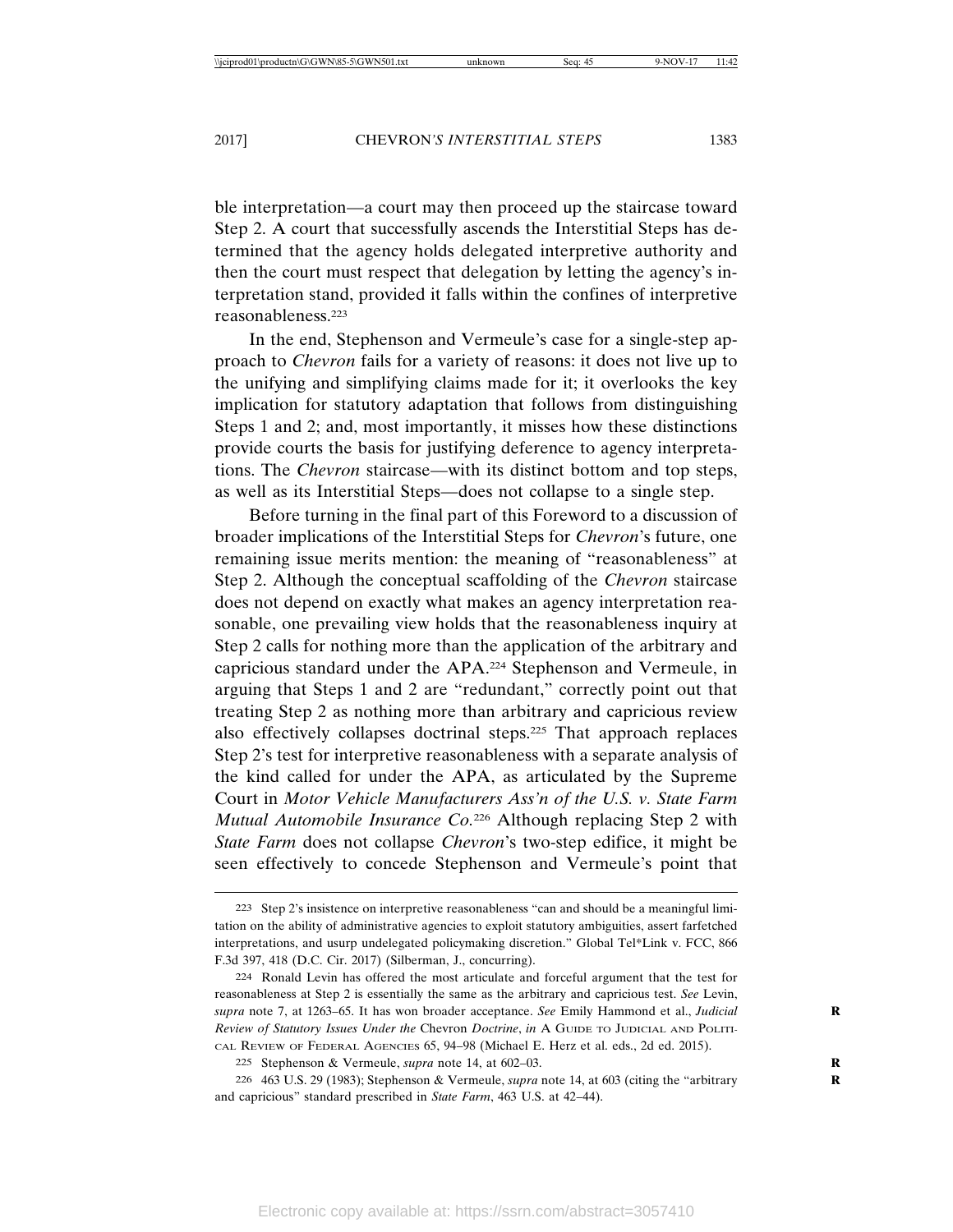*Chevron*'s two steps are doing no separate work, as one of them can be replaced with another test altogether.<sup>227</sup>

But Step 2, properly conceived, does call for inquiry distinct from arbitrary and capricious review, even though both focus on reasonableness. Together, *Chevron* and *State Farm* demand judicial inquiry about three conditions: statutory clarity or precision (*Chevron* Step 1); interpretive reasonableness by the agency (*Chevron* Step 2); and reasoned decisionmaking by the agency (arbitrary and capricious review). Under *State Farm*, the courts are supposed to use arbitrary and capricious review to look for sound policy judgment, explanations that are consistent with evidence, and the consideration of significant alternatives.228 Step 2, by contrast, calls for a reasonableness of linguistic and interpretive meaning: whether the agency's interpretation of the statute falls within the zone of ambiguity. To be sure, Step 2 also demands sound judgment and cogent reasoning, but its reasonableness is an interpretive reasonableness—necessitated by the express or implied delegation to the agency of the authority to select the meaning of ambiguous statutory provisions.229 Congress could repeal section  $706(2)(A)$  of the APA upon which arbitrary and capricious review is based and yet *Chevron* Step 2 would be unaffected. The inquiry at Step 2 is focused on the statute the agency is charged with implementing—on its meaning—with the aim of determining whether that statute can accommodate the agency's interpretation.230

230 *See* SECTION OF ADMIN. LAW & REGULATORY PRACTICE, AM. BAR ASS'N, *supra* note

<sup>227</sup> Stephenson and Vermeule memorably characterize the predicament as a doctrinal game of musical chairs, in which three doctrines compete for space on two chairs. Stephenson & Vermeule, *supra* note 14, at 604. Another metaphor might be of three electrical plugs that need **R** to fit into only two receptacles. Treating Step 2 as the same as arbitrary and capricious review is like deciding only to plug in Step 1 and *State Farm*. Stephenson and Vermeule, by contrast, advocate for keeping *State Farm* plugged in but might be said to favor a two-plug adaptor to combine Steps 1 and 2, plugging them in together into the other receptacle.

<sup>228</sup> *See State Farm*, 463 U.S. at 42–44.

<sup>229</sup> In this sense, the requirement of interpretive reasonableness at Step 2 combines with the language of the statute itself to operate much as any "intelligible principle" does with respect to ordinary delegations of authority, by cabining an agency's exercise of its delegated authority. *See* J.W. Hampton, Jr., & Co. v. United States, 276 U.S. 394, 409 (1928); *see also* A.L.A. Schechter Poultry Corp. v. United States, 295 U.S. 495, 551 (1935) (Cardozo, J., concurring) (explaining that delegated power must be "canalized within banks that keep it from overflowing"). For example, even though statutory ambiguity and the Interstitial Steps justified the *Chevron* Court in implying a delegation of authority to the EPA to construe the Clean Air Act, that delegation cannot be unbounded such that the agency could construe the statute in any way it might like. Despite the ambiguity in certain Clean Air Act provisions, they certainly could not lawfully be construed by the EPA to impose new capital adequacy requirements on banks or to change standards for criminal racketeering. *Cf.* Michigan v. EPA, 135 S. Ct. 2699, 2708 (2015) ("*Chevron* . . . does not license interpretive gerrymanders . . . .").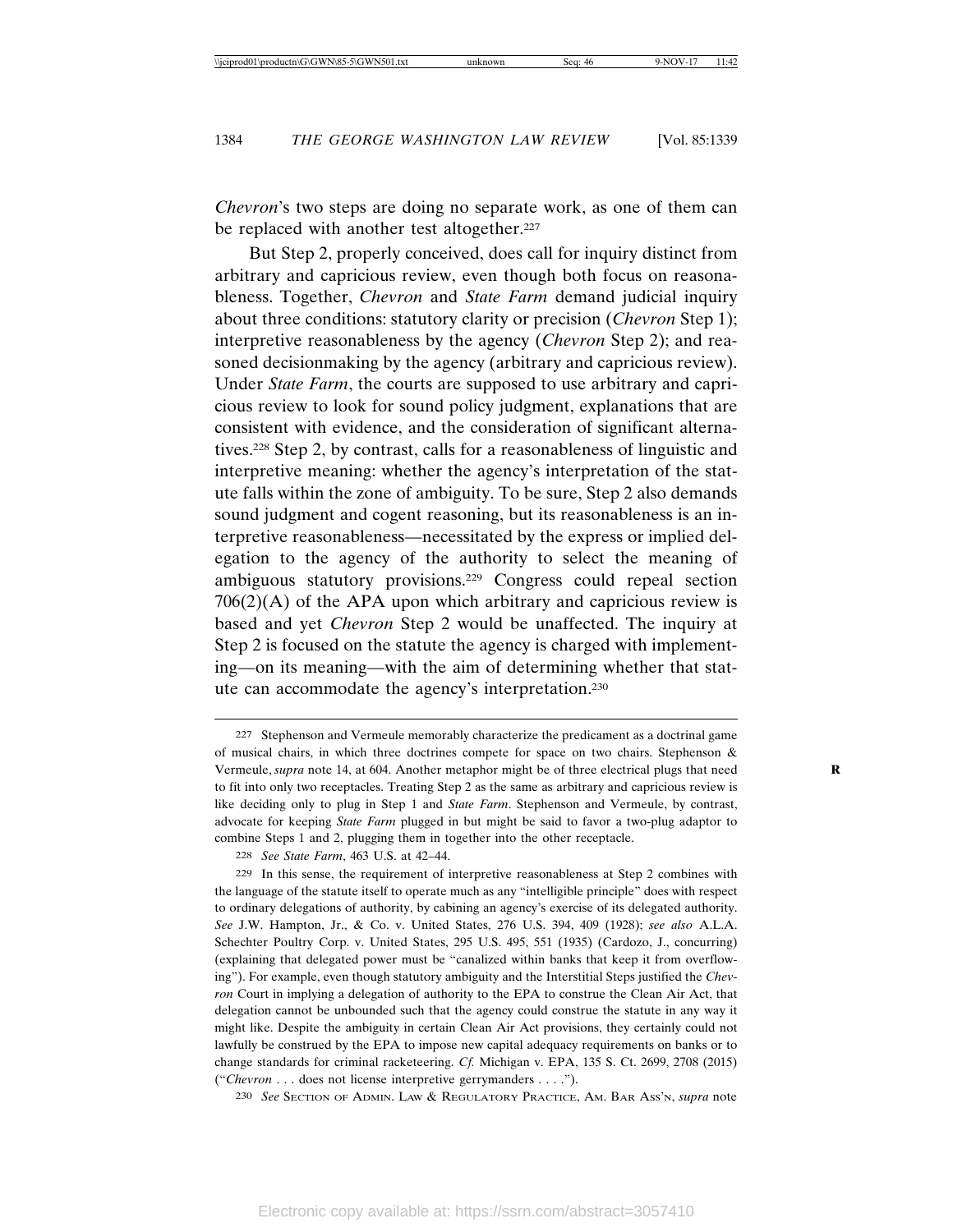To illustrate the difference between Step 2 and arbitrary and capricious review, consider the familiar example of a statute that declares, "No vehicles in the park."231 "Vehicles" is ambiguous.232 An agency charged with implementing such a statute could reasonably consider automobiles and motorcycles to be vehicles, and thus prohibit them from the park. Bicycles, roller skates, and scooters might present closer calls. But consider a further possibility: the agency charged with implementing the statute confronts a serious problem of persistent litter in the park discarded by picnickers, and the trash has also started to attract bears and create a safety risk for visitors. Imagine that the park agency carefully studies the problem, assesses all the relevant evidence on trash levels and bear sightings, considers a broad range of alternative solutions, prepares a model benefit-cost analysis, and, in the end, provides cogent reasons for its decision to construe the "no vehicles in the park" provision to ban picnicking in the park. The agency could have fully met even the most rigorous demands of hard look review under the arbitrary and capricious standard, but it would still be precluded from interpreting "vehicles" to mean eating.233 Construing "no vehicles" as "no picnicking" would prove unreasonable on *interpretive* grounds—no matter how reasonable and well-reasoned such a prohibition might be on the kind of *policy* grounds addressed by the arbitrary and capricious standard.

For the same reason, an interpretation that is interpretively reasonable under Step 2 might not be justified under the arbitrary and

233 This is to put to the side the possibility that, as a behavioral matter, a mere prohibition on vehicles in the park could in fact diminish the number of picnickers too. *See* Frederick Schauer, *A Critical Guide to Vehicles in the Park*, 83 N.Y.U. L. REV. 1109, 1134 (2008) ("[I]t is important that we not forget about the driver of a pickup truck, with family and picnic preparations in tow, who sees the "No Vehicles in the Park" sign at the entrance to the park and simply turns around.").

<sup>131,</sup> at 34 (articulating a test of "whether the statute, even if subject to more than one interpreta- **R** tion, can support the particular interpretation adopted by the agency").

<sup>231</sup> *See* H.L.A. Hart, *Positivism and the Separation of Law and Morals*, 71 HARV. L. REV. 593, 607–08 (1958) (using the example to illustrate how words can have a "core of settled meaning" as well as "a penumbra of debatable cases in which words are neither obviously applicable nor obviously ruled out").

<sup>232</sup> It is of course conceivable that, under some versions of such a statute and for some purposes, were a court to use all the tools of interpretation, what constitutes a "vehicle" might well be sufficiently clear at Step 1. The point here is illustrative, with the example of a generally ambiguous term used to contrast Step 2 and arbitrary and capricious review. Other examples could work for this same illustrative purpose. *See, e.g.*, John F. Manning, *Foreword: The Means of Constitutional Power*, 128 HARV. L. REV. 1, 29 (2014) ("If a statute crisply states 'no handguns in the National Parks,' that wording seems to convey relatively little discretion. If the statute instead says 'no dangerous weapons,' that signal makes the exercise of broad discretion inevitable.").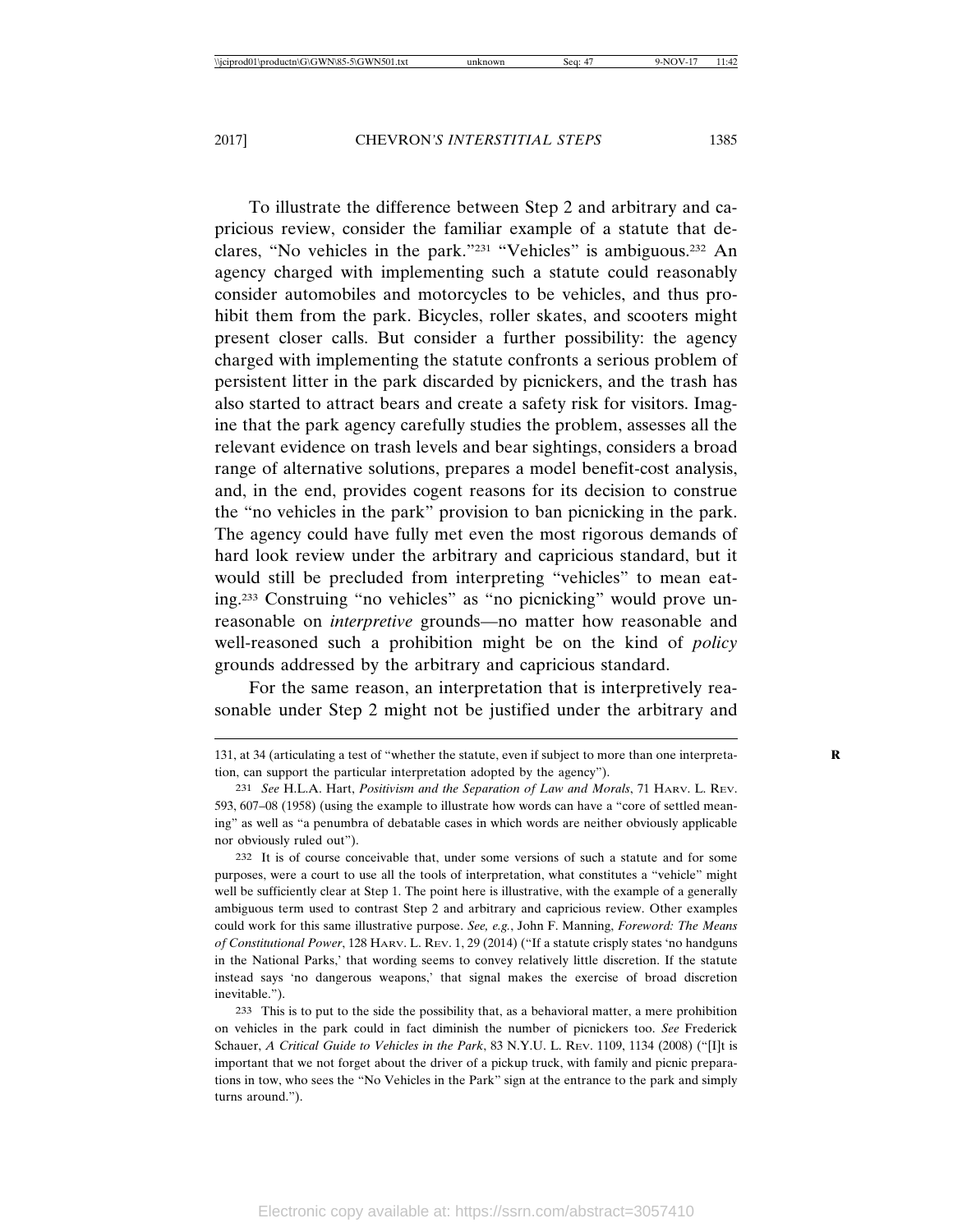capricious standard. An interpretation to construe the "no vehicles" statute to include electric wheelchairs might well be reasonable on interpretive grounds—the relevant statutory provision could support it—but the agency might make its decision hastily without undertaking any study and without considering evidence or alternative options advanced in public comments, such as information showing that electric wheelchairs result in no injuries, create virtually no noise or air pollution, and help people enjoy the park, and that any problems associated with their use could be addressed by other policies.234

The key lesson is that Step 2's reasonableness criterion calls for an inquiry into interpretive reasonableness, which is different than policy reasonableness or reasoned decisionmaking under the APA's arbitrary and capricious standard. Step 2 creates no redundancy with either *State Farm* or Step 1. *Chevron* does have two distinct main steps—with steps in between.

#### V. IMPLICATIONS FOR CHEVRON'S FUTURE

When *Chevron* is properly conceived in terms of a Step 1 and a Step 2 as the bottom and top steps of a larger staircase, the logic behind *Chevron* deference fares better as both a doctrinal and normative matter. Given the current controversy surrounding the *Chevron* doctrine's future, at the very least the doctrine and its rationale should be better understood. The Interstitial Steps aim to ensure that judicial deference under Step 2 does not, as a doctrinal matter, automatically follow from a mere finding of statutory ambiguity under Step 1. *Chevron* analysis calls for additional judicial work to clear one or more hurdles designed to ensure that courts make sensible imputations of gap-filling delegations to agencies. These additional determinations demand a robust and traditional role for the courts, one not unlike those in which judges are routinely called upon in deciding all other kinds of cases for which they must make legal determinations. The

<sup>234</sup> For a more realistic example, consider a scenario like that in *Chevron*, but where the EPA overlooks important comments, ignores pivotal evidence, or fails to offer reasons for its action. A finding that the EPA acted in an arbitrary and capricious manner would not necessarily make the agency's construction of the statute any less reasonable as a *matter of interpretation*. What it would do instead is undermine the validity of the EPA's underlying rulemaking in which the interpretation can be found, which would prevent the Court from even reaching Step 2. As both *Mead* and Step 1.4 of the framework in Part II of this Foreword indicate, an agency must properly use its rulemaking authority to receive the deference afforded an agency at Step 2. *See* Encino Motorcars, LLC v. Navarro, 136 S. Ct. 2117, 2126 (2016) (holding that an agency's failure to explain its interpretation is arbitrary and capricious and thus prevents a court from providing *Chevron* deference).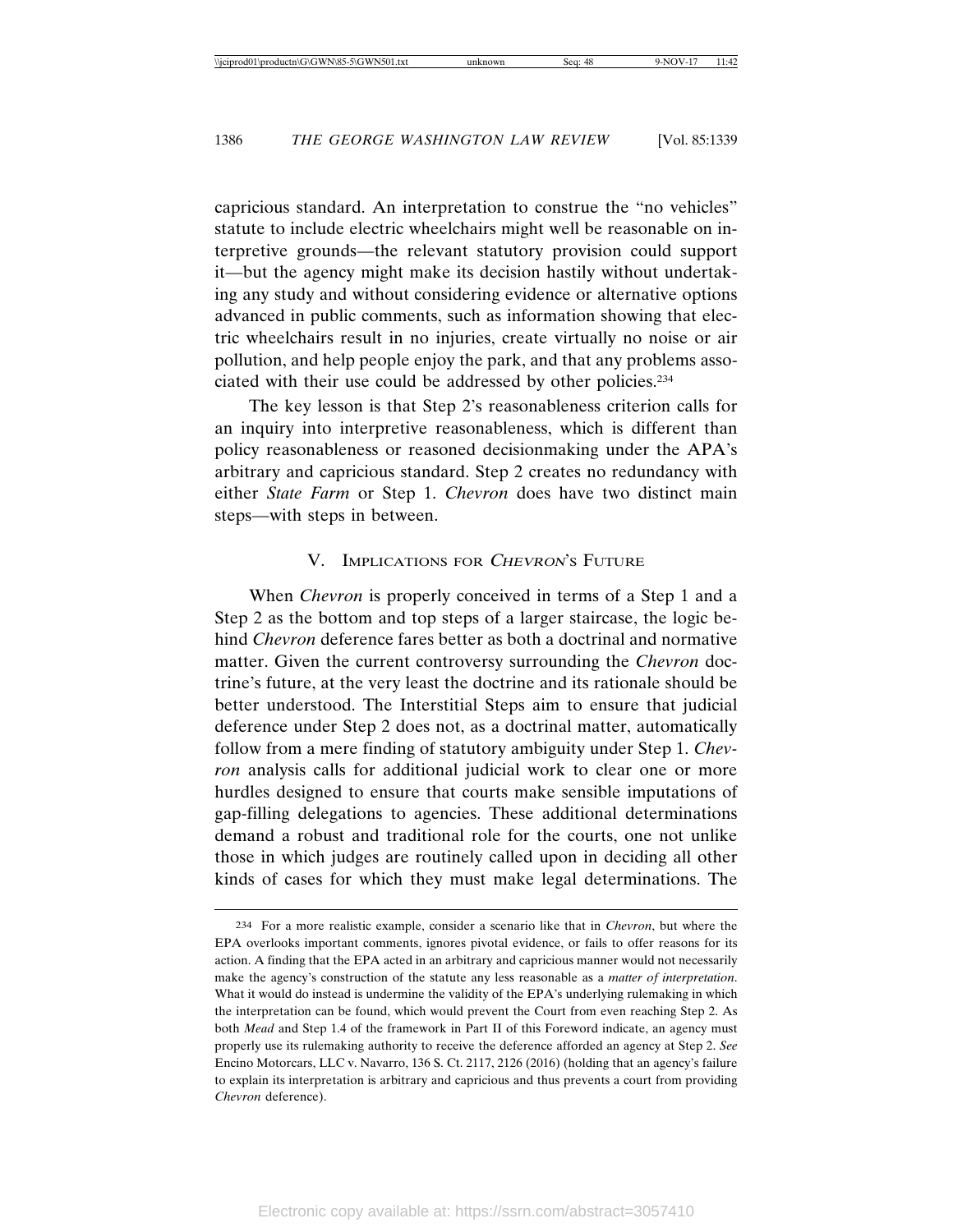legal determinations that judges must make in confronting *Chevron*'s Interstitial Steps aim to ensure independent judicial judgment and adherence to the rule of law, including appropriate respect for legislative delegations of authority to administrative agencies.

As noted at the outset of this Foreword, *Chevron* has come under attack lately by certain scholars, legislators, and judges who charge that it gives too much power to agencies and essentially abdicates judicial responsibility.235 To its critics, *Chevron* runs counter to section 706 of the APA, which states that "the reviewing court"—not the agency—"shall decide all relevant questions of law [and] interpret . . . statutory provisions."236 It implies to them that whenever a statutory ambiguity exists, the agency effectively gets to decide what the statute means.<sup>237</sup>

Recognizing the role played by the Interstitial Steps blunts these concerns and bolsters *Chevron*'s defensibility. The Interstitial Steps call for judges to decide a series of relevant questions of law and, in so doing, to interpret statutory provisions. Judges confront questions they must answer at every turn. Step 1 asks a clearly relevant question of law, as do each of the Interstitial Steps and Step 2. Each step in the conceptual framework mapped out in Part II demands that judges engage in statutory interpretation. Not only does Step 1 call for judges to apply all the traditional tools of statutory interpretation, but the Interstitial Steps require courts to decide whether (1) the statute presents a major question, (2) the agency possesses authority to make binding law, and (3) the totality of circumstances weigh for or against implying a delegation. If the judge traverses up the Interstitial Steps to the top, then Step 2 presents another relevant question of law—one that cannot be decided without judges engaging in statutory interpretation namely: Is the agency's interpretation of a statute reasonable? The only action that judges do not take at Step 2 is to substitute their own best interpretation for the agency's—but they may still hold the agency's interpretation unlawful if it does not fall within the realm of interpretive reasonableness.

When judges follow the Interstitial Steps and reach the legal conclusion that Congress meant for the agency to have the discretion and

<sup>235</sup> *See, e.g.*, Beermann, *supra* note 5, at 788.

<sup>236</sup> 5 U.S.C. § 706 (2012).

<sup>237</sup> Justice Thomas, for example, argues against courts "blithely" deferring to agencies on matters of statutory interpretation, objecting that under *Chevron*, "[s]tatutory ambiguity thus becomes an implicit delegation of rule-making authority." Michigan v. EPA, 135 S. Ct. 2699, 2713–14 (2015) (Thomas, J., concurring).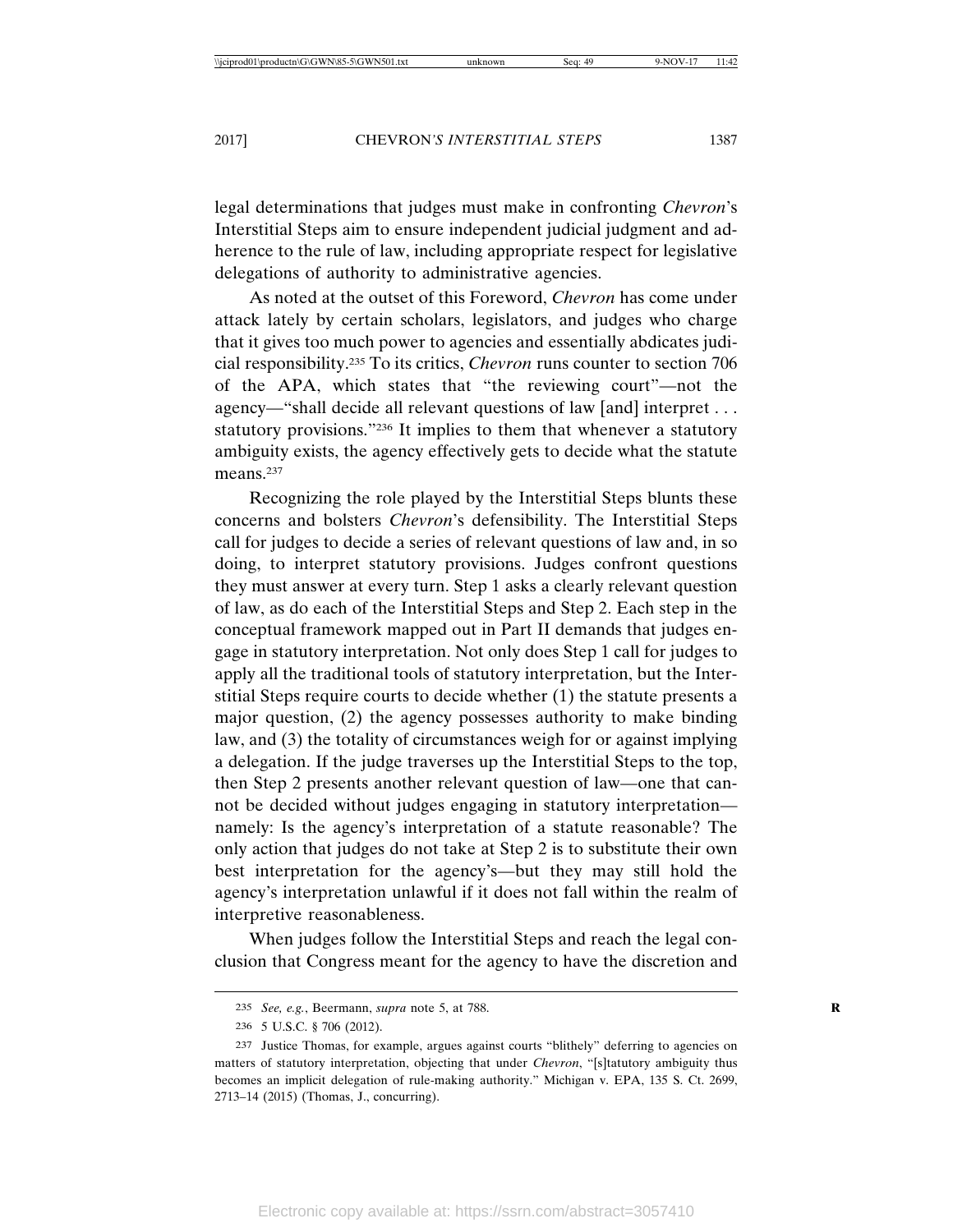authority to decide, within reason, what ambiguous language means, they fulfill their responsibility—not only by engaging in legal analysis but also by respecting the delegation that they conclude Congress intended to make to the agency.238 When judges ask, "How much authority has validly been allocated to this agency?" they ask, as Peter Strauss has explained, a relevant legal question, the answer to which "is an element of the law the court is ultimately responsible to find *and obey*."239 Chief Justice Roberts has elaborated that judges do not abandon their duty to interpret the law "when [they] afford an agency's statutory interpretation *Chevron* deference; [they] respect it. [They] give binding deference to permissible agency interpretations of statutory ambiguities *because* Congress has delegated to the agency the authority to interpret those ambiguities 'with the force of law.'"240

Underneath much criticism of *Chevron* appears a certain understandable unease about its perceived automaticity—that is, the notion that ambiguity seems to lead immediately and mechanistically to agency deference. When he was a judge on the Tenth Circuit, Justice Neil Gorsuch openly worried about what he characterized as "*Chevron*'s claim that legislative ambiguity represents a license to executive agencies to render authoritative judgments about what a statute means."241 He argued that "*Chevron* suggests we should infer an intent to delegate not because Congress has anywhere expressed any such wish, not because anyone anywhere in any legislative history even hinted at that possibility, but because the legislation in question is *silent* (ambiguous) on the subject."242

Such unease derives, no doubt, from the way judges and scholars too often write about *Chevron*, making it seem as if courts must act

<sup>238</sup> *See* John F. Manning, Chevron *and the Reasonable Legislator*, 128 HARV. L. REV. 457, 459 (2014) (noting that, although the APA calls upon courts to make legal determinations, "judges nonetheless properly defer to" the agency under *Chevron*, and "the reviewing court fulfills its duty to 'interpret' the statute by determining whether the agency has stayed within the bounds of its assigned discretion—that is, whether the agency has construed its organic act reasonably").

<sup>239</sup> Peter L. Strauss, *"Deference" Is Too Confusing—Let's Call Them "*Chevron *Space" and "*Skidmore *Weight*,*"* 112 COLUM. L. REV. 1143, 1145 (2012); *see also* Ronald M. Levin, *Identifying Questions of Law in Administrative Law*, 74 GEO. L.J. 1, 21 (1985) (noting that "a court's refusal to use independent judgment actually fulfills Congress' intent" where "the most faithful reading of a statute" indicates Congress intended to give the agency authority to fill in gaps or clarify ambiguities).

<sup>240</sup> City of Arlington v. FCC, 133 S. Ct. 1863, 1880 (2013) (Roberts, C.J., dissenting) (quoting United States v. Mead Corp., 533 U.S. 218, 229 (2001)).

<sup>241</sup> Gutierrez-Brizuela v. Lynch, 834 F.3d 1142, 1151 (10th Cir. 2016) (Gorsuch, J., concurring).

<sup>242</sup> *Id.* at 1153.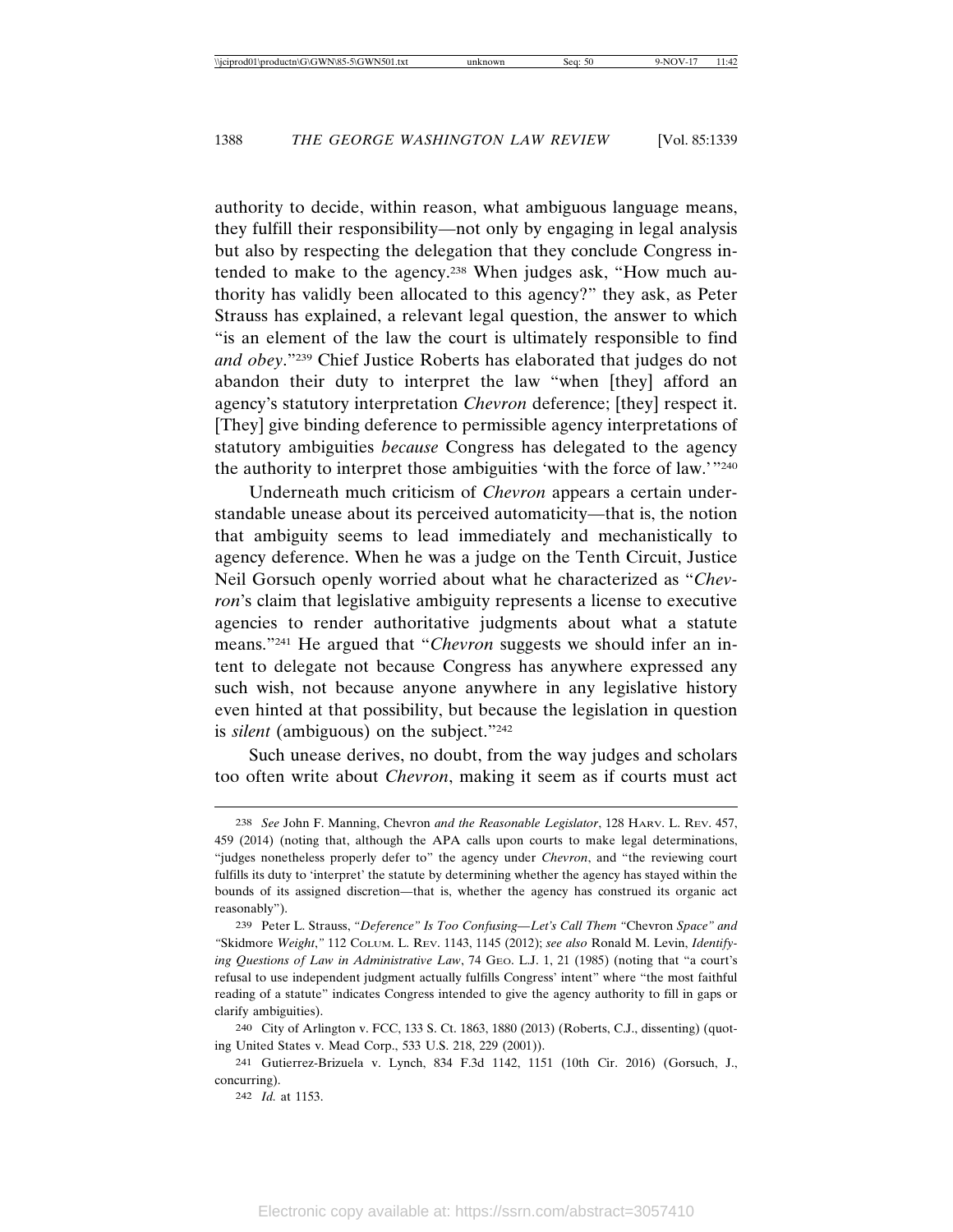reflexively and approve any reasonable agency interpretation upon the mere showing of some statutory ambiguity.243 *King* provides one of numerous examples. In that case, the majority declared that *Chevron* deference "is premised on the theory that a statute's ambiguity constitutes an implicit delegation from Congress to the agency to fill in the statutory gaps."244 But does ambiguity truly "constitute" a delegation? Hardly. Ambiguity merely creates the space within which an agency might be allowed to decide how to choose among different reasonable meanings. The existence of such space only constitutes a necessary—not a sufficient—condition to support a judicial finding of delegation to the agency. Cass Sunstein had it exactly right when he wrote that "it would be a major error to treat all ambiguities as delegations."245 The Supreme Court in *Gonzales v. Oregon*246 was correct too in explaining that "*Chevron* deference . . . is not accorded merely because the statute is ambiguous and an administrative official is involved."247 More must be shown. That "more" comes from the Interstitial Steps.

*Chevron*'s Interstitial Steps offer a response to the not unreasonable concern that courts may approach deference in much too cavalier a fashion. That was the concern Chief Justice Roberts expressed in his dissent in *City of Arlington v. FCC*248:

A court should not defer to an agency until the court decides, on its own, that the agency is entitled to deference. Courts defer to an agency's interpretation of law when and because Congress has conferred on the agency interpretive authority over the question at issue. An agency cannot exercise interpretive authority until it has it; the question whether an agency enjoys that authority must be decided by a court, without deference to the agency.

. . . [B]efore a court may grant such deference, it must on its own decide whether Congress—the branch vested with lawmaking authority under the Constitution—has in fact delegated to the agency lawmaking power over the ambiguity at

. . . .

<sup>243</sup> *See, e.g.*, Bamberger & Strauss, *supra* note 211, at 611 (stating that *Chevron* deference **R** "rests squarely on the question of statutory ambiguity"); *see also supra* note 53.

<sup>244</sup> King v. Burwell, 135 S. Ct. 2480, 2488 (2015) (quoting FDA v. Brown & Williamson Tobacco Corp., 529 U.S. 120, 159 (2000)).

<sup>245</sup> Cass R. Sunstein, *Law and Administration After* Chevron, 90 COLUM. L. REV. 2071, 2090 (1990).

<sup>246</sup> 546 U.S. 243 (2006).

<sup>247</sup> *Id.* at 258.

<sup>248</sup> 133 S. Ct. 1863 (2013).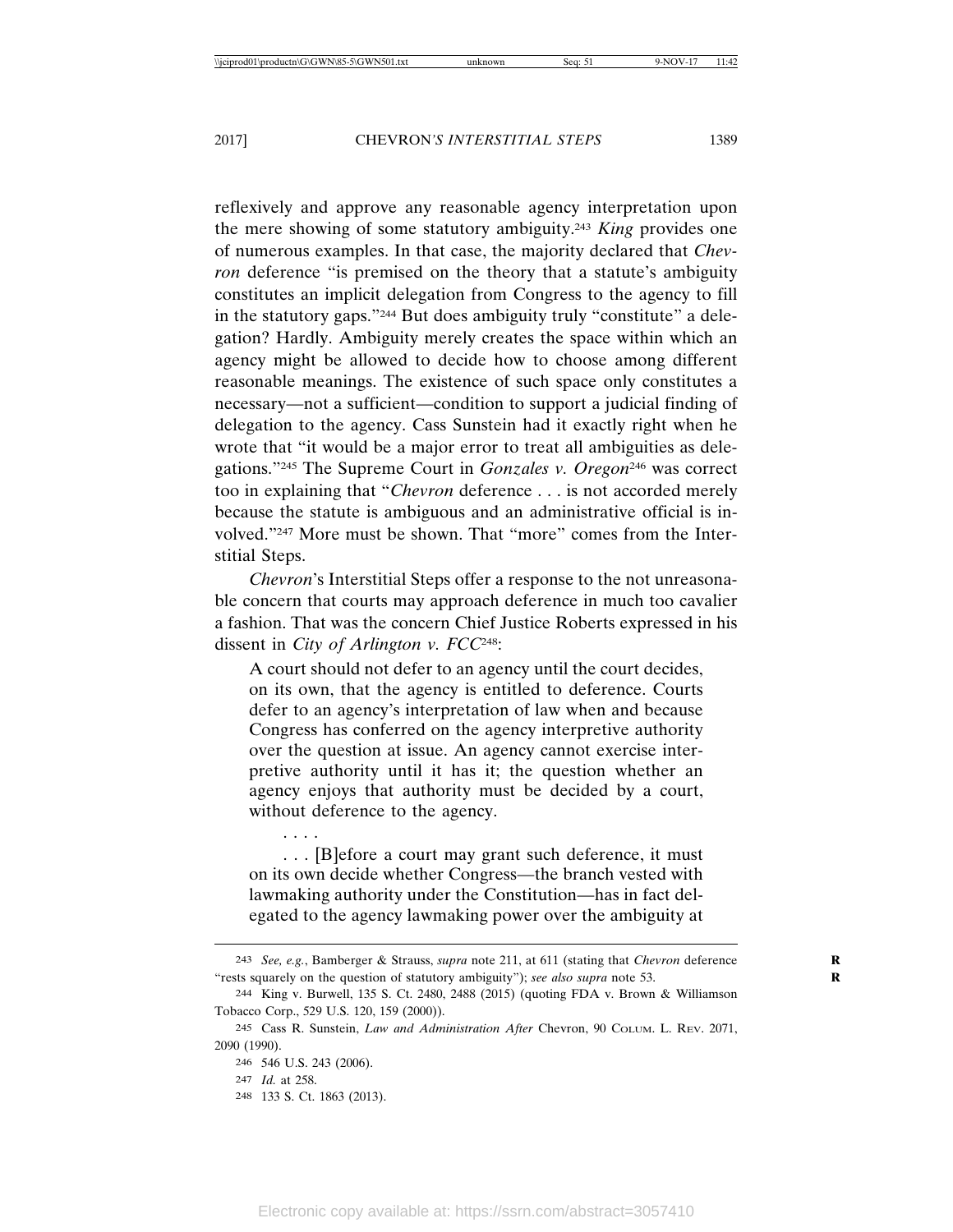issue. . . . Whether Congress has conferred such power is the "relevant question[] of law" that must be answered before affording *Chevron* deference.249

Chief Justice Roberts described well the rationale supporting the Interstitial Steps that the Court has explained judges must traverse before they reach *Chevron* Step 2. He may well have lost the better of the argument to Justice Scalia on the more legally salient issues raised in *City of Arlington*, but his account of courts' responsibility to make an independent judgment about deference's justification provides an excellent account of the rationale for *Chevron*'s Interstitial Steps. Perhaps if the Court and the Congress—and the scholarly community more openly recognized these Interstitial Steps, critics would be less quick to treat *Chevron* as a doctrine in need of retirement.

#### **CONCLUSION**

This Foreword has brought into sharper focus the Interstitial Steps that lie between *Chevron*'s Step 1 and Step 2. Recognizing these steps mitigates the concern that *Chevron* automatically substitutes agency interpretation for judicial judgment whenever a statute governing that agency is ambiguous. A mere finding of statutory ambiguity does not ineluctably justify deference to an agency's reasonable interpretation. The Interstitial Steps provide the legal framework for determining when deference is justified: only when Congress has explicitly or implicitly delegated interpretive authority to the agency.

Rather than seeing *Chevron* as directing courts to retreat from deciding the relevant legal questions, the Interstitial Steps reveal what those relevant questions are, and they show the work that judges must undertake in cases involving agency interpretations of statutes. If the judicial analysis of the Interstitial Steps supports an implied delegation of authority to an agency, courts respect the law not by rejecting *Chevron* deference but by deferring to the agency's reasonable interpretation. If a court's analysis of those steps does not support implying a delegation, then the court must provide its own best interpretation of the disputed statutory provision. Either way, judges are involved throughout the entire conceptual process and can hardly be said to have abdicated their role to decide legal questions and to uphold the rule of law.

<sup>249</sup> *Id.* at 1877–80 (Roberts, C.J., dissenting) (last alteration in original) (quoting 5 U.S.C. § 706).